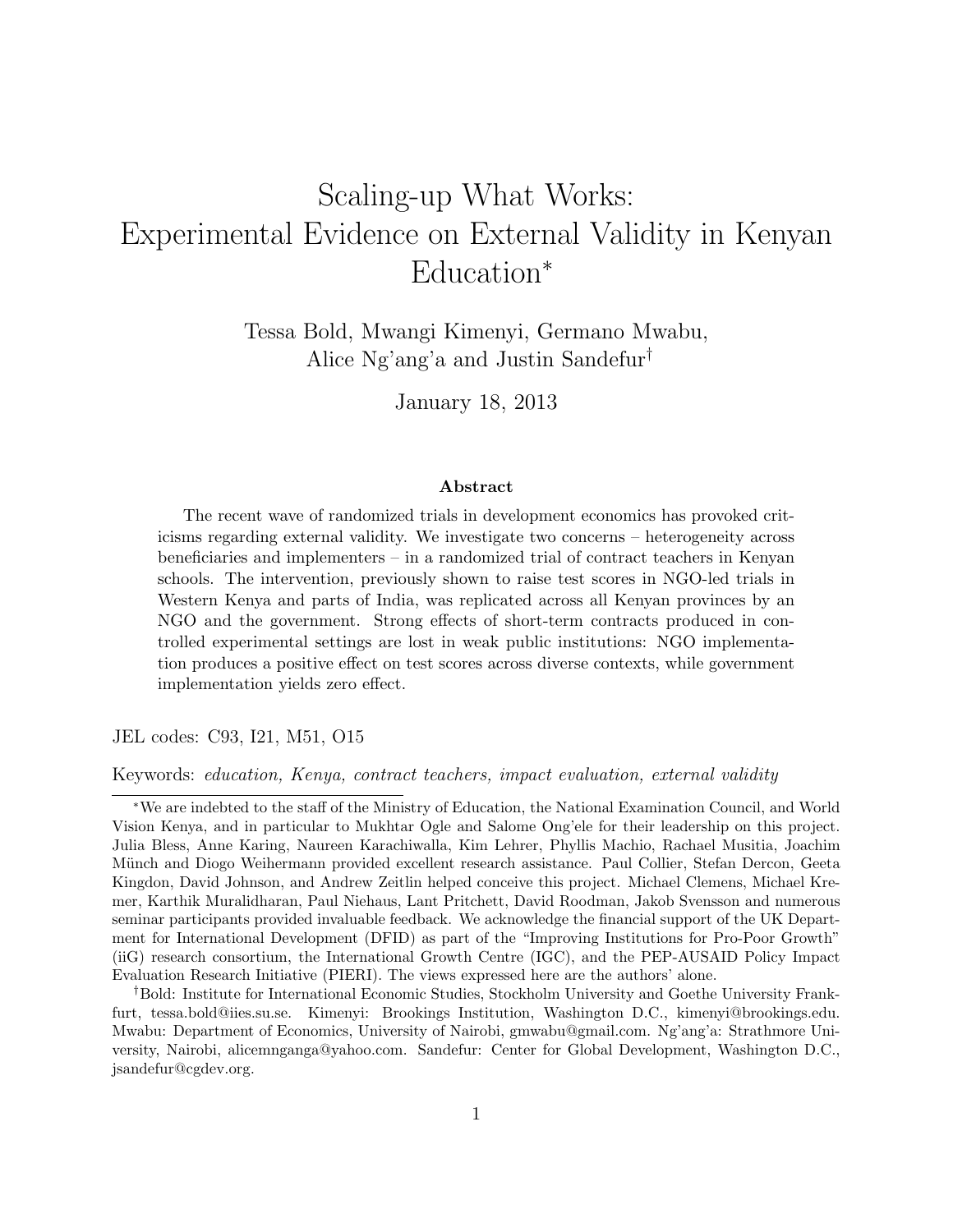## 1 Introduction

The recent wave of randomized trials in development economics has catalogued a number of cost-effective, small-scale interventions found to improve learning, health, and other welfare outcomes. Surveying this growing literature, Banerjee and He (2008) offer a menu of proven interventions which, at current spending levels on international development aid, could be scaled-up across the developing world.

Critics argue that these studies produce internally valid measures of the causal effect of an intervention ("it worked here"), but question their external validity ("it will work there") (Cartwright and Hardie 2012, Deaton 2010). In this paper we report on a randomized trial designed to assess two obstacles to external validity which arise in the translation of experimental evidence into policy advice. First, heterogeneous treatment response implies that estimates for one beneficiary population may not apply to other populations. Second, even with a homogenous population, treatment effects may be a function of the institution that implements the intervention. This may reflect efficiency differences between implementing organizations (Heckman 1991, Allcott and Mullainathan 2012), or the fact that government implementation at national or regional scale may induce general equilibrium effects or political economy responses (Acemoglu 2010). These obstacles are particularly relevant when national or global policy prescriptions are drawn from randomized trials of pilot projects, often conducted in non-randomly chosen locations and implemented by well-organized nongovernmental organizations.

We report on a randomized trial embedded within the national scale-up of a contract teacher program by the Kenyan government. We compare the effectiveness of NGO and government implementation, and test for the presence of heterogeneous treatment effects in a nationwide sample. The question of NGO versus government implementation is paramount to the formulation of public policy, as governments are frequently the only institutional ac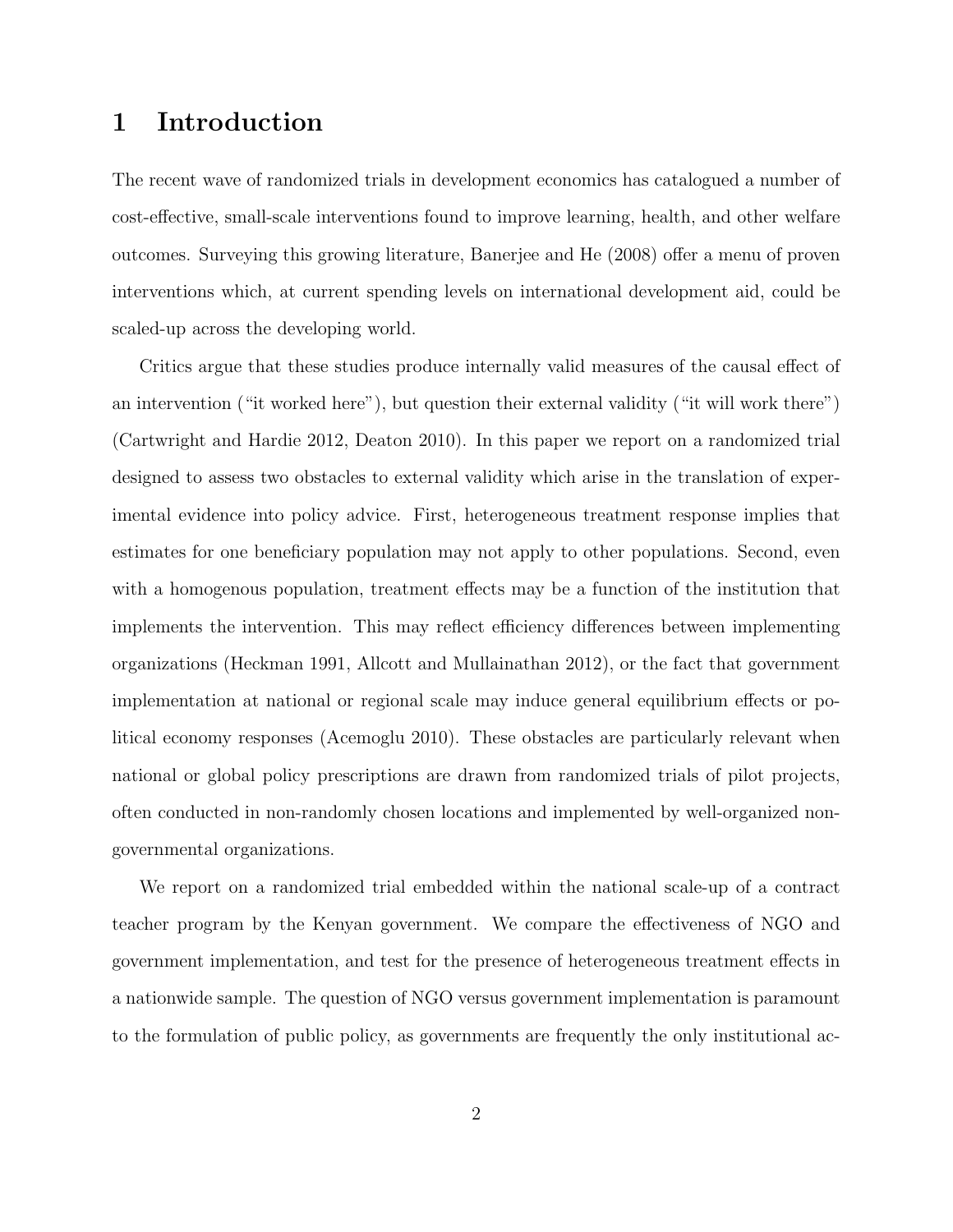tors capable of taking education policies to scale.<sup>[1](#page-0-0)</sup> Yet, within the growing literature of randomized impact evaluations on public service delivery in the developing world, trials involving governments rarely focus on accountability reforms or changes to provider incen-tives.<sup>[2](#page-0-0)</sup> Instead, the effects of such policies are commonly forecast on the basis of NGO-run pilots.[3](#page-0-0)

Reliance on NGOs to test policy innovations is often a necessary by-product of randomization for simple logistical reasons, but is a concern if working with governments produces different treatment effects. As noted by Banerjee and Duflo (2008), "what distinguishes possible partners for randomized evaluations is competence and a willingness to implement projects as planned. These may be lost when the project scales up." This concern is analogous to partner selection bias (Heckman 1991, Allcott and Mullainathan 2012), whereby

<sup>&</sup>lt;sup>1</sup>In Kenya, for instance, government schools account for 90.2% of gross primary enrollment. Furthermore, as of 2005 the Ministry's budget for primary education totalled \$731 million (Otieno and Colclough 2009), compared to \$4 million in international aid for education routed through NGOs in 2009 (OECD 2012).

<sup>2</sup>We examined 31 studies which measure the impact of education interventions on learning outcomes in developing countries, roughly half of which cite significant government involvement in project implementation. Trials involving governments tend to focus on increasing inputs: governments have been directly involved in evaluations of the learning impacts of conditional cash transfer programs in Ecuador (Paxson and Schady 2007), Malawi (Baird, McIntosh and Ozler 2010), and Nicaragua (Macours, Schady ¨ and Vakis 2011). Other studies have evaluated government programs involving school meals (Kazianga, de Walque and Alderman 2009), use of ICT in the classroom in Chile (Rosas, Nussbaum, Cumsille, Marianov, Correa, Flores, Grau, Lagos, Lopez, Lopez, Rodriguez and Salinas 2003) and Colombia (Barrera-Osorio and Linden 2009), provision of eye-glasses in China (Glewwe, Park and Zhao 2011), and school construction in Afghanistan (Burde and Linden 2010) and reforms to local school management in Madagascar (Glewwe and Maïga  $2011$ ).

<sup>&</sup>lt;sup>3</sup>In India, RCTs have examined NGO programs to encourage parental involvement in schools (Pandey, Goyal and Sundararaman 2008, Banerjee, Banerji, Duflo, Glennerster, and Khemani 2010), changes to the English and reading curriculum (He, Linden and MacLeod 2008, He, Linden and MacLeod 2009), use of information technology in the classroom (Linden, Banerjee and Duflo 2003, Inamdar 2004, Linden 2008), teacher performance pay (Muralidharan and Sundararaman 2011), student and parent incentives (Berry 2011), cameras in schools to discourage teacher absenteeism (Duflo, Hanna and Ryan 2010), and as discussed below, contract teachers or tutors (Banerjee, Cole, Duflo and Linden 2007, Muralidharan and Sundararaman 2010). Similarly in Kenya, NGO pilot programs have examined the impact of contract teachers and tracking students (Duflo, Dupas and Kremer 2011), teacher incentives (Glewwe, Ilias and Kremer 2010), student incentives (Kremer, Miguel and Thornton 2009), physical school inputs (Kremer, Moulin and Namunyu 2003, Glewwe, Kremer, Moulin and Zitzewitz 2004, Glewwe, Kremer and Moulin 2009), and school meals (Vermeersch and Kremer 2005), while in Uganda Barr, Mugisha, Serneels and Zeitlin (2011) report on an RCT of an NGO program to facilitate community monitoring of schools. Notable exceptions to this pattern of government evaluations focusing on increased inputs that we are aware of include the evaluation of World Bank-financed school management reform program in Madagascar cited above (Glewwe and Maïga 2011).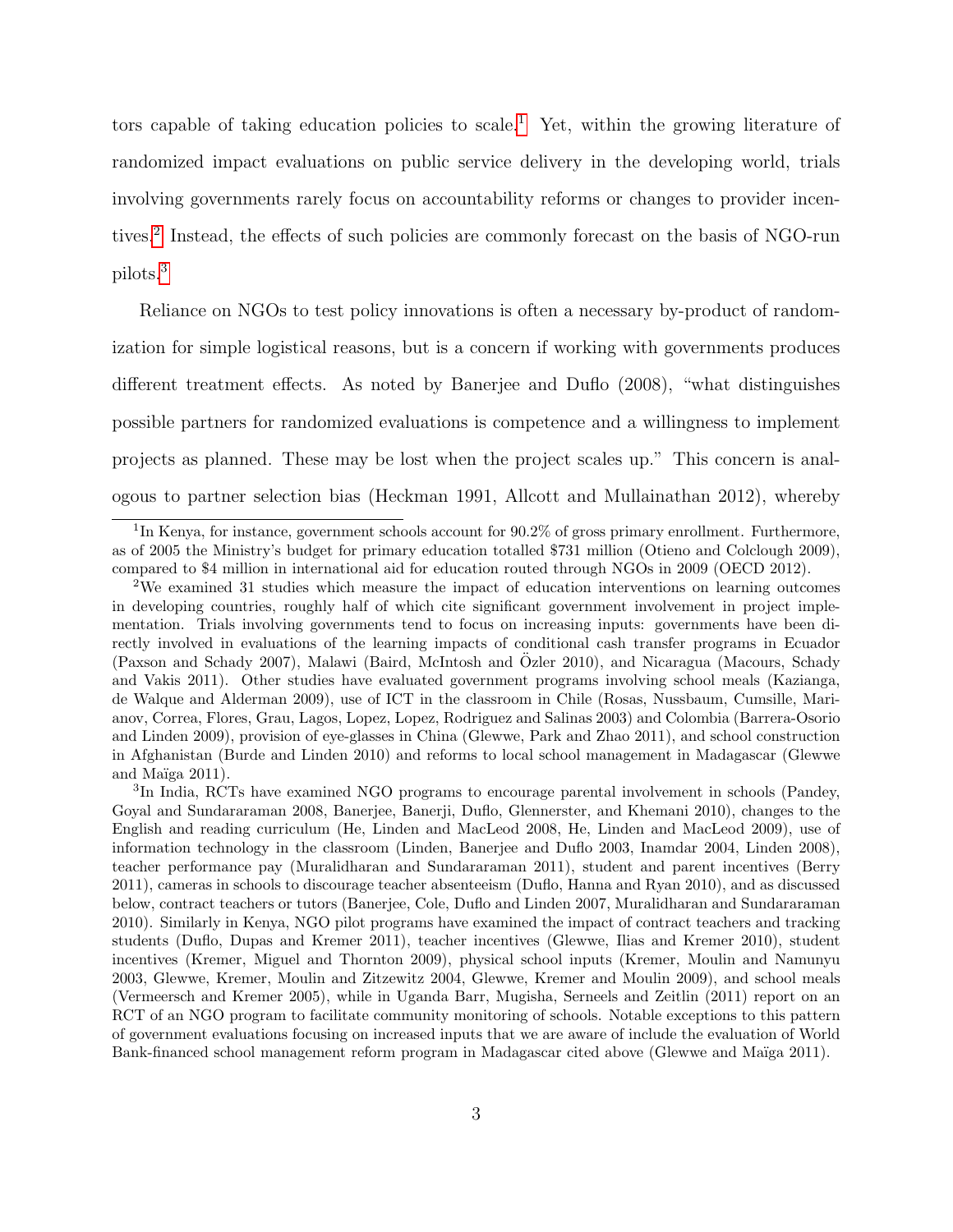implementing partners are selected for participation in randomized trials on the basis of the treatment effects they produce. By involving government directly in the evaluation, we overcome this self-selection and measure the size of the bias.

Predicting the effects of government policies on the basis of controlled experiments run by NGOs may be particularly problematic in the analysis of employment contract reforms, which are predicated on the operation of dynamic incentives (Meyer and Vickers 1997): good performance will be rewarded by continued employment, bad performance punished by contract termination. While motivated NGOs may be able to simulate these dynamic incentives in an experimental setting, the same contract may lack credibility within a highly unionized civil service system and weak public sector bureaucracy.[4](#page-0-0)

At the school level, the experiment presented here replicates one of the most extensively tested, successful interventions to raise student learning in primary schools: the provision of contract teachers. Banerjee et al. (2007) present results from a randomized evaluation showing that an NGO program in urban India hiring young women to tutor lagging students in grades 3 and 4 led to a 0.28 standard deviation increase in tests scores. Muralidharan and Sundararaman (2010) evaluate a state-wide program in Andhra Pradesh, finding that hiring an extra contract teacher leads to an increase in test scores of 0.15 and 0.13 standard deviations on math and language tests. In both cases, the additional teachers lead to significant learning gains despite salary costs that are a small fraction of civil service wages. Finally, of particular relevance for the present study given its geographic focus, Duflo, Dupas and Kremer (2012) show that exposure to an NGO-managed contract teacher program in government schools in Western Kenya raises test scores by 0.21 standard deviations relative

<sup>4</sup>There is a large literature examining the relationship between unionization and performance contracts (see Burgess and Metcalfe (1999) for an overview). While the evidence is by no means conclusive, Origo (2009), Booth and Frank (1999) and Greg and Machin (1988) all report a negative relationship between unionization and the incidence and/or effectiveness of performance contracts in developed countries. In India, Kingdon and Teal (2010) find that union membership of teachers is associated with reduced pupil achievement. Notably, Kingdon and Teal (2007) find that performance contracts are correlated with improved student performance in Indian private schools, but not in government schools.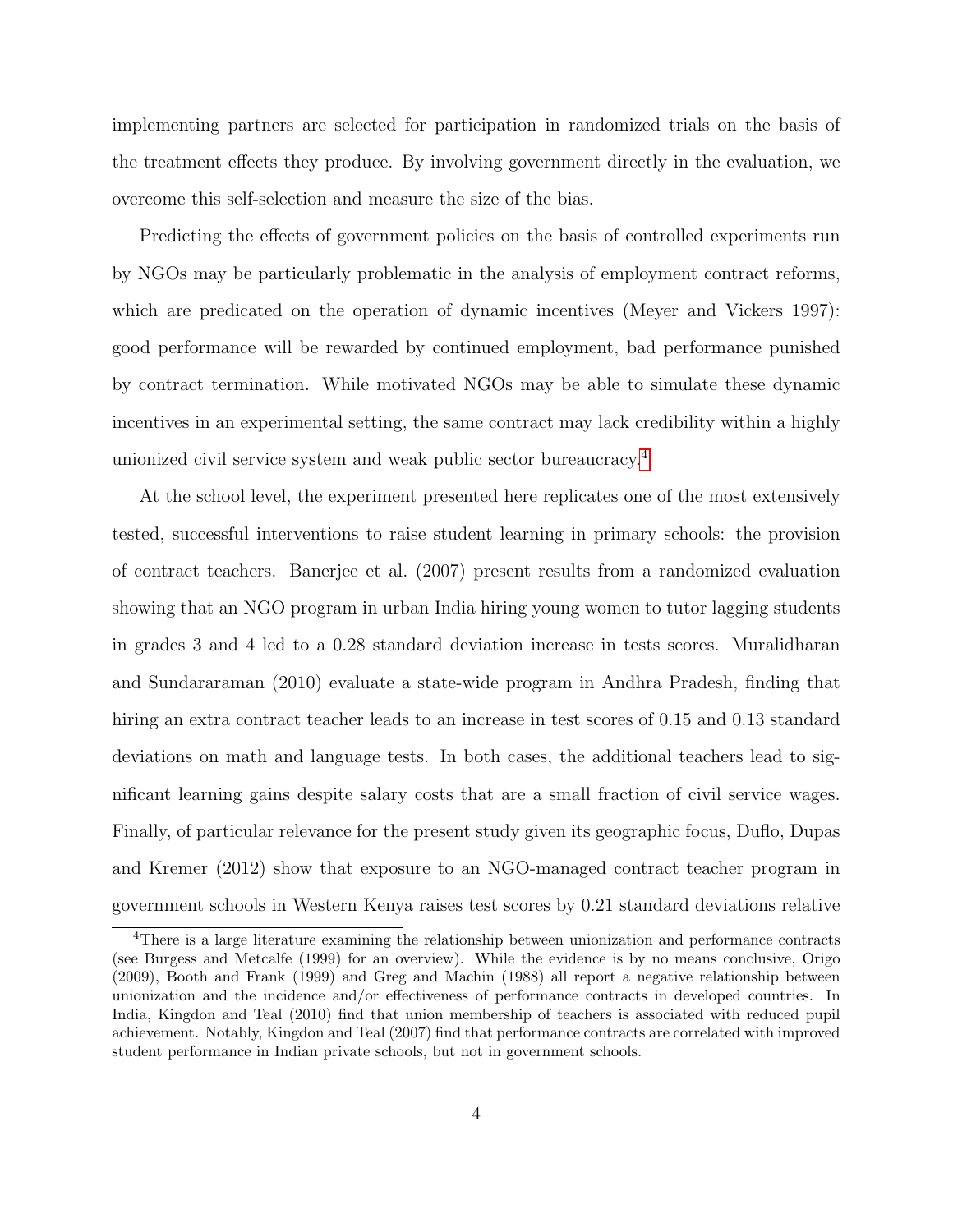to being taught by civil service teachers. Furthermore, their experimental design allows them to attribute this effect to contract teachers per se, rather than the accompanying reduction in class size from hiring an extra teacher.[5](#page-0-0)

In 2009, the Kenyan government announced a nationwide contract teacher program that would eventually employ 18,000 teachers. We report on a randomized pilot phase of this program, designed to test the government's ability to implement a fairly close variant of the NGO project described by Duflo et al. (2012) and to replicate the results across diverse conditions. As part of the contract teacher pilot, 192 schools were chosen from across all eight Kenyan provinces: 64 were randomly assigned to the control group, 64 to receive a contract teacher as part of the government program, and 64 to receive a contract teacher under the coordination of the local affiliate of an international NGO, World Vision Kenya. The random assignment of schools to NGO versus government implementation, which is at the center of this study, was overlayed by additional treatment variations in salary levels and recruitment procedures.

We find positive and significant effects of the program only in schools where the contract teacher program was administered by an international NGO. Placing an additional contract teacher in a school where the program is managed by the NGO increased test scores by roughly 0.18 standard deviations, comparable in magnitude to the results in Muralidharan and Sundararaman (2010) in India and Duflo et al. (2012) in Western Kenya. Treatment effects were significantly smaller and indistinguishable from zero in schools receiving contract teachers from the Ministry of Education.

What explains the difference in treatment success between the government and the NGO?

<sup>&</sup>lt;sup>5</sup>See Bruns, Filmer and Patrinos (2011) for a summary of additional, non-experimental results on the impact of contract teachers, including Bourdon, Frölich and Michaelowa (2007) who find positive (negative) test-score effects on low (high) ability pupils in Mali, Niger, and Togo, andGoyal and Pandley (2009) who find contract teachers are equally or more likely to be present and teaching relative to civil service teachers in Madhya Pradesh and Uttar Pradesh, India, and that this higher effort is correlated with pupil performance. Finally, Atherton and Kingdon (2010) find that contract teachers in Indian schools perform better than regular teachers.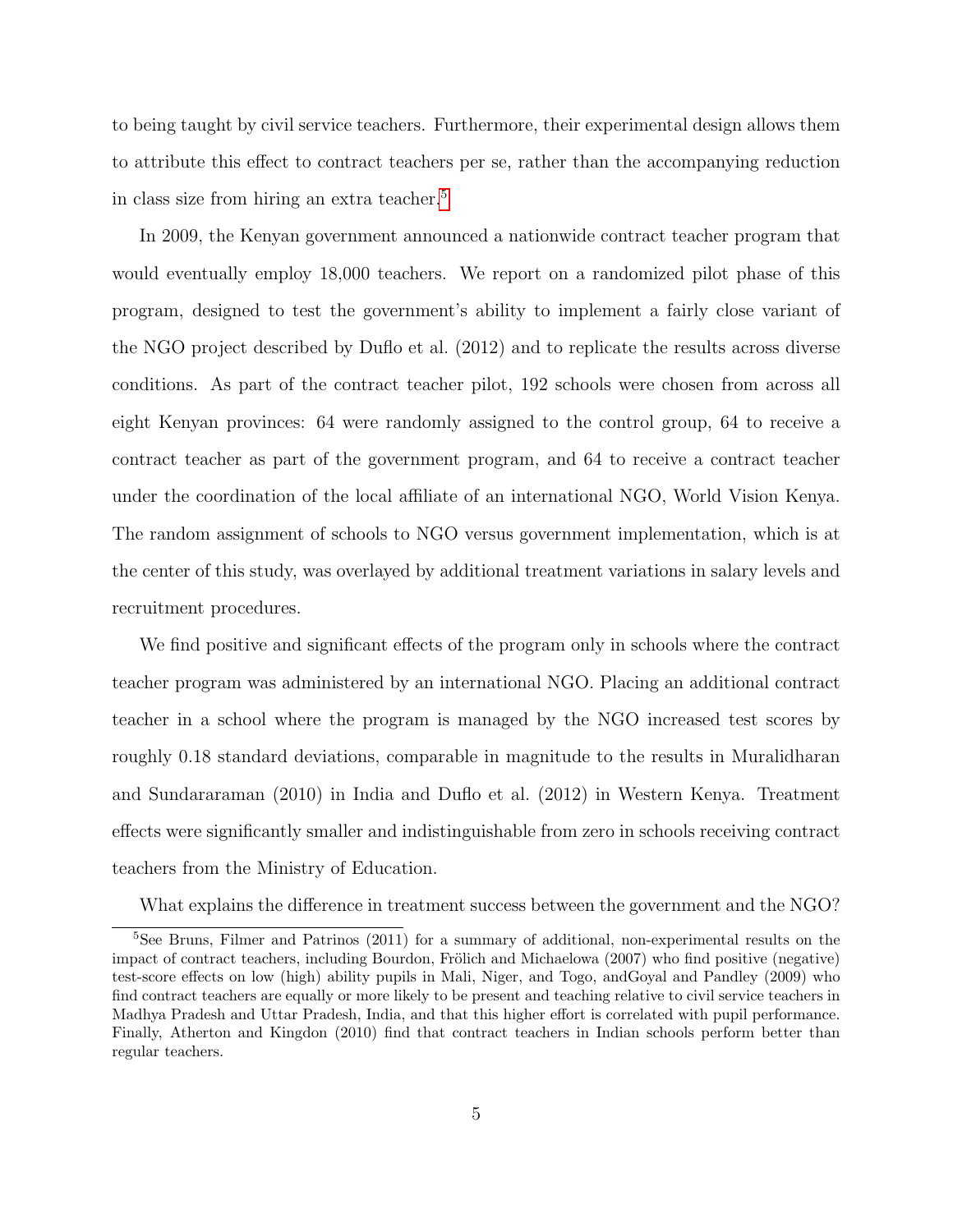There is evidence that governmental and non-governmental organizations face different labor supply curves. Relative to the NGO sample, the Ministry of Education struggled to recruit and retain qualified teachers for the program. Experimental estimates show that both higher wages and greater local (school-level) control over the hiring process improved recruitment. However, instrumental variables results suggest the differential performance of the government and NGO treatment arms was not attributable to the NGO's greater success in filling vacancies. Furthermore, contract variations that improved hiring success – higher salaries and local control – produced no discernible marginal effect on pupil performance.

The government's inferior performance on several intermediate indicators suggests that monitoring and implementation of the program may have been compromised in other ways besides the difficulty in filling vacancies. Consistent with Duflo et al. (2012), hiring of contract teachers in government schools showed more evidence of nepotism and local capture, schools in the government treatment arm received fewer monitoring visits, and teachers experienced longer salary delays. Though of these intermediate indicators, only salary delays were significantly, negatively correlated with improvements in pupil test performance.

General equilibrium effects appear to have operated mainly through political economy channels.[6](#page-0-0) In contrast to earlier small-scale pilots, the prospect of a nationwide contract teacher program provoked organized resistance from the national teachers union.[7](#page-0-0) We find evidence that union actions had a differential effect on teachers employed by the government and the NGO during the pilot, although neither were formally covered by union collective

<sup>6</sup>General equilibrium effects operating through the labor market for teachers do not appear to be a serious concern in this context. The government hired over 18,000 new teachers during the period studied – an unprecedented rate in Kenya – yet were forced to continue rationing employment at the institutionally fixed wage. Furthermore, it is unlikely that a two-year probationary period as a contract teacher prior to qualifying for full civil service employment would significantly dampen the incentives to enroll in teacher training and queue for civil service jobs.

<sup>7</sup>This political dynamic is not unique to Kenya. Unions in both the US and various states of India have opposed short-term contracts in recent years (Compton and Weiner 2012a, Compton and Weiner 2012b, Barr 2006). Where unions are more amenable to reforms, e.g. the case of on-going research by J-PAL in Ghana, more favorable results may be anticipated.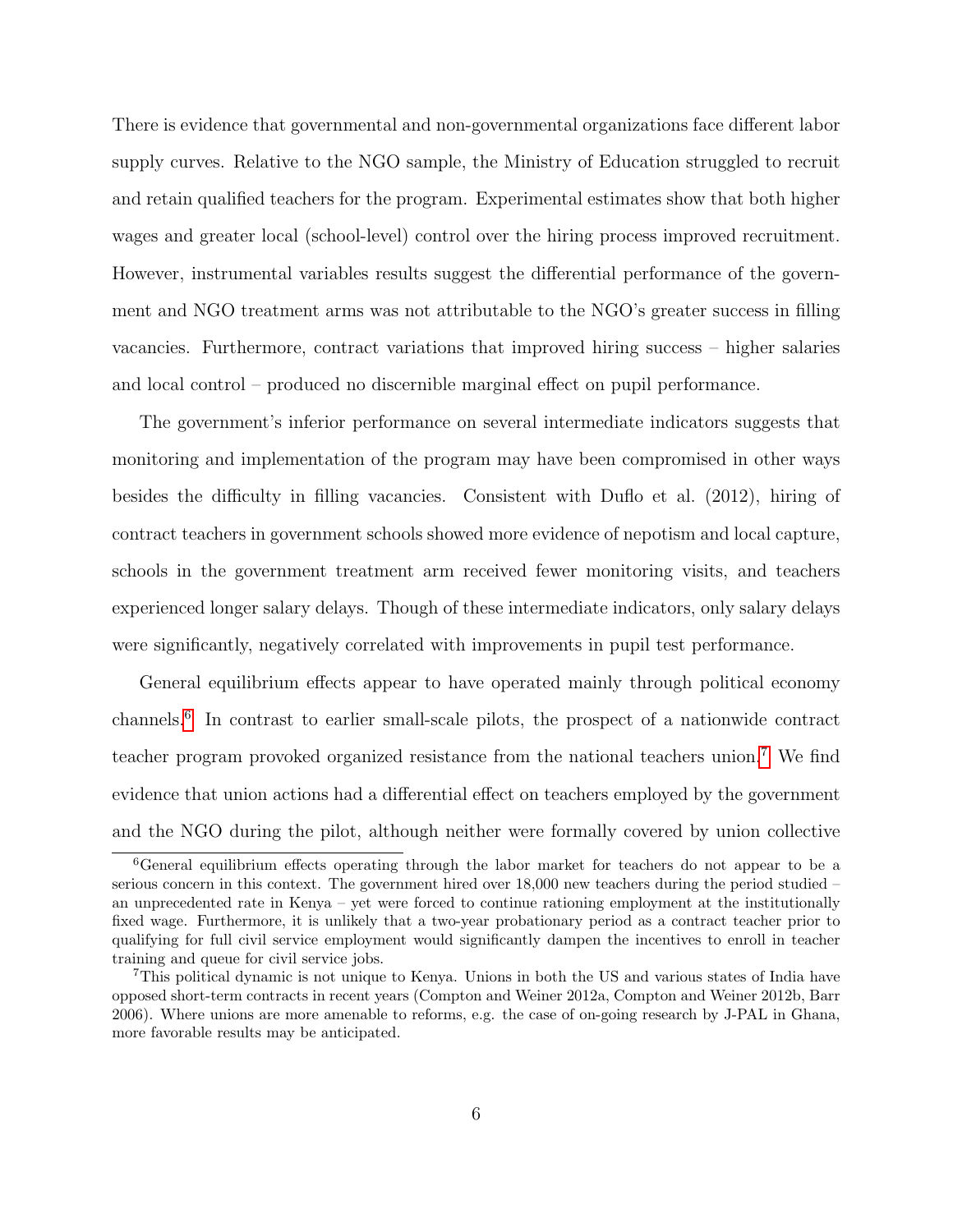bargaining. Teachers in the government treatment arm were more likely to self-identify with the union, and this self-identification was significantly, negatively correlated with improvements in pupil test scores. This is consistent with a phenomenon Acemoglu (2010) refers to as a 'see-saw effect', in which large-scale policy reforms trigger endogenous political responses that undermine the original reform.

Finally, we also exploit our nationwide sampling frame to measure the extent of heterogeneity of treatment response across schools, a more traditional concern regarding external validity in the experimental literature. Comparing treatment effects across different localities and baseline characteristics, we find no reason to question the external validity of earlier studies on the basis of their geographic scope.

Overall, our results confirm the findings of (Duflo et al. 2012) and (Muralidharan and Sundararaman 2010), among others, regarding the ability of contract teachers to significantly improve learning in public primary schools across diverse baseline conditions in a low-income country. But the effects of this intervention appear highly fragile to the involvement of carefully-selected non-governmental organizations. Ongoing initiatives to produce a fixed, evidence-based menu of effective development interventions will be potentially misleading if interventions are defined at the school, clinic, or village level without reference to their institutional context.

## 2 Context

Primary school enrollment is relatively high in Kenya, but learning levels in primary schools are poor. According to the most recent available national household survey from 2006, net primary enrollment was 81%, with government primary schools accounting for 72% (Bold, Kimenyi, Mwabu and Sandefur 2011). Among children in third grade however, only 3 out of 10 can read a story in English or do simple division problems from the second grade syllabus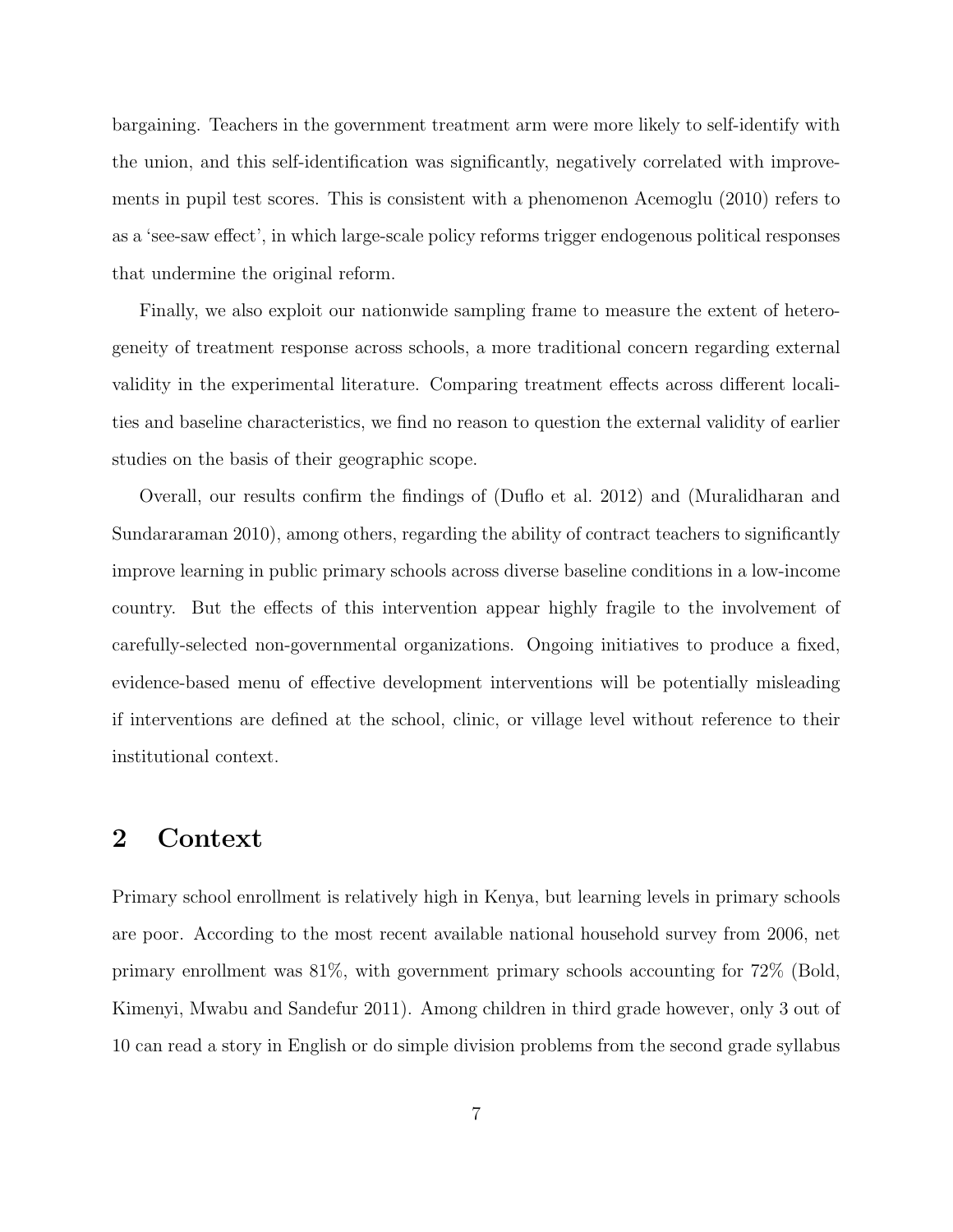(Mugo, Kaburu, Limboro and Kimutai 2011).

#### 2.1 School finance and governance

In January 2003, the Kenyan government abolished all school fees in government primary schools. This "Free Primary Education" (FPE) policy established the current system of school finance in which government primary schools are prohibited from collecting revenue and instead receive a central government grant – commonly known as "FPE funds" – of approximately \$13.50 per pupil per annum to cover non-salary costs.[8](#page-0-0)

The FPE reform created a new governing body for each government primary school, equivalent to a local school board, known as a school management committee (SMC). The SMC is chaired by the head teacher and comprised of representatives from the Ministry, parents from each grade, teachers, and in some cases local community or religious organizations. The SMC manages a bank account where the government deposits FPE funds for each school. In some cells of the experimental design described below, funds to hire a contract teacher were transferred to this school bank account managed by the SMC, and SMC members participated in a training program to increase local accountability.

#### 2.2 Civil service teachers and PTA teachers

Formally, all teachers in Kenyan public primary schools are civil servants employed by the Teacher Service Commission (TSC), a centralized bureaucracy under the direction of the Ministry of Education. Salaries are paid directly from Nairobi to individual teachers' bank accounts. At the beginning of 2011 the Ministry of Education reported a shortage of 61,000 civil service teachers (across roughly 20,000 primary schools) relative to its target of a 40:1 pupil-teacher ratio. The combination of direct payments and teacher shortages leads to

<sup>8</sup>Except where otherwise noted, we convert Kenyan shillings to U.S. dollars using the prevailing exchange rate at the time of the baseline survey in July 2009, 74.32 shillings per dollar.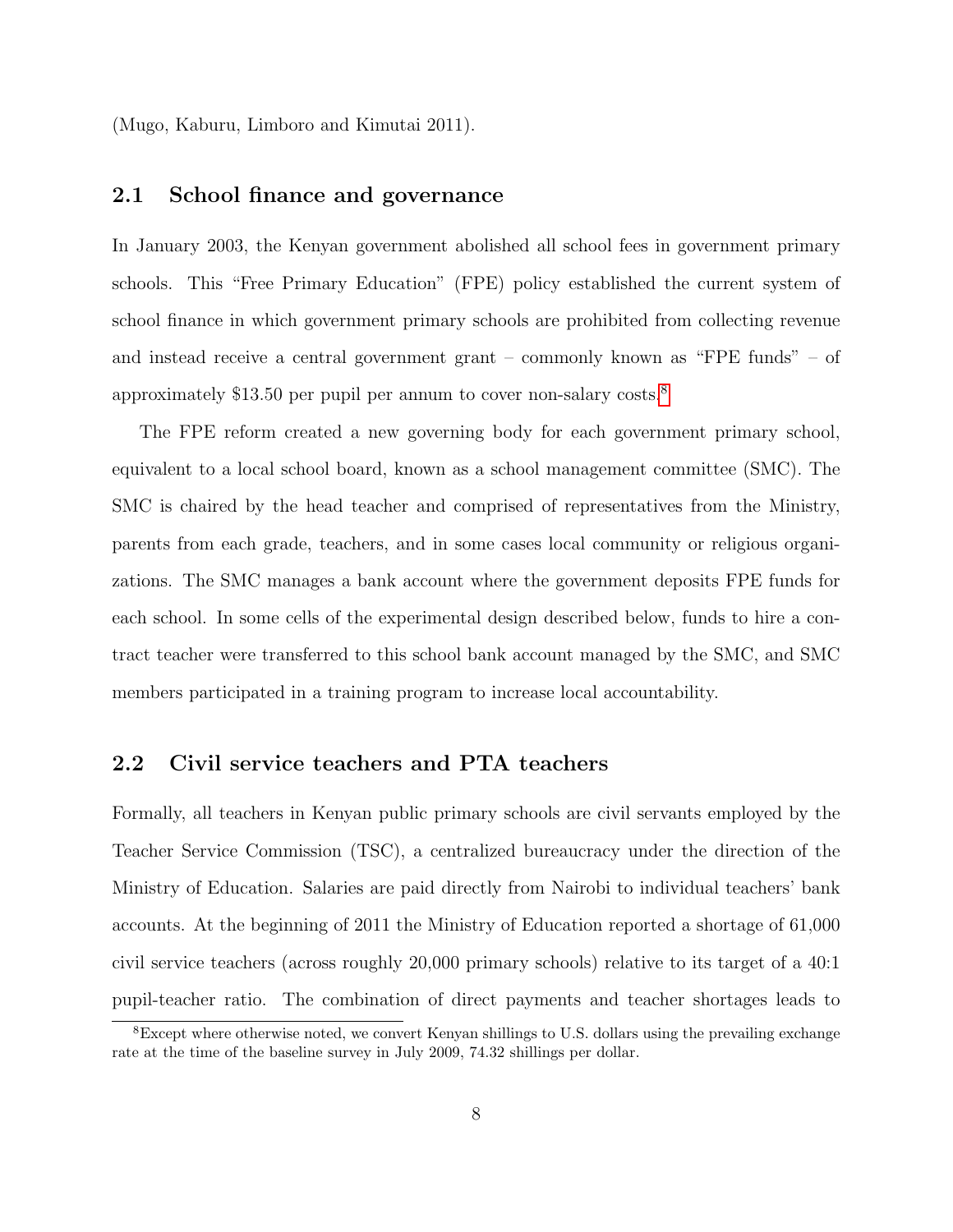very limited local accountability for civil service teachers: parents and schools have little incentive to pursue disciplinary action against absent or incompetent teachers; if a teacher is reassigned or terminated, a school may wait months or years for a replacement.

To address teacher shortages, many schools also informally contract local teachers known as Parent-Teacher Association (PTA) teachers, which are funded directly by parents. In the sample of schools surveyed for this study in 2009, 83% of teachers were employed by the civil service (TSC) and the remaining 17% by PTAs. Civil-service teachers earned an average of \$261 per month, compared to just \$56 per month for PTA teachers.

Civil-service teacher shortages reflect demand-side, rather than supply-side constraints. The relatively high salaries of civil service teachers create a long queue of qualified graduates seeking civil service jobs, which are allocated according to an algorithm that primarily rewards time in the queue rather than merit. PTA teachers, as well as the contract teachers discussed below, are often drawn from this queue of graduates awaiting civil service jobs.

#### 2.3 Contract teachers

A priori, there are multiple reasons to expect contract teachers to improve education outcomes. First, they provide additional teaching staff with similar educational qualifications at much lower cost. Second, because their contracts are, in theory, renewable conditional on performance, schools may retain only good teachers. Third, contract teachers lacking permanent job tenure should have stronger dynamic incentives to increase teaching effort.

In 2009 the government announced an initiative to provide funds to schools to employ teachers on contract outside of the civil service system. The current study was designed as an evaluation of a pilot phase of this initiative. The variations in teacher contracts described in Section [3](#page-10-0) were chosen to inform the design of the eventual national scale-up.

However, scale-up of the national program occurred before the pilot was completed due to political pressure from outside the Ministry of Education. The randomized pilot program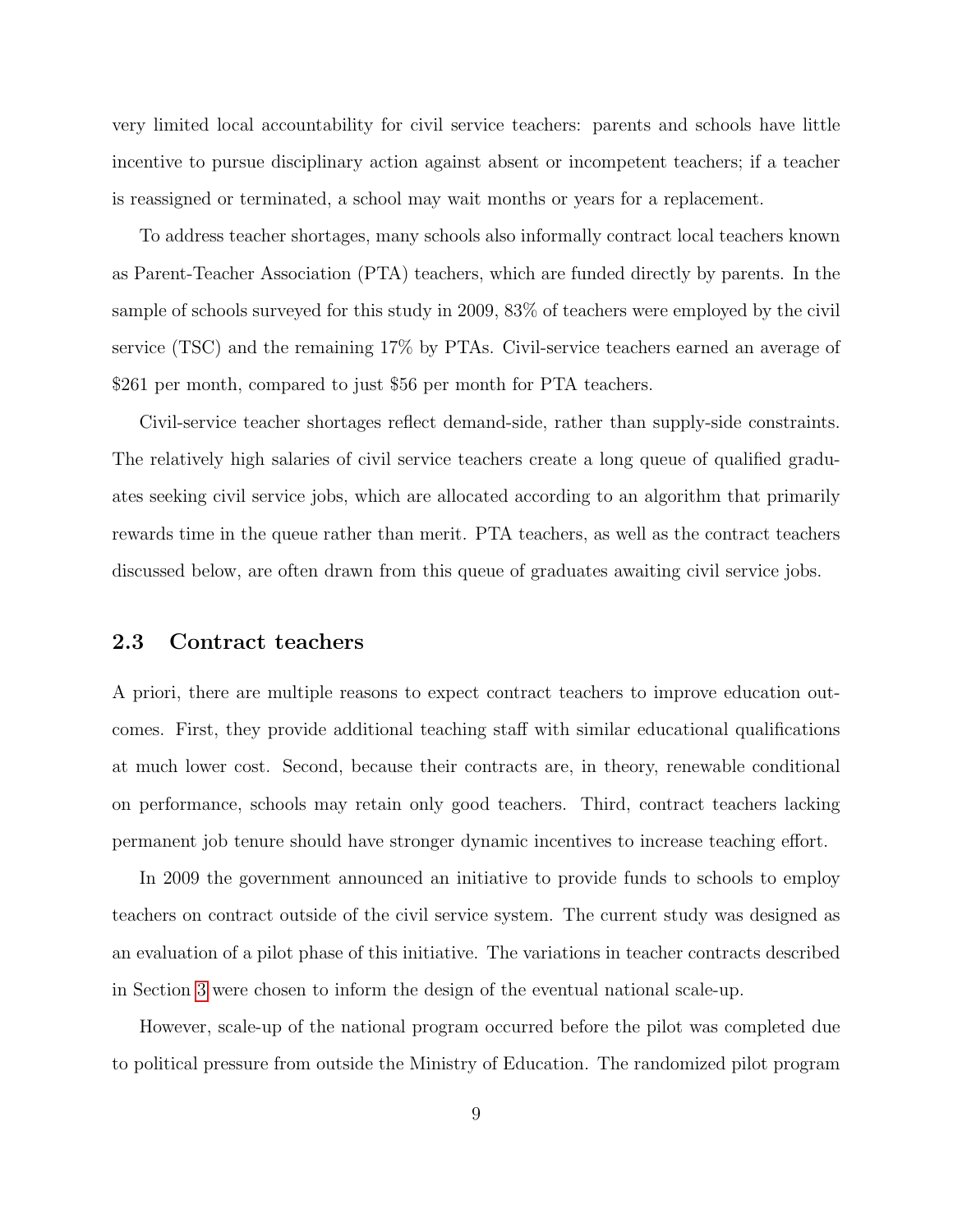analyzed here was launched in June 2010, and in October 2010 the Ministry hired 18,000 contract teachers nationwide, nearly equivalent to one per school. These 18,000 teachers were initially hired on two-year, non-renewable contracts, at salary levels of roughly \$135 per month, somewhat higher than the highest tier for the pilot phase.

The allocation of these teachers, coming after the launch of the randomized pilot, poses an obvious threat to the internal validity of our estimates. We show in Section [4.3](#page-17-0) that these teachers were allocated without regard to the distribution of contract teachers in the experimental pilot.

# 2.4 Organizational structure of the Ministry of Education and NGO

The Ministry of Education is responsible for all government primary schools in Kenya, which account for 90.2% of gross primary enrollment. As of 2005 the Ministry's budget for primary education totalled \$731 million (Otieno and Colclough 2009), compared to just \$4 million per annum in international aid to Kenya for primary education channeled through NGOs (OECD 2012).

To implement programs such as the contract teacher initiative studied here, the Ministry relies on local staff in the district education offices. In principle, district staff should make routine visits to all schools. In practice, the Ministry's ability to directly call on these district officials to carry out specific tasks is limited.

World Vision Kenya is the local affiliate of a large international NGO. Despite being one of the larger international NGOs with a presence in the country, World Vision is active in only a small fraction of Kenyan districts – highlighting again the constraints to scaling up with a non-governmental service provider. Within its areas of operation, World Vision employs permanent staff and paid "volunteers", who monitor and implement all World Vision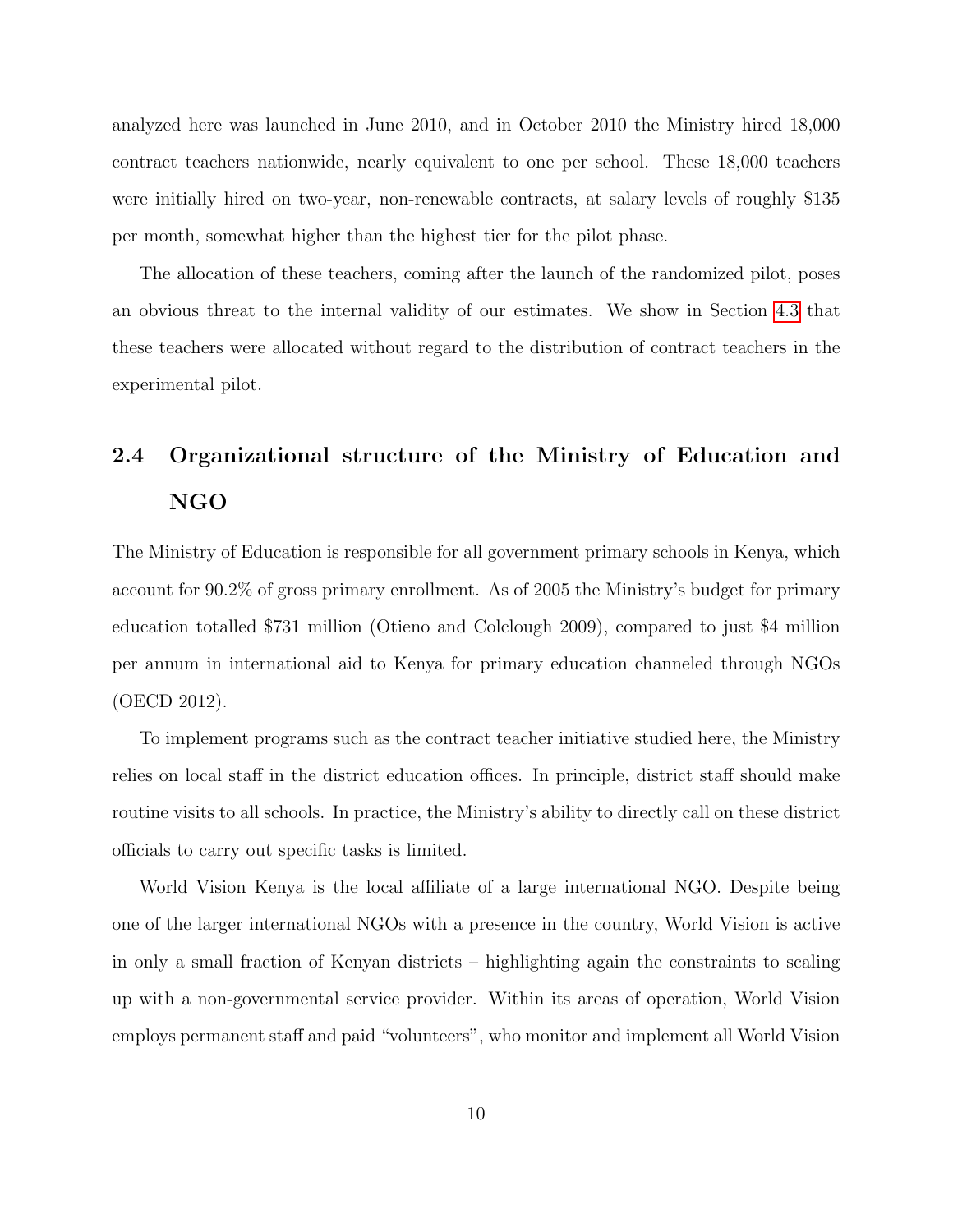program activities.

## <span id="page-10-0"></span>3 Experimental design

The experiment was implemented from June 2010 to October 2011 in 14 districts spanning all 8 Kenyan provinces. 24 schools were sampled from each province, yielding 192 schools in total. One contract teacher per school was randomly assigned to 128 out of 192 sampled schools.

#### 3.1 Program details

Contract teachers were randomly assigned to teach either grade 2 or  $3.9$  $3.9$ . As noted above, the contract teacher intervention in principle combines both a class-size effect and the effect of changing teacher incentives. Head teachers were instructed to split the class to which the new contract teacher was assigned, maximizing the reduction in class sizes in the assigned grade rather than re-allocating teachers across grades. For example, a school which, prior to the experiment, had a single civil service teacher instructing 70 grade 3 pupils would have been asked to split grade 3 into two classes, one taught by the pre-existing civil service teacher and the other taught by the contract teacher. As discussed below, compliance with these instructions was high but imperfect.

The experimental sample focuses on schools with high pupil-teacher ratios. Within each of the eight provinces, districts were chosen non-randomly by the implementing partners, based in part on the location of the offices of the partnering NGO.[10](#page-0-0) Within each province,

<sup>9</sup>Half of the teachers in the experiment were assigned to grade 2 in 2010, and half to grade 3 in 2010. In 2011, all the contract teachers were placed in grade 3.

 $10$ The sample draws from 14 districts in total, using multiple districts from the same province where necessary to reach sufficient sample size. These 14 districts were: Nairobi province (North, West, East); Central province (Muranga South); Coast province (Malindi); Eastern province (Moyale and Laisamis); North Eastern (Lagdera, Wajir South, Wajir West); Nyanza province (Kuria East and Kuria West); Rift Valley province (Trans Mara); Western province (Teso).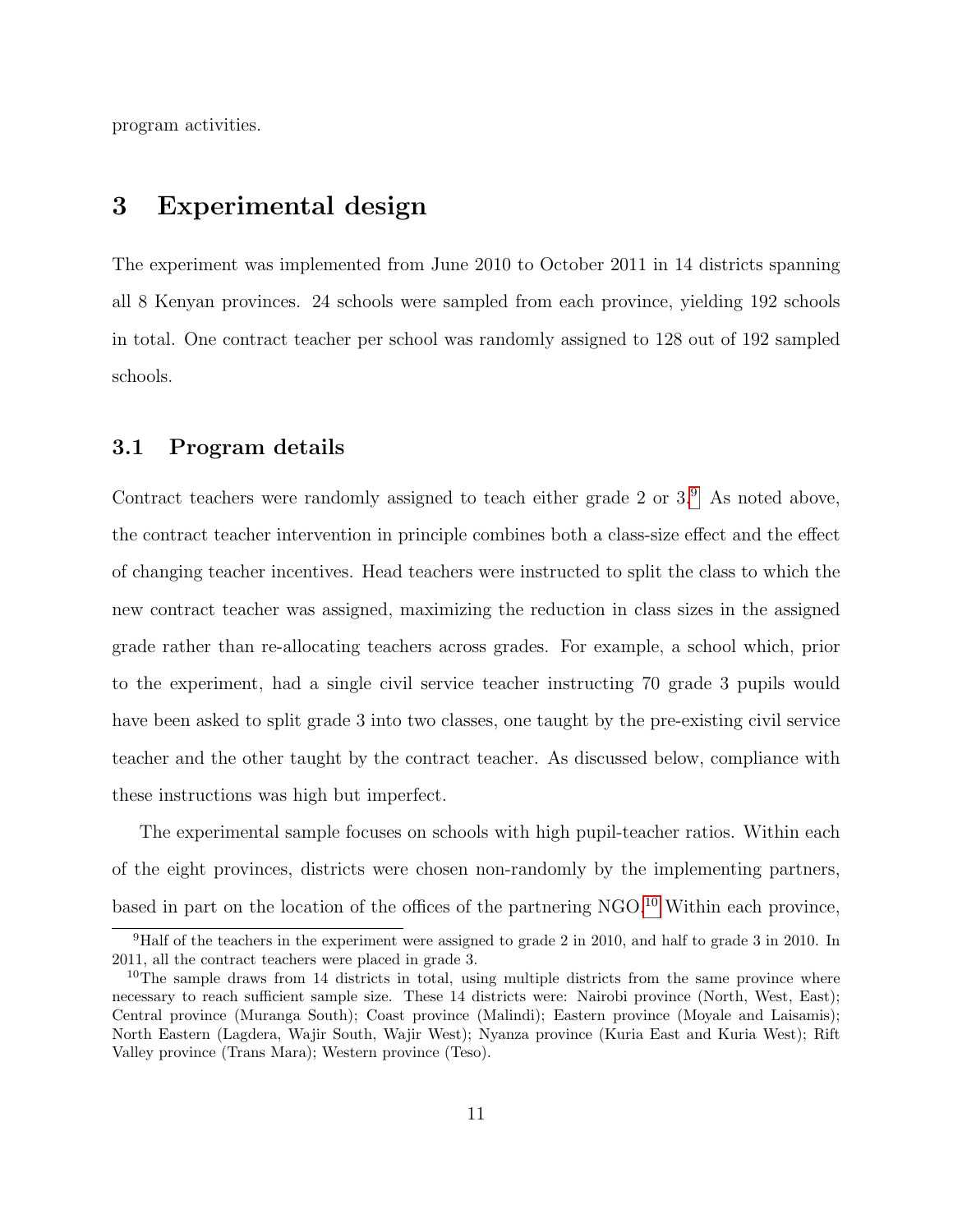schools with a pupil-teacher ratio below the median were excluded from the sampling frame. Using this sampling frame of high pupil-teacher ratio schools, schools were chosen through simple random sampling within the selected districts.

The effects of the randomized interventions are measured by comparing baseline and follow-up academic assessments (exams) in math and English in all 192 schools. The survey instruments were designed with the collaboration of Kenya National Examination Council (KNEC) to conform to the national curriculum. The baseline survey - including pupil exams and questionnaires regarding pupil characteristics and school facilities - was conducted in July and August of 2009 by the KNEC and the research team. Teachers were placed in treatment schools in June 2010; their contracts ended in October 2011. Follow-up data collection was conducted in the same sample of schools in October 2011. Roughly 15,000 students were tested in the baseline and follow up survey.

#### 3.2 Treatment variations

The random assignment of schools to NGO versus government implementation, which is at the center of this study, was overlayed by three additional treatment variations designed to identify the optimal design for the nationwide contract teacher program.

High versus low salary Out of the total 128 contract teacher positions created, 96 were offered KES 5,000 (\$67) per month, while 32 were offered KES 9,000 (\$121) per month. The salary variation was designed to explore to what extent salary was linked to performance and the Ministry's ability to reduce payroll costs without sacrificing teacher performance.

Central versus local hiring and payment We also explored two modalities for recruiting and paying teachers. In the local cell, responsibility for recruiting and paying contract teachers was assigned to the school management committee, in order to strengthen local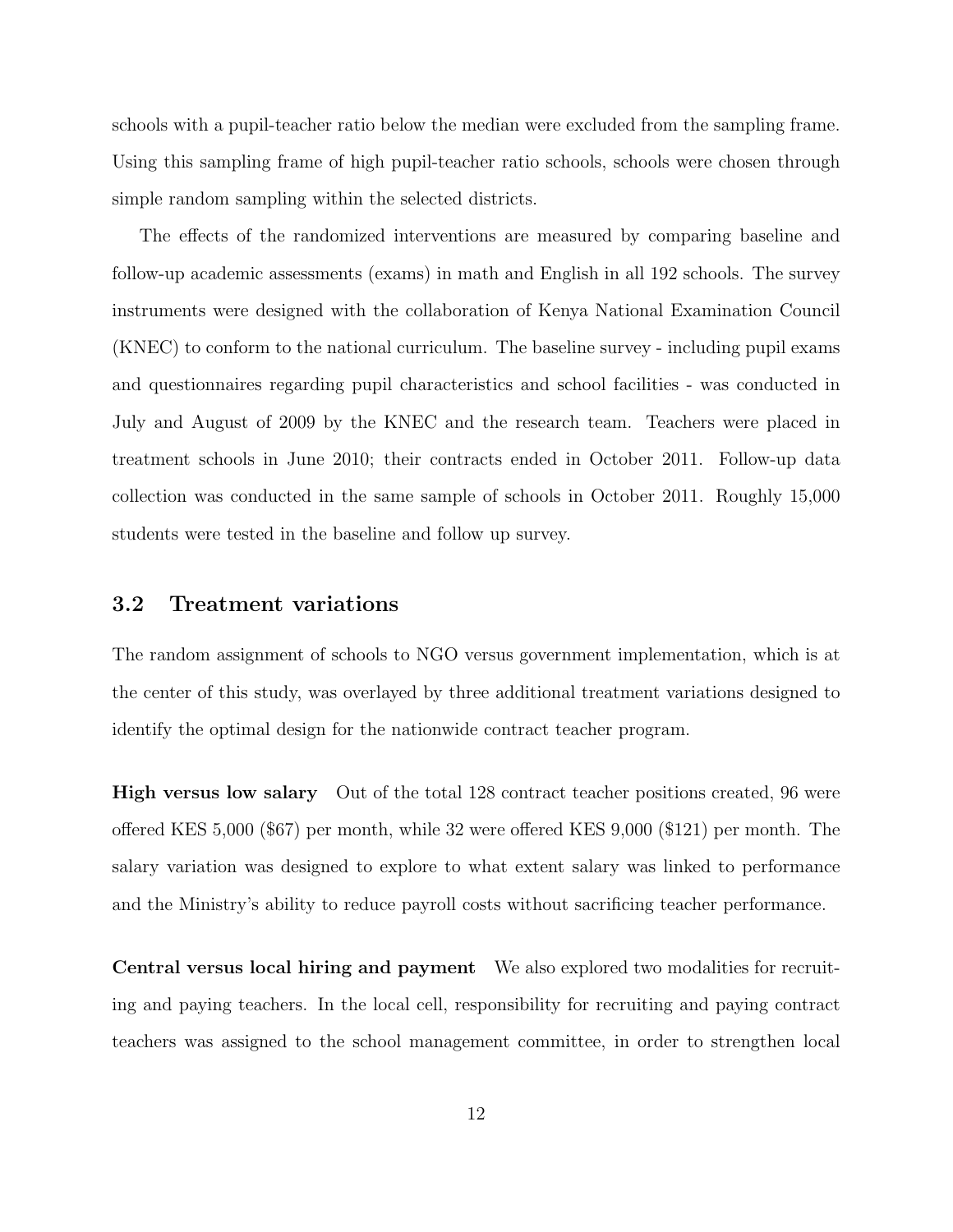control over the teacher's performance. The central-hiring cell in the experimental design was more similar to the civil service model. Teachers were paid by the Ministry or World Vision headquarters in Nairobi, via direct deposits into personal accounts. District education officers and NGO officials, respectively, were responsible for selecting candidates, as opposed to local school management committees.

School management committee training Following Duflo et al. (2012), we explored the importance of local accountability on teacher (and in turn, student) performance with a training intervention. We invited members of the school management committee in half of the treatment schools to a two-day training workshop. While school management committees have formal responsibility to monitor teachers and school finances, many parental representatives are unaware or ill-equipped to perform these duties. The training program drew on manuals developed by World Vision and the Ministry of Education, with a particular emphasis on sensitizing school management committees about the contract teacher program in their school and encouraging them to take a more active role in monitoring teacher performance.

#### 3.3 Randomization

To guarantee that the sample is balanced between treatment and control schools, an optimal multivariate matching algorithm was used (see Greevy, Lu, Silber and Rosenbaum (2004) and Bruhn and McKenzie (2009)). Treatment and control schools were matched along the following dimensions: results in nationwide end-of-primary leaving exams, baseline scores on the grade 1 test, pupil-teacher ratio, number of classrooms, number of civil service teachers, number contract teachers and average pay of teachers employed by Parent-Teacher Associations at baseline. The algorithm created groups of 3 schools, which were matched along the above dimensions, and then randomly assigned them to the three primary treatment arms: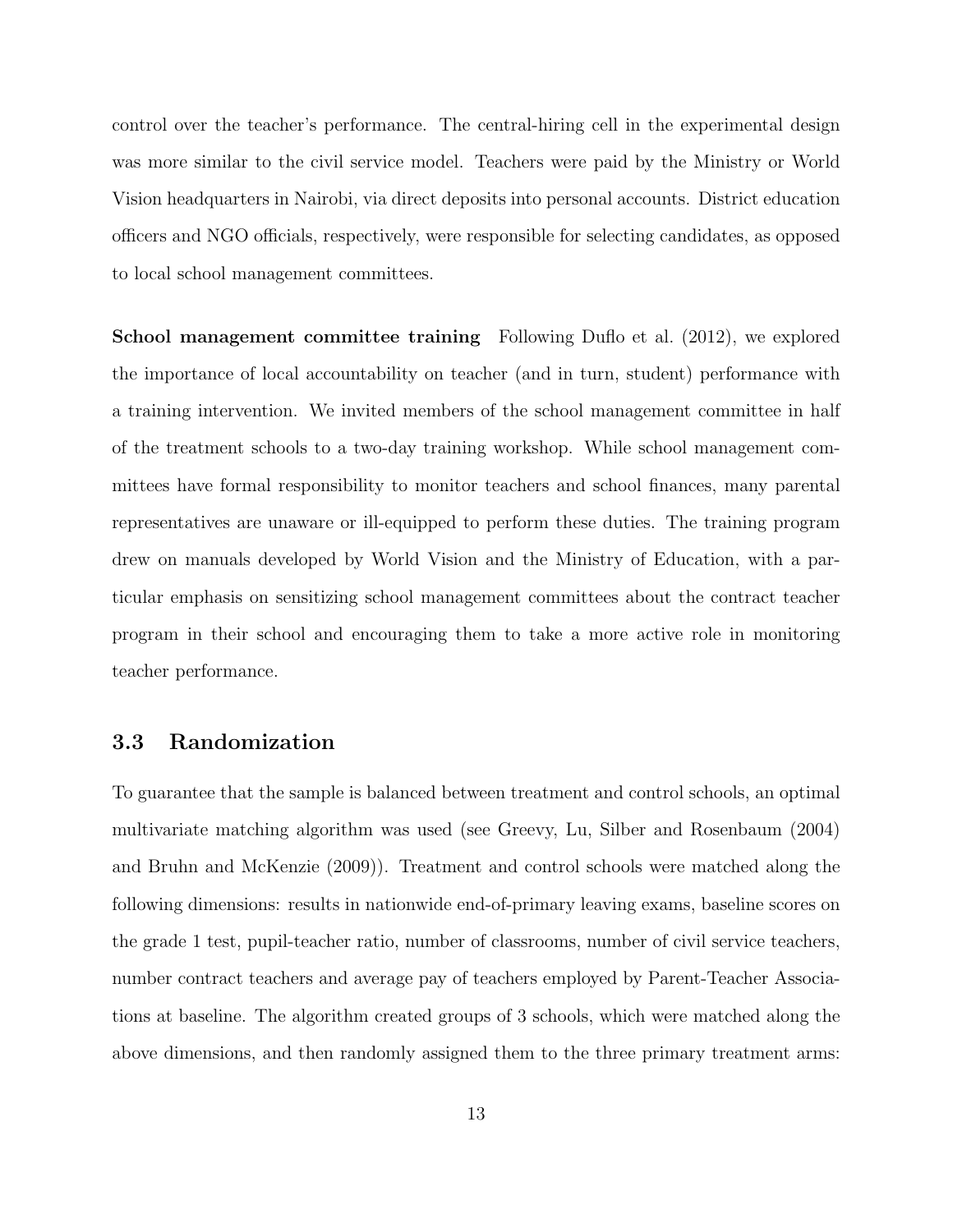control, additional teacher with government implementation, and additional teacher with NGO implementation. Figure [1](#page-50-0) shows the distribution of schools assigned to the control group and government or NGO implementation across the eight provinces.

We also check whether randomization was successful in achieving balance on baseline indicators that were not explicitly used in the matching algorithm, namely, the outcome variable of interest, average standardized test scores at baseline. The successful outcome of the randomization is reported in Table [1,](#page-42-0) where we compare treatment and control schools, as well as schools assigned to the government and the NGO treatment arm.

#### 3.4 Sample attrition

192 schools were part of the intervention, and all participated in the program. However, both in the baseline sample and in the follow up sample, we were not able to survey all the schools. In the baseline survey, 16 schools (7 in the government treatment arm, 7 in the NGO treatment arm and 2 in the control group) were not visited. In the follow up survey, 4 schools (1 in the government treatment arm, 1 in the NGO treatment arm and 2 in the control group) were not visited.

The main reason for not being able to include these schools is location. With one exception, they are all located in the remote Eastern or North Eastern province, places which are difficult to reach because of transport and security conditions. Comparing excluded and included schools on the basis of administrative data, we find no significant differences in terms of national exam scores and pupil teacher ratios.

Since the baseline survey was conducted 9 months before the randomization, missing schools in the baseline present no threat to the internal validity of our study, even though the size of the school panel is of course reduced. In total, there are 174 schools for which data is available both in the baseline and the follow-up. The fact that 4 schools attrited in the follow up survey is potentially more of a concern, since there could be some correlation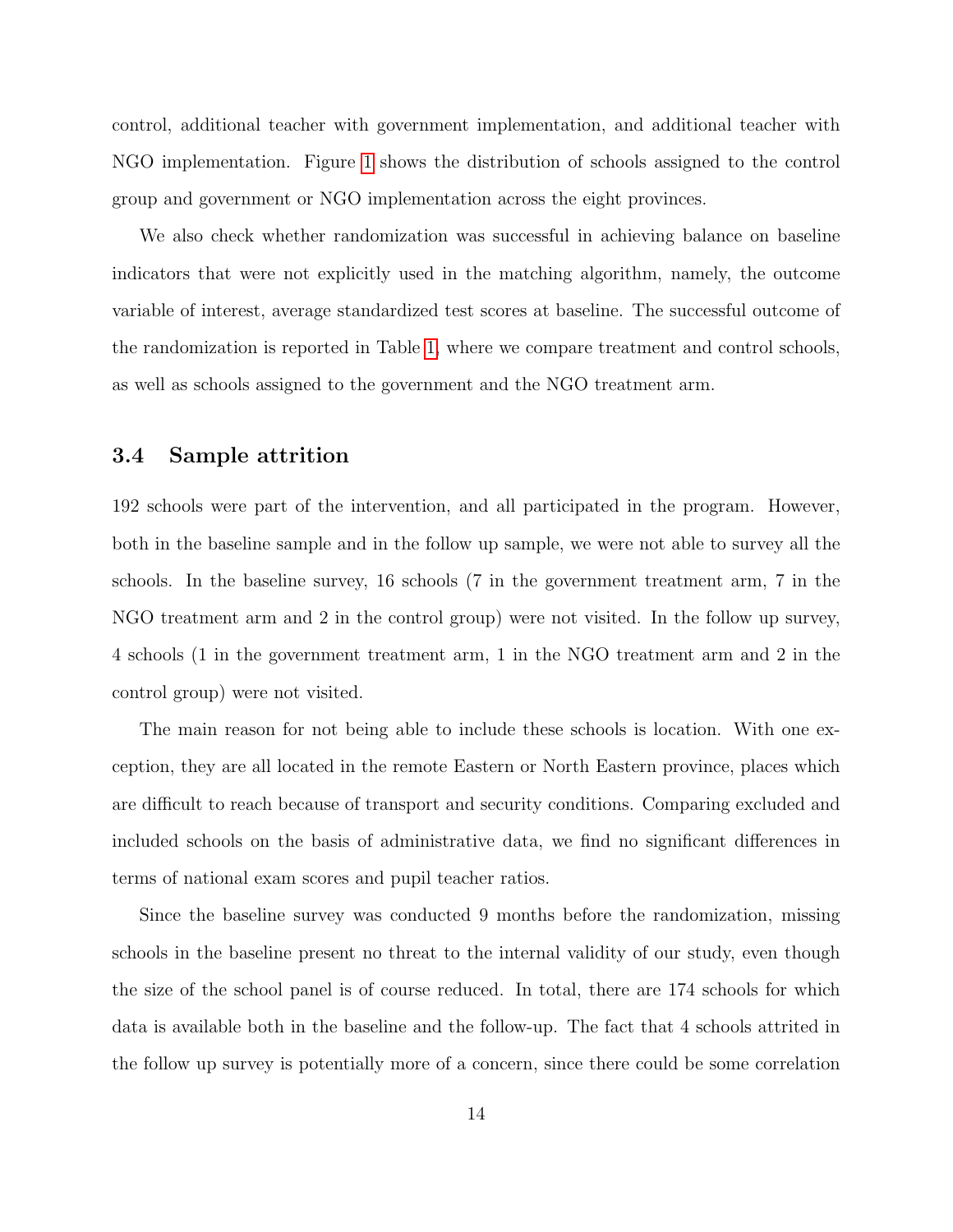between the treatment effect and the likelihood of not being surveyed. We explore this issue by estimating the treatment effect using Lee bounds in Section [5.4.](#page-24-0)

## 4 Compliance and Contamination

Random assignment of a school to the treatment group created a job vacancy for a contract teacher. The onus then fell on district and school officials to recruit a suitable teacher, place him or her in either grade 2 or 3, and split that grade into two (or more) streams. Compliance was imperfect at each of these steps. This section tests whether assignment to NGO implementation, local control over the hiring process, or higher salaries improved recruitment or compliance. Successful recruitment of qualified teachers is of independent interest, as it sheds light on the determinants of labor supply in the public sector. In addition, differences in recruitment and other measures of compliance may help explain differences in treatment effects between the NGO and government documented in the following section.

#### <span id="page-14-0"></span>4.1 Teacher recruitment

The 128 schools assigned to receive a contract teacher as part of the experimental evaluation had mixed success in recruiting and retaining contract teachers. The proportion of vacancies filled varied by salary level and recruitment method, and between government and NGO implementation.

Of the 64 schools assigned to the government (NGO) treatment arm, 56 (55) were successful in hiring a contract teacher at some point during the program. However, teachers did not necessarily stay with the school for the entire duration of the program and when a vacancy opened up, it was not always filled. As a consequence, out of the 17 months of the program, schools in the government (NGO) arm actually employed a teacher for 11.6 (13.0) months on average (see row 1 and 2 of Table [3\)](#page-44-0).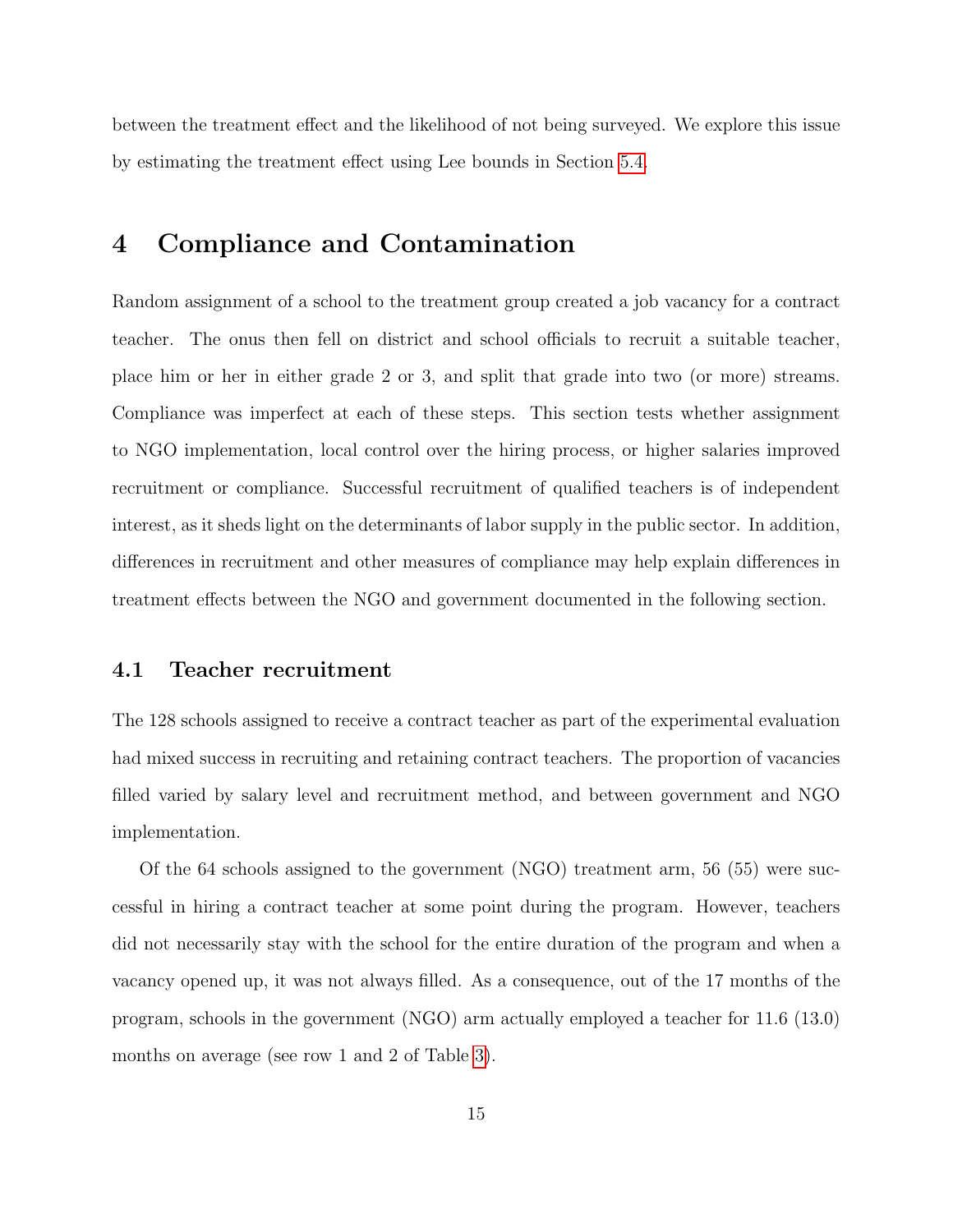Table [2](#page-43-0) examines the vacancy rate more closely, modeling success in filling a vacancy as a function of various demand-side policies that were manipulated by the experiment, as well as other exogenous and/or predetermined school characteristics. The dependent variable is a binary indicator of whether a teacher was present and teaching in a given school in a given month, with monthly observations spanning the duration of the experiment from June 2010 to October 2011. We estimate both a linear probability model and a logit model, with and without controls for school characteristics.

We examine three experimental determinants of teacher labor supply. First, Table [2](#page-43-0) shows that NGO implementation led to between 12 and 14% more months with a filled vacancy, relative to the government treatment arm, and this effect is significant across all specifications. Second, local control over teacher hiring and payment had an effect of similar magnitude to the salary differential, raising the probability of a filled vacancy by a robustly significant 14 to 15% across specifications. Third, offering a "high" salary increases the probability of filling a teaching vacancy by just under 12%. This effect is significant and consistent between the LPM and logit models, but not robust to the inclusion of school-level controls in columns 3 and 6. In addition, the correlation between the probability of filling the teacher vacancy in our intervention and the general thickness of the labor market – measured as the ratio of applicants to vacancies for the  $18,000$  teachers hired in  $2010 -$  is positive and significant.<sup>[11](#page-0-0)</sup> This provides further evidence that failure to recruit a teacher was sensibly related to local labor market conditions.

#### 4.2 Reallocation within treatment schools

The contract teacher intervention was intended to operate via two channels: reducing class size by adding more teaching staff; and increasing the quality and motivation of this ad-

<sup>&</sup>lt;sup>11</sup>This is the coefficient in a regression of presence of a teacher on labor market thickness and a constant. It is significant at the 1% level with standard errors clustered at the school level.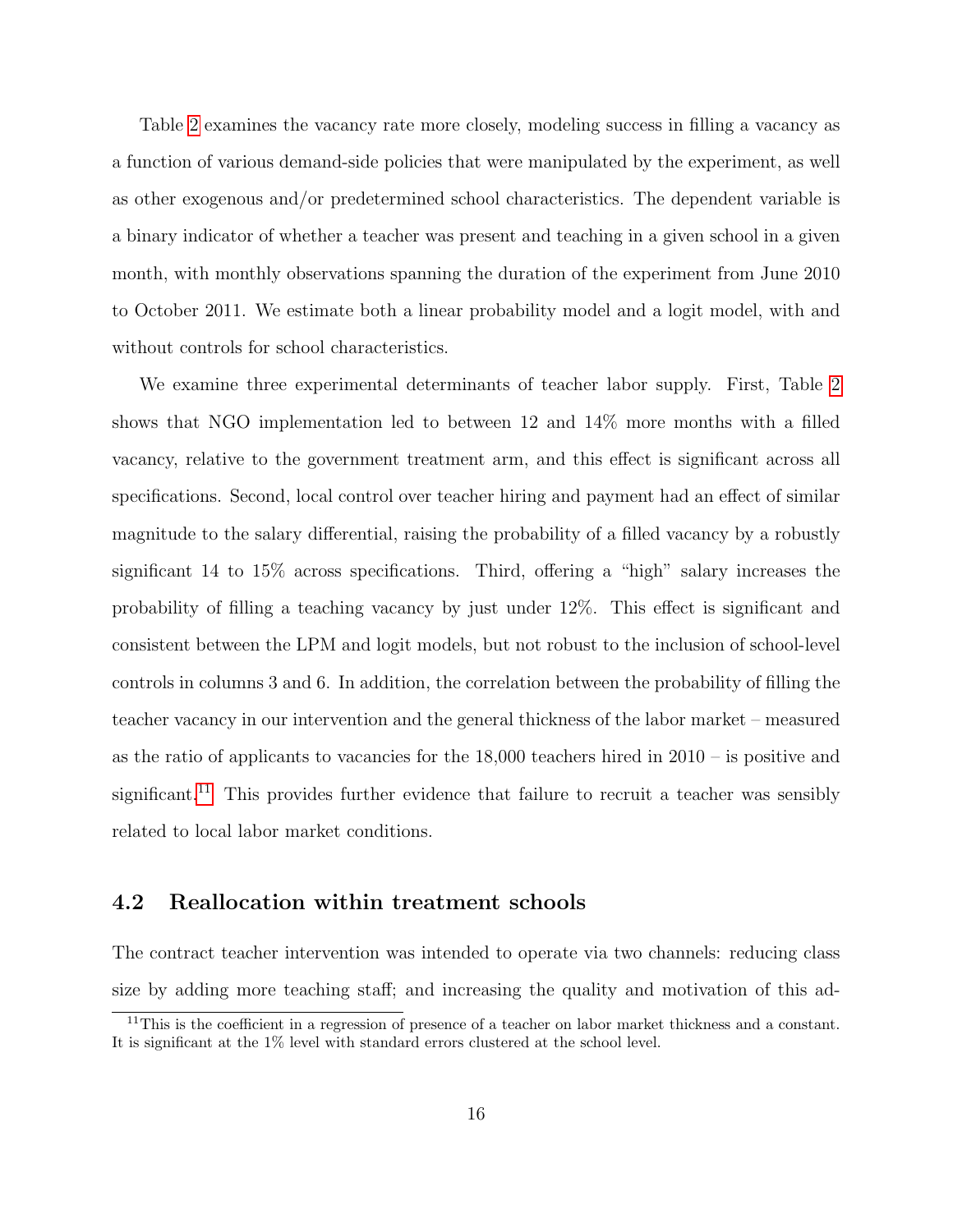ditional staff through the contract structure. Our ability to measure both effects using test-score data on the target cohort of pupils, however, hinges on schools' willingness to comply with the intervention by (a) placing the contract teacher in the correct grade, and (b) not reallocating the existing teacher for that grade, such that the class-size reduction is concentrated on the treatment cohort.<sup>[12](#page-0-0)</sup>

Table [3](#page-44-0) reports whether schools complied with the intervention protocol in terms of placing the teacher in grade 2 and 3 and splitting the grade. Schools largely followed the instructions on the former point, but less so on the latter. 95% of teachers were employed in the correct grade at least some of the time and 73% were employed in the correct grade all of the time. In contrast, class sizes in the treatment grades were not reduced significantly. This is partly a consequence of imperfect compliance and partly a consequence of the fact that grades consisted of more than one stream to begin with, meaning that the class size reduction would be more spread out.

Importantly, there are no significant differences in compliance between the government and the NGO. Neither teacher placement nor changes in class size were significantly different between the NGO and government sample. This gives us some confidence that results will not be driven by the inability (or unwillingness) of the implementing agency to conduct randomized controlled trials, or by a class-size mechanism.

 $12$ For comparison, note that the contract teacher evaluation described in Muralidharan and Sundararaman (2010) adhered to a fairly strict 'business as usual' protocol, whereby a contract teacher was provided to a school with no restrictions on how they were to be assigned or used. The result is that the estimated treatment effect combines both class-size and incentive effects. In contrast, Duflo et al. (2012) deviate from business as usual, intervening within schools to ensure that contract teachers are assigned to a given grade, existing teachers are not reassigned so that class size reductions are maximized for the target pupils, and dictating the allocation of pupils between civil service and contract teachers. This allows the latter authors to separate class size effects from the effect of a contract teacher on a given class size.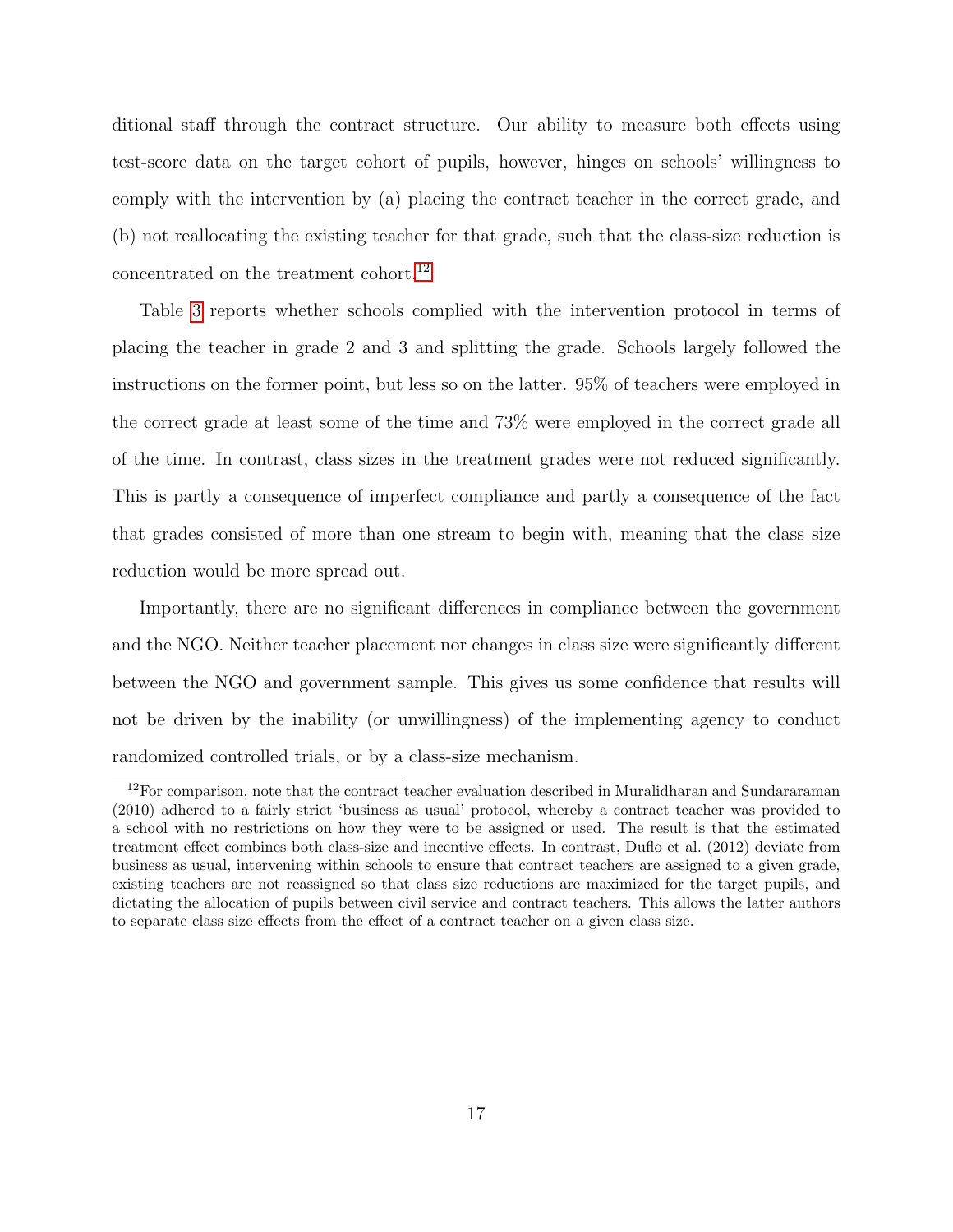#### <span id="page-17-0"></span>4.3 Reallocation across schools

A common concern in many experimental evaluations is that the government or other implementing partner will reallocate resources (in this case, teachers) to compensate the control group. Here we consider the reallocation of teachers across schools, as well as endogenous movement of pupils in response to the contract teacher program.

First, random assignment to the treatment group may affect a school's hiring of PTA teachers or the probability of being assigned a TSC teacher and/or one of the 18,000 teachers from the national contract teacher program. If staff levels responded endogenously to the placement of a contract teacher through the research program, then the estimated treatment effect may be biased (most likely downwards). We explore this possibility in the last three rows of Table [3.](#page-44-0) Across the board, there are no significant differences between treatment and control schools (or between NGO and government treatment arm) in terms of number of PTA teachers, number of civil service teachers, and number of teachers from the national contract teacher program.

Second, we are concerned with possible shifts in school enrollment in response to the program. The survey consists of a panel of schools, not a panel of students. Thus estimated treatment effects may be due to changes in performance for a given pupil, and/or changes in the composition of pupils. In either case, these are causal effects, but with very different interpretations. To shed light on which of these two channels drives our results, Table [3](#page-44-0) reports enrollment levels at the end of the program and percentage changes in enrollment between 2009 and 2011 in the treatment cohort. There are no significant differences in enrollment in the treatment cohort between treatment and control schools and between the government and NGO treatment arm. Overall, there is a small reduction in enrollment in all schools (enrollment in the treatment cohort drops by roughly 10% between 2010 and 2011), but this trend is uniform across the various treatment arms. We cannot rule out that these net enrollment changes mask larger gross changes, leading to changes in the unobserved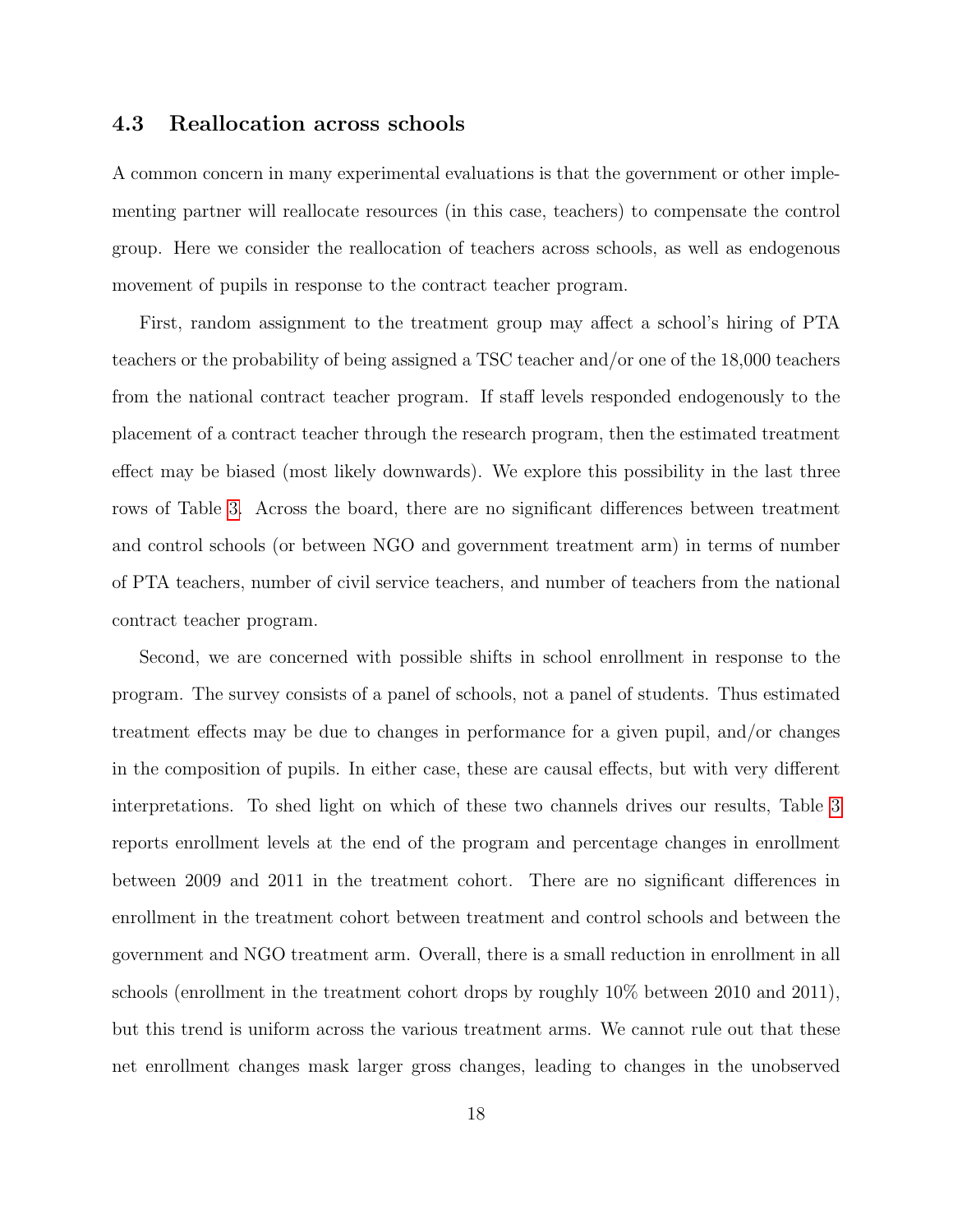ability of pupils. We argue that the observed net enrollment changes would have to mask implausibly large (and systematic) changes in gross enrollment for this to be a concern in the estimation. In addition, there is no a priori reason to suspect this phenomenon would differ systematically between the NGO and government treatment arm, which is the comparison of primary focus in what follows.

To summarize, we find that the contract teacher job vacancies created by this experimental program were filled in roughly 70% of months overall, with about a 12% higher success rate in filling vacancies on the NGO side. Teachers were overwhelming placed in the correct grade, but they were often asked to cover additional grades as well. Existing teachers were often reallocated within schools to spread the teaching load evenly, yielding very small net changes in class size in our sample. None of these reallocations differed between the NGO and government treatment arm. Finally, there is no evidence of reallocation of teachers or pupils across schools in response to the program.

On the basis of these compliance patterns, we interpret the estimated parameters in the next section as causal treatment effects on a given cohort of pupils, and conclude these effects are unlikely to reflect reductions in class size. The possibility remains that differences between the NGO and government arm may be attributable to differences in recruitment success, which we explore further below.

# 5 Comparing the effectiveness of government and NGO programs

As noted in the introduction, scaling up successful education programs in many low-income countries requires a transition from working with non-governmental organizations to working within governments. The experiment here is designed to address this central question of whether the Kenyan government can replicate successful pilots. Section [5.1](#page-19-0) presents the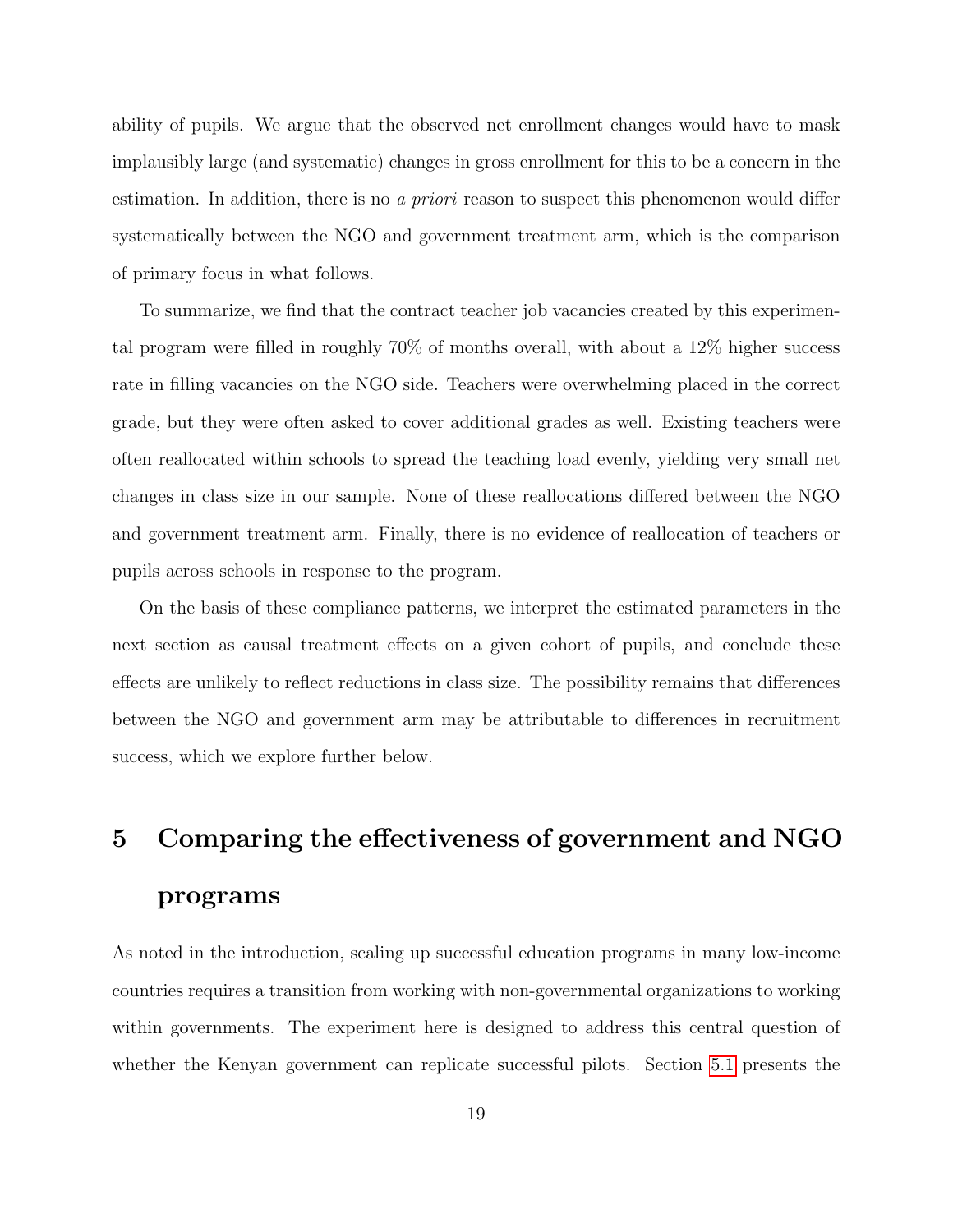reduced-form treatment effects for the program as a whole, and the direct comparison of the NGO and government treatment arms. Given the performance gap between the government and NGO treatment arms in the ITT estimates, an obvious question arises as to whether this disparity can be explained by poor compliance, i.e., a failure to fully implement the program in the government treatment arm. Section [5.2](#page-21-0) presents instrumental variables estimates of the impact of actual presence of a contract teacher in a given school in a given month, (as opposed to mere random assignment) on student performance in both the NGO and government treatment arms. We find that differences in compliance between the government and NGO program do nothing to explain differences in treatment effects.

#### <span id="page-19-0"></span>5.1 ITT effects

We begin by estimating the average intention-to-treat (ITT) effect of school-level assignment to the contract teacher program on test scores, then proceed to compare the effects of the NGO and government treatment arms. The dependent variable  $Y_{ijt}$  is the score on a math and English test administered in 2009 and again in 2011, standardized relative to control schools in each year. The ITT effect is measured by the coefficient on the random assignment variable  $Z_{jt}$  in equation [\(1\)](#page-19-1), where  $Z_{j0} = 0$  and  $Z_{j1} = 1$  if the school was assigned a teacher and zero otherwise.

<span id="page-19-1"></span>
$$
Y_{ijt} = \alpha_1 + \beta_1 Z_{jt} + \gamma_1 \mathbf{X}_{jt} + \varepsilon_{1ijt} \tag{1}
$$

The coefficient  $\beta_1$  $\beta_1$  measures the causal effect of being assigned to treatment status, averaging over schools with varying degrees of success in recruiting contract teachers. We estimate equation [\(1\)](#page-19-1) with three alternative sets of controls  $(X_{it})$ : first, a simple cross-sectional OLS regression with no controls; second, controlling for initial tests scores averaged at the school level,  $\bar{Y}_{j,t-1}$ ; and third, a school-level fixed effects regression. While the cross-sectional regression without controls provides a consistent estimate of  $\beta_1$  $\beta_1$  due to randomization, con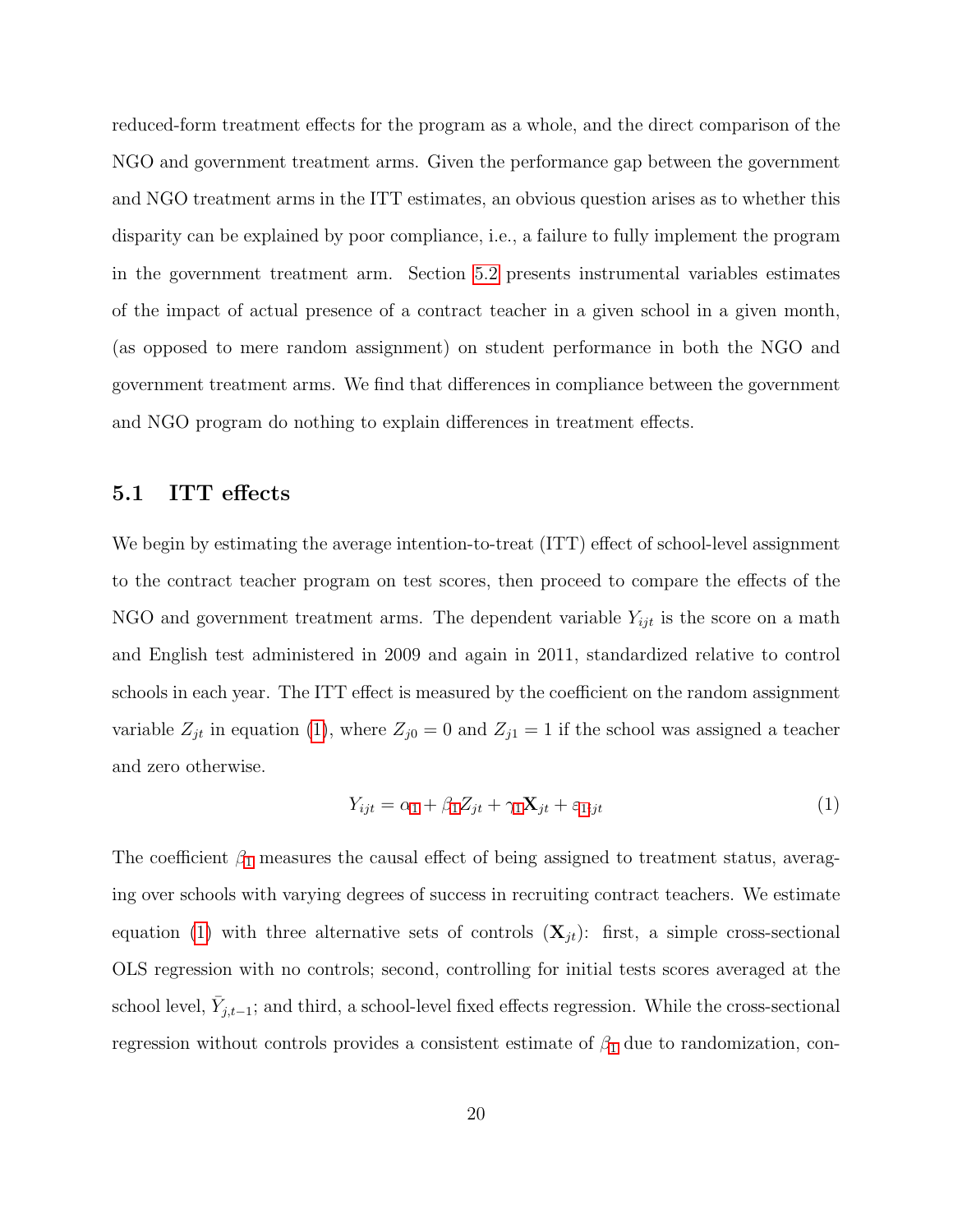trolling for variations in initial conditions and focusing on relative changes over time using the lagged-dependent variable and fixed effects models may improve power and precision.

Columns 1 to 3 of the top panel of Table [4](#page-45-0) present the results for each of these three estimates of the average ITT effect. The point estimate is fairly consistent across all three specifications, at approximately 0.1 standard deviations and just insignificant in all three specifications.

The bottom panel of Table [4](#page-45-0) repeats estimation from the top panel, allowing for the effect to differ by implementing agency. In each case, we regress scores on a treatment variable and the treatment variable interacted with a dummy for government implementation. Thus for the ITT we estimate

<span id="page-20-0"></span>
$$
Y_{ijt} = \alpha_2 + \beta_2 Z_{jt} + \beta_2' Z_{jt} \times \text{Gov}_{jt} + \gamma_2 \mathbf{X}_{jt} + \varepsilon_{2ijt}
$$
\n
$$
\tag{2}
$$

As above, we estimate three variations of each of these equations with varying sets of controls  $(\mathbf{X}_{it})$ 

Results from specifications including either school fixed effects or a lagged dependent variable both show that the overall effect of a contract teacher is driven by the NGO program, with essentially zero effect in the government treatment arm. Columns 1 to 3 in the bottom panel of Table [4](#page-45-0) compare the effect of assignment to NGO versus government implementation of the project. The coefficient on  $Z_{jt}$  shows that NGO implementation raises scores by 0.15 to 0.18 standard deviations. This coefficient is statistically significant at the 5% level in the lagged dependent variable and fixed effects models, and at the 10% level in the cross-section. The coefficient on  $Z_{jt} \times \text{Gov}_{jt}$  shows the relative effect of moving from NGO to government implementation. This effect is consistently negative, and statistically significant at the 10% level in the lagged dependent variable model and at the 5% level in the fixed effects model. Adding the coefficients on  $Z$  and  $Z \times$  Gov gives the simple ITT effect within the government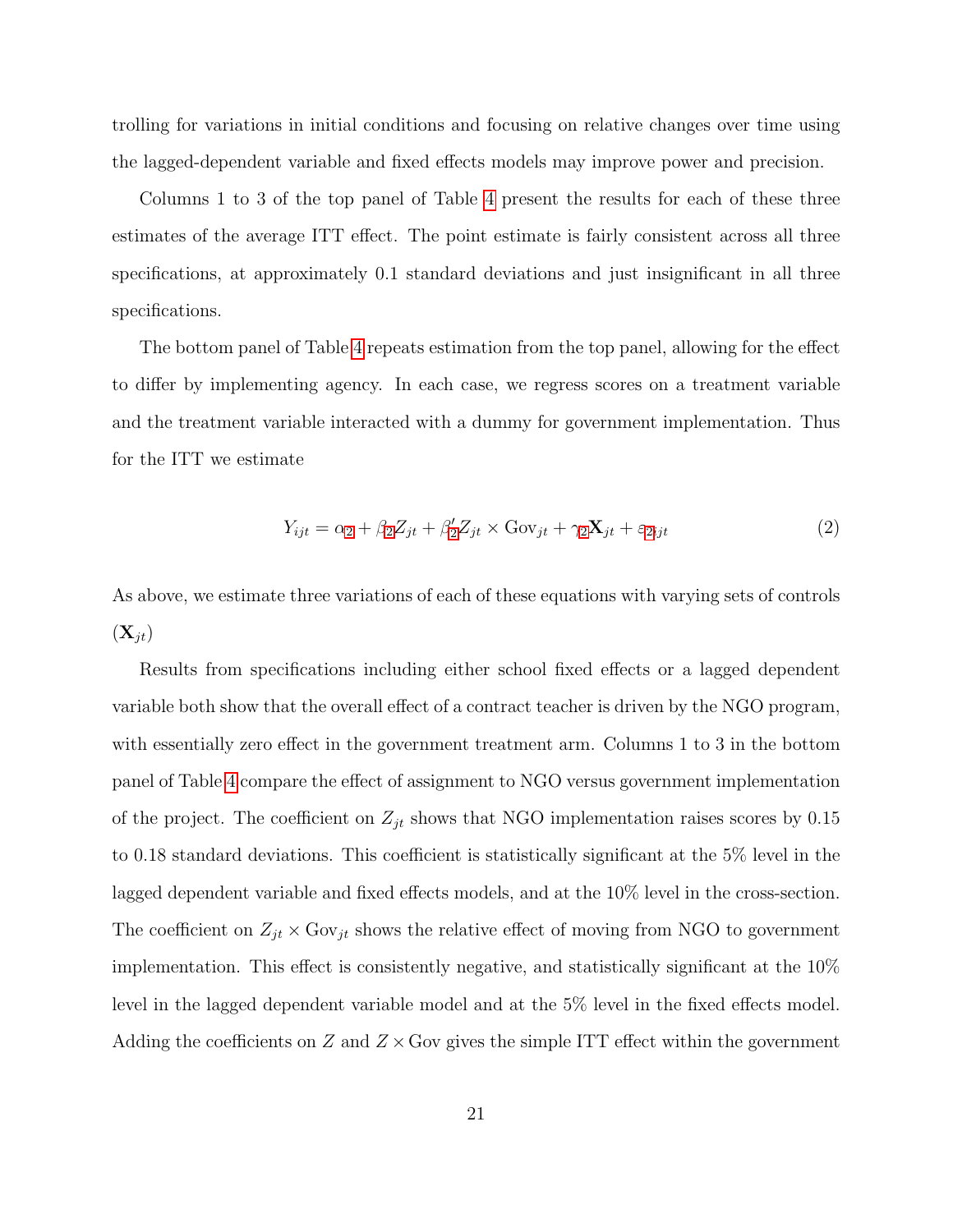sample, which is both statistically and quantitatively indistinguishable from zero across all three specifications.

#### <span id="page-21-0"></span>5.2 IV estimates

Can differences in the probability of filling contract teacher vacancies described in Section [4.1](#page-14-0) explain the difference in government and NGO performance? We address this question using instrumental variables to estimate the local average treatment effect of employing a contract teacher. IV estimates allow us to test whether NGO-government differences are attributable to differences in recruitment success, under the maintained assumption that random assignment to treatment status influences test scores only through teacher presence.

Define  $T$  as the proportion of months during the experiment that a school employed a contract teacher. T is clearly endogenous to unobserved factors such as the quality of school management which may also directly affect pupil performance. Random assignment satisfies the exclusion restriction for a valid instrument for contract teacher presence under the assumption stated above, allowing us to estimate local average treatment effects for schools hiring a teacher in both the government and NGO program.<sup>[13](#page-0-0)</sup>

As a benchmark, we present a naïve OLS regression of test scores on treatment status, where  $T_{jt}$  measures the proportion of months out of a possible 17 months total duration of the program that a contract teacher was in place in a given school.

<span id="page-21-1"></span>
$$
Y_{ijt} = \alpha_3 + \beta_3 T_{jt} + \beta'_3 T_{jt} \times \text{Gov}_{jt} + \gamma_3 \mathbf{X}_{jt} + \varepsilon_{3ijt}
$$
\n(3)

Columns 4 to 6 of in the top panel of Table [4](#page-45-0) report the estimates of equation [\(3\)](#page-21-1). As seen, the effect is slightly larger than the ITT effect at roughly 0.13 standard deviations,

<sup>13</sup>Note that merely hiring a contract teacher might be considered a minimal level of compliance with the experiment. In Section [5.5](#page-25-0) we discuss the possible effects of endogenous salary delays and teacher turnover. Crucially, these refinements to the concept of compliance do nothing to undermine the ignorability of our instrument here, as they require teacher presence as a minimum starting point.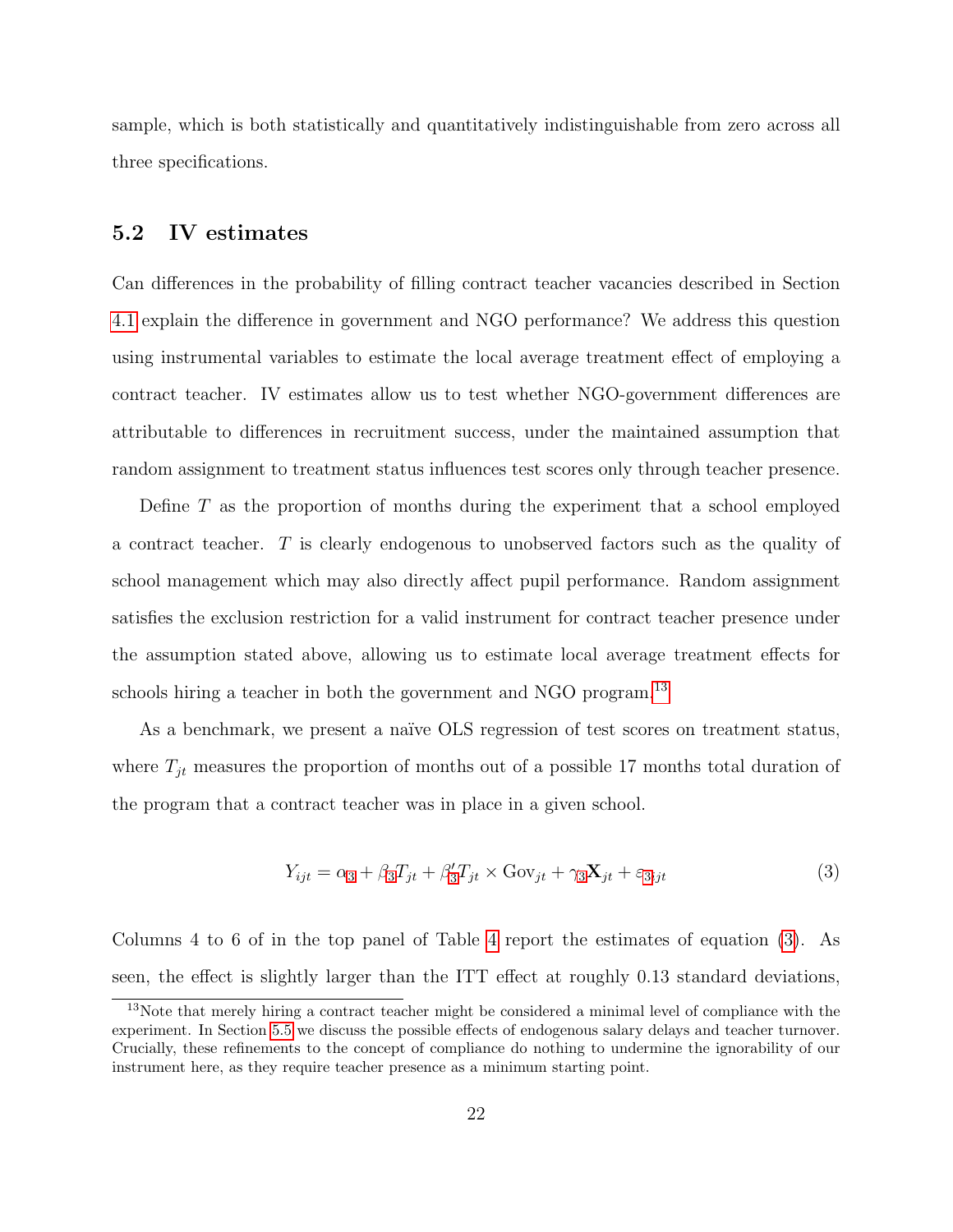but is insignificant across all three specifications. The treatment variable ranges from zero to one, where one implies a school employed a teacher for all 17 months of the program. Thus the point estimates can be interpreted as the comparison of a school with no teacher to one with a full 17-months' exposure to treatment. Columns 4 to 6 in the bottom panel of Table [4](#page-45-0) report the results from the naïve OLS estimates comparing the effect of NGO and government treatment on test scores. The point estimates on  $T$  are statistically significant for both the lagged dependent variable and fixed effects models, with point estimates of 0.22 and 0.24, respectively. As in the ITT regressions, however, the coefficients on the interaction of treatment and government implementation  $(T \times G$ ov) are statistically significant and almost perfectly negate the overall treatment effect, implying zero effect in schools where the program was administered by the government.

Because of the obvious potential bias affecting OLS estimates of  $\beta_3$  $\beta_3$ , we use the random assignment,  $Z$ , to instrument actual treatment,  $T$ . Thus we estimate

<span id="page-22-0"></span>
$$
Y_{ijt} = \alpha_4 + \beta_4 \hat{T}_{jt} + \beta'_4 T_{jt} \widehat{\times} \text{Gov}_{jt} + \gamma_4 \mathbf{X}_{jt} + \varepsilon_{4ijt}
$$
(4)

where  $\hat{T}_{jt}$  are the predicted values from the first-stage regression

<span id="page-22-1"></span>
$$
T_{jt} = \alpha_5 + \delta_5 Z_{jt} + \delta'_5 Z_{jt} \times \text{Gov}_{jt} + \gamma_5 \mathbf{X}_{jt} + \varepsilon_{5ijt}.
$$
\n
$$
\tag{5}
$$

and similarly for  $T_{jt} \times \text{Gov}_{jt}$ .

Results from estimating equation [\(4\)](#page-22-0) are presented in Columns 7-9 of Table [4,](#page-45-0) with the results of interest found in the bottom panel. Instrumentation has a small and statistically insignificant effect on the treatment coefficients in Columns 7-9 vis-a-vis the OLS estimates in Columns 4-6. The overall LATE estimate ranges from 0.20 in the cross-section to 0.24 in the lagged dependent variable model. Once again, in both the lagged dependent variable and fixed effects models, the interaction of treatment and government implementation has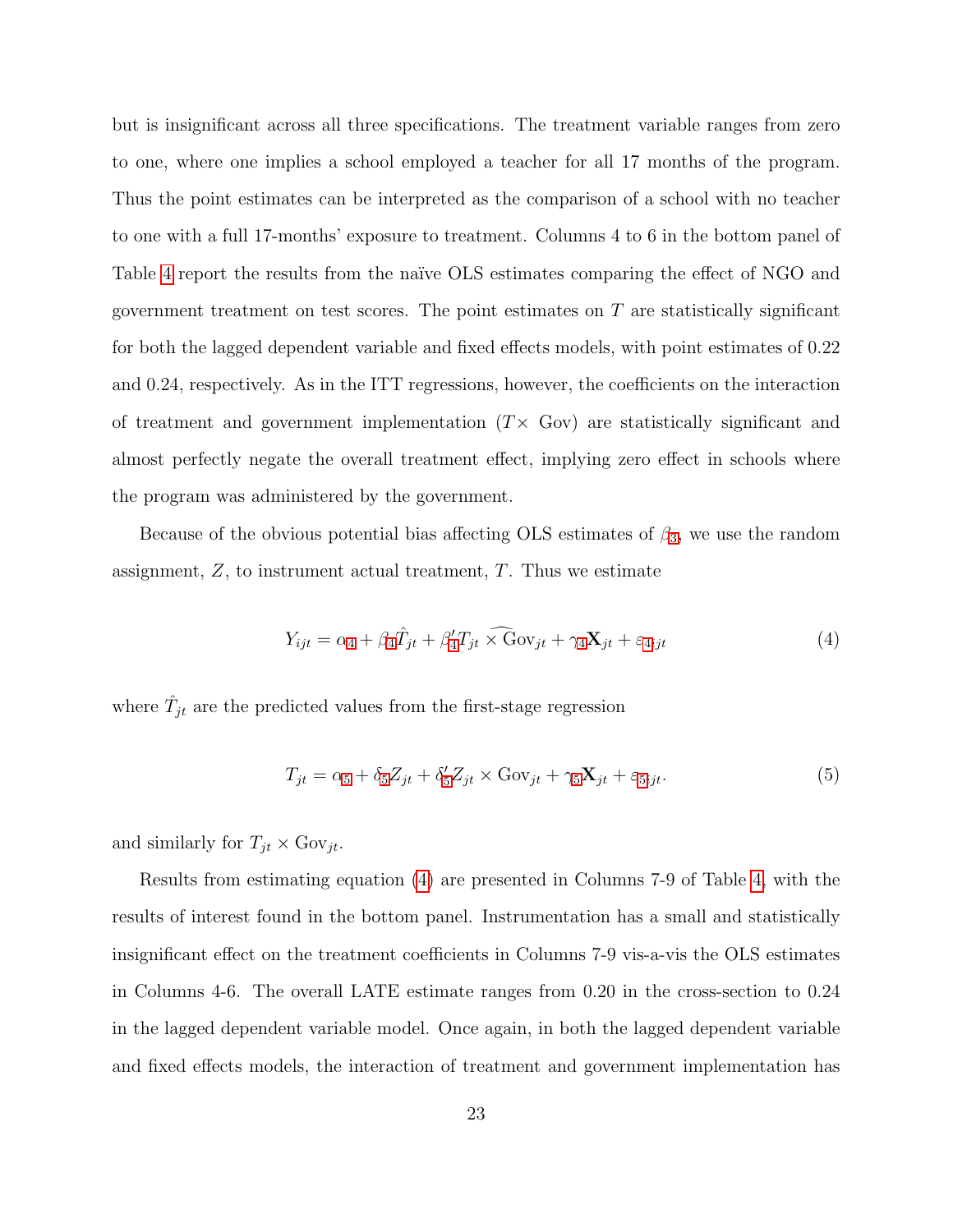a negative effect (and is significant at the 5% level in the fixed effects specification), with the combined point estimate insignificantly different from zero in the government treatment arm.

#### <span id="page-23-0"></span>5.3 Contract variations and training

Duflo et al. (2012) show that training school management committees in their governance responsibilities is an effective complement to the contract teacher intervention. We replicate a similar SMC training intervention in half of the schools in both the NGO and government treatment arm. (Note that SMC training was not conducted if the school was not assigned a contract teacher, as the training curriculum focused heavily on the SMC's responsibilities in recruiting, paying, and monitoring the performance of the teachers.) Table [5](#page-46-0) shows the ITT effect of the SMC training on test scores, extending the specification in equation [\(2\)](#page-20-0).

As seen in the top panel, columns 1 to 3, the coefficient on the interaction of Z and the indicator variable for SMC training is positive but statistically insignificant in all three specifications. The bottom panel shows the results separately for the NGO and government treatment arms. Again, the SMC training has no significant effect in any specification.<sup>[14](#page-0-0)</sup>

In addition to the SMC training intervention, Table [5](#page-46-0) also tests whether varying two dimensions of the teachers' contract had any effect on test score performance: $(i)$  receiving a higher salary offer; or  $(ii)$  being recruited and paid locally by the SMC rather than by district or national officials. In Section [4.1](#page-14-0) we showed that these variations had significant positive effects on schools' ability to recruit and retain contract teachers. However, Table [5](#page-46-0) shows no such effect on test score performance. There is no significant difference in test performance between either contract variant, in the overall sample or in either the NGO or

<sup>&</sup>lt;sup>14</sup>Note that the experimental design has insufficient power to detect effects of interesting magnitudes when examining these cross-cutting interventions separately in the NGO and government treatment arm. We report them only for the sake of transparency, given the disparity between the overall ITT effect of the contract teacher program in the NGO and government samples.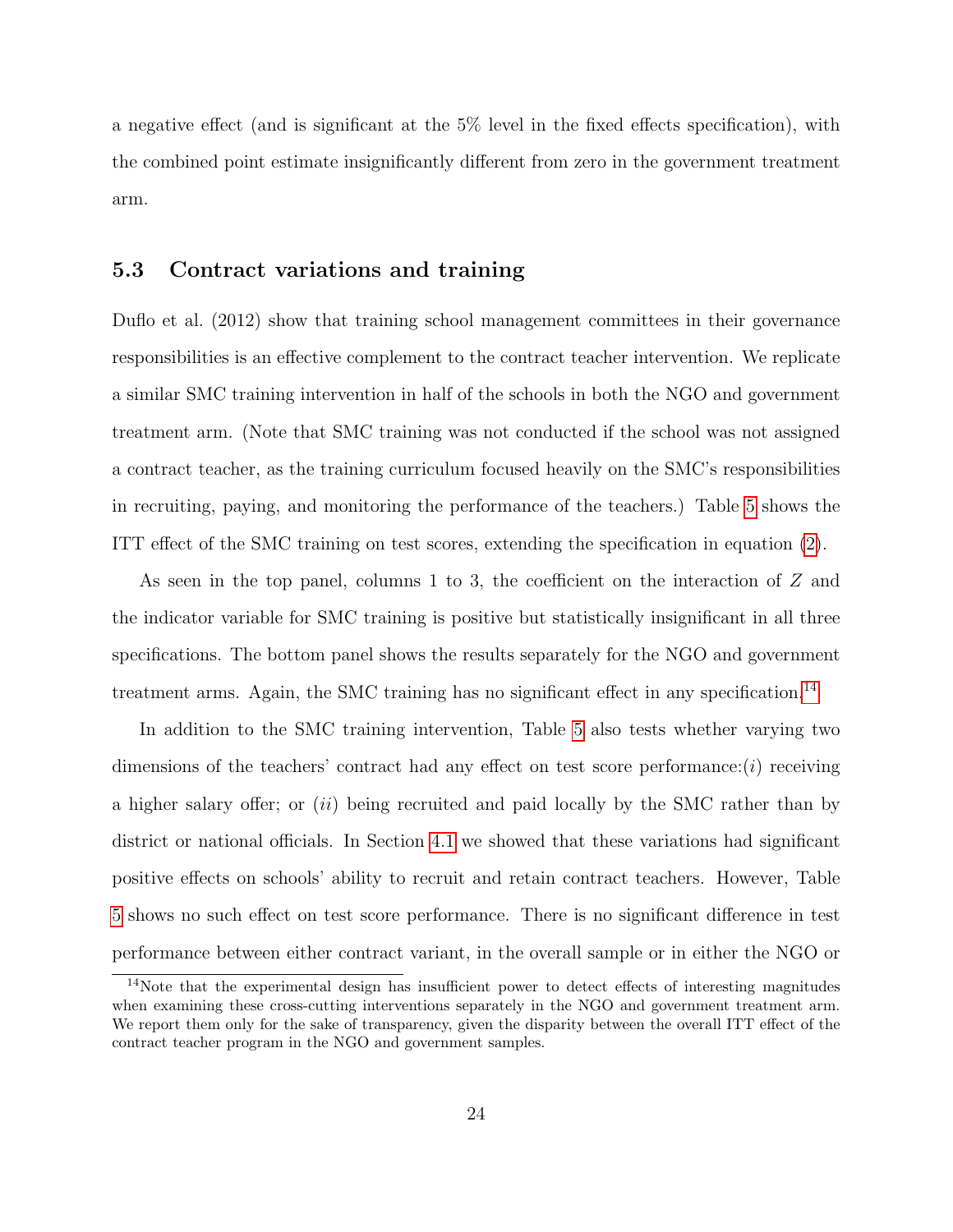government sub-sample.

Overall, results indicate that the institution providing the contract teacher is the key determinant of the program's impact, whereas variants in contract details or complementary training have no marginal effect.

#### <span id="page-24-0"></span>5.4 Robustness checks

We explore a number of alternatives for the ITT specification in equation  $(2)$  to examine the robustness of the core results. First, we collapse all test scores at the school (and year) level and estimate

<span id="page-24-1"></span>
$$
Y_{jt} = \alpha_6 + \beta_6 Z_{jt} + \beta'_6 Z_{jt} \times \text{Gov}_{jt} + \gamma_6 \mathbf{X}_{jt} + \varepsilon_{6jt}
$$
\n
$$
\tag{6}
$$

with school fixed effects. This specification differs from estimates based on equation [\(2\)](#page-20-0) in two respects. It is more conservative in terms of the standard errors than the pupil-level regression using clustered standard errors (Angrist and Pischke 2009). Point estimates from equations [\(2\)](#page-20-0) and [\(6\)](#page-24-1) also differ due to an implicit re-weighting of the observations. Pupil sample sizes vary across schools in relationship with school enrollment up to a maximum of twenty pupils per class. Below this ceiling of twenty pupils, schools with more pupils receive more weight, and the estimates using pupil-level data can be interpreted roughly as the effect on an average pupil. Estimates using the collapsed data represent, instead, the the treatment effect in the average school in the sample.

The results are presented in the first column of Table [6.](#page-47-0) The conclusions are unchanged, being assigned a contract teacher increases test scores by 0.18 standard deviations in the NGO treatment arm, which is significant at the 5% level, but has no measurable effect in the government treatment arm.

Second, we explore whether school attrition at follow up biases our results. To do so, we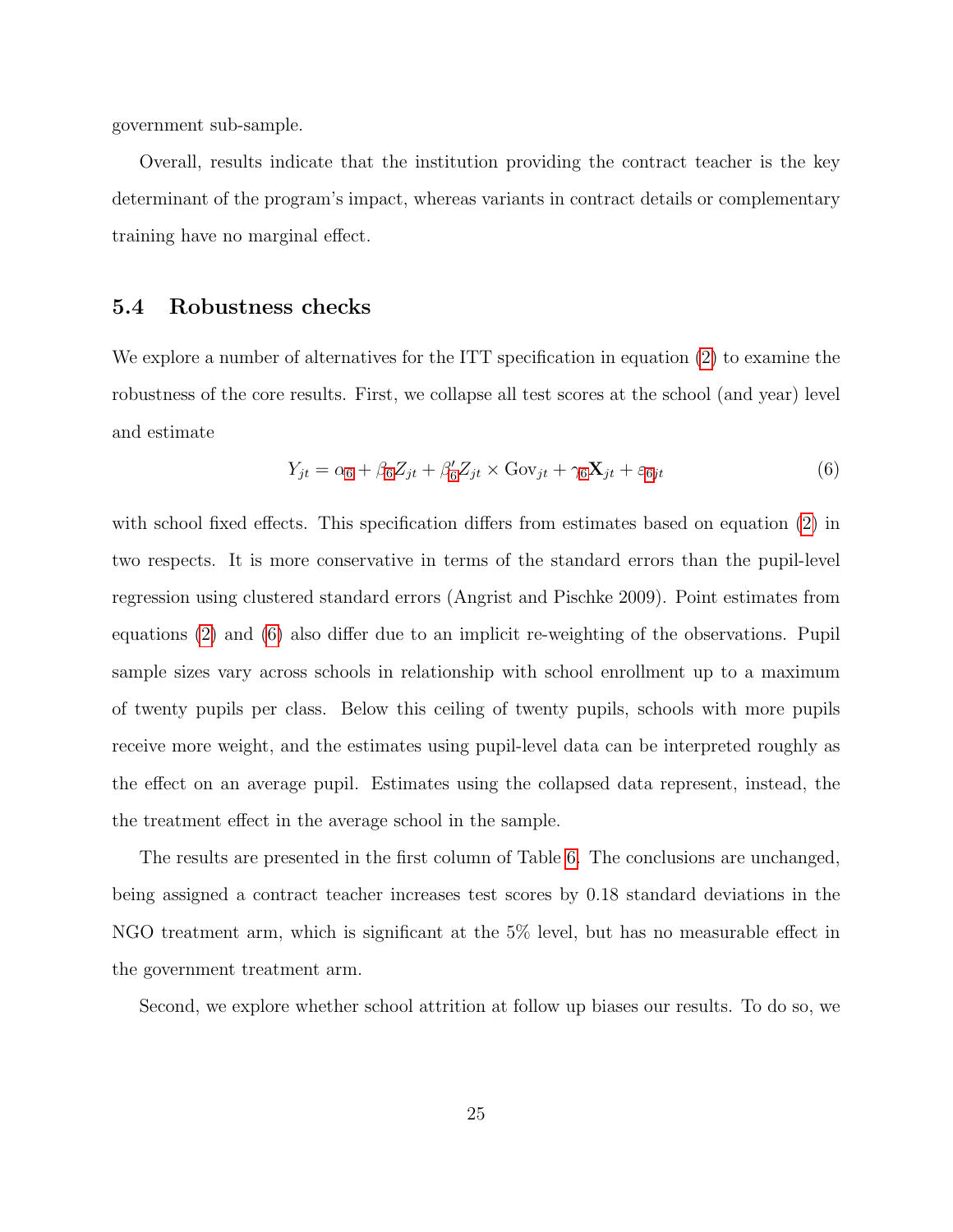estimate bounds on the coefficients in  $(6)$  using the procedure proposed by Lee  $(2009).$ <sup>[15](#page-0-0)</sup> The results are presented in column (2) of Table [6,](#page-47-0) and again, the conclusions remain unchanged.

Finally, we examine whether pupil attrition (or increases) drive the results by including the percentage change in enrollment in the treatment cohort and treatment grade as explanatory variables. The results are reported in column (4) and (5). Including the enrollment variables, which are themselves significant and positively related to test scores, indeed changes the results. While the qualitative results remain the same, the treatment dummy and its interaction with government implementation are no longer significant.

In column (6), however, we show that this a result of the reduced sample size (enrollment data is only available for 163 schools that are both in baseline and follow up). Estimating [\(6\)](#page-24-1) on this reduced sample makes the treatment dummy and interaction insignificant even without including the enrollment variables.

In sum, the core results are therefore robust to a number of different (and more conservative specifications). While we cannot completely rule out that changes in student composition confound the treatment effect, we do not find any strong evidence that this is driving the results.

#### <span id="page-25-0"></span>5.5 Mechanisms

In the following, we examine which mechanisms could explain the difference in performance between contract teachers in the NGO and the government treatment arm. We explore two dimensions that we argue are a function of working with government, independent of the scale of the program: differences in the types of teachers hired, and weak monitoring and accountability systems. We also explore a third channel related to scaling up per se, i.e., the effect of the union's political response to the national program on teachers' expectations of

<sup>&</sup>lt;sup>15</sup>The upper Lee bound is estimated by equating the proportion of treated and non-treated schools by trimming the test score distribution in treated schools from the top – equivalent to a worst case scenario.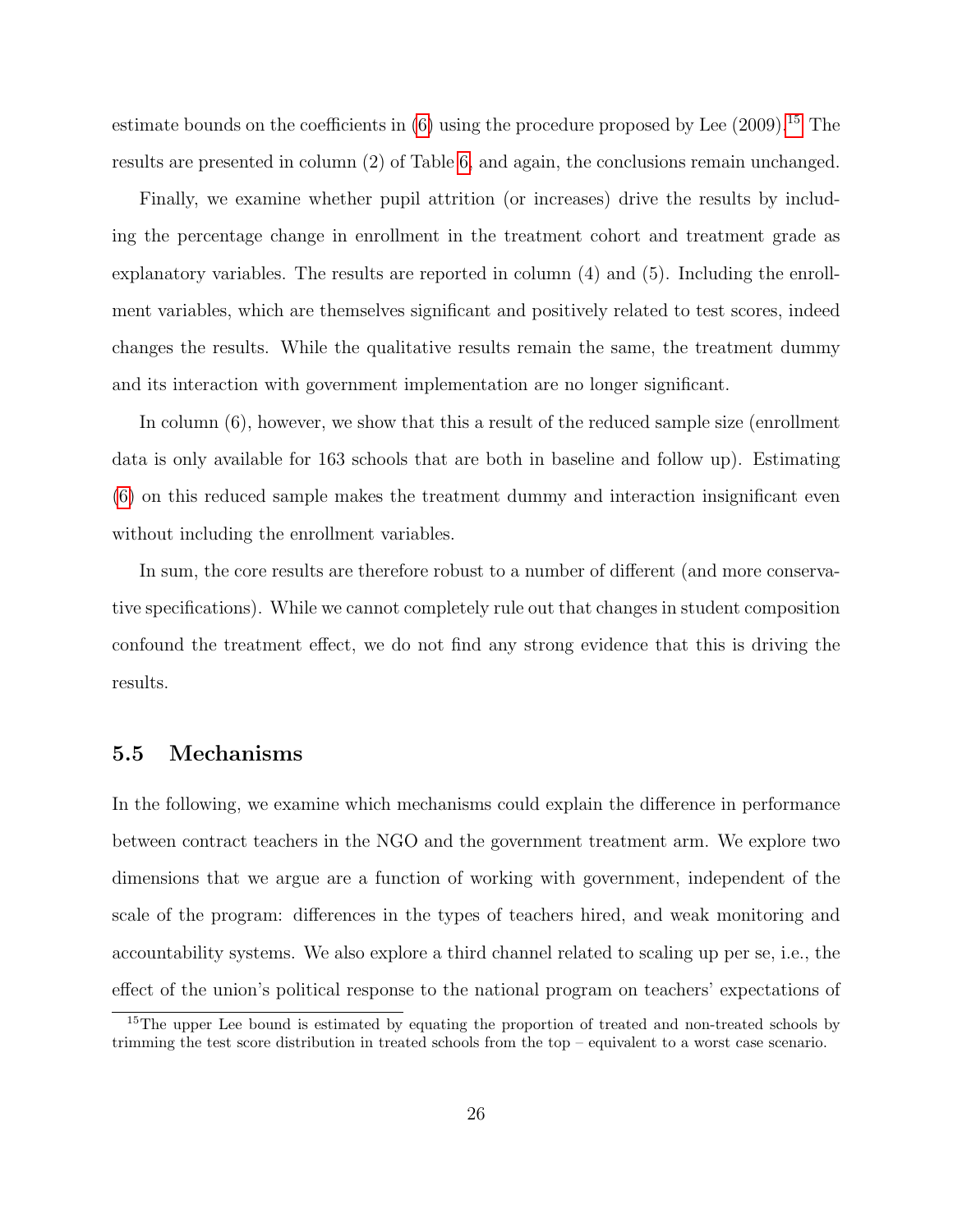job tenure.

Methodologically, we proceed in two steps. First, we present simple treatment effects of random assignment to the Ministry or NGO treatment arm on intermediate outcomes, such as the observable human capital of contract teachers recruited through the program, and indicators of program implementation such as monitoring visits (see Table [7\)](#page-48-0).

Second, we report simple correlations between our final outcome variable (improvements in test score performance over the duration of the program) and intermediate outcomes associated with various causal mechanisms.<sup>[16](#page-0-0)</sup> As discussed by Imai, Keele, Tingley and Yamamoto (2011) and Green, Ha and Bullock (2010), there is no widely accepted empirical technique for establishing the role of intermediate outcome variables as part of a causal chain. Correlations between final and intermediate outcomes are at best suggestive of causal channels, due to the obvious endogeneity of these intermediate outcomes.

To preview the results, we show that the government and NGO performed differently in terms of teacher selection, program monitoring and implementation, and teachers' expectations from the program. Observable differences in teacher characteristics between the two implementers are not correlated with test score improvements. In contrast, indicators of monitoring and implementation, as well as teachers' expectations about the role of the teachers union, are not only significantly different between the NGO and government treatment arm, but highly correlated with test score improvements.

#### 5.5.1 Teacher selection

In theory, the protocol for teacher recruitment was the same for the government and the NGO schools in our sample.<sup>[17](#page-0-0)</sup> In practice, the NGO may have put more effort into recruiting high

<sup>16</sup>Column 4 of Table 7 reports the coefficient in a regression of changes in test scores between 2009-2011 on various intermediate outcomes and a constant.

<sup>&</sup>lt;sup>17</sup>For the central treatment arm, recruitment was to be from the Teacher Service Commission short-list of applicants for civil service position, hiring from the pool of marginal rejects. In the local treatment arm, schools were at liberty to hire any candidate with minimum teaching qualifications and were not required to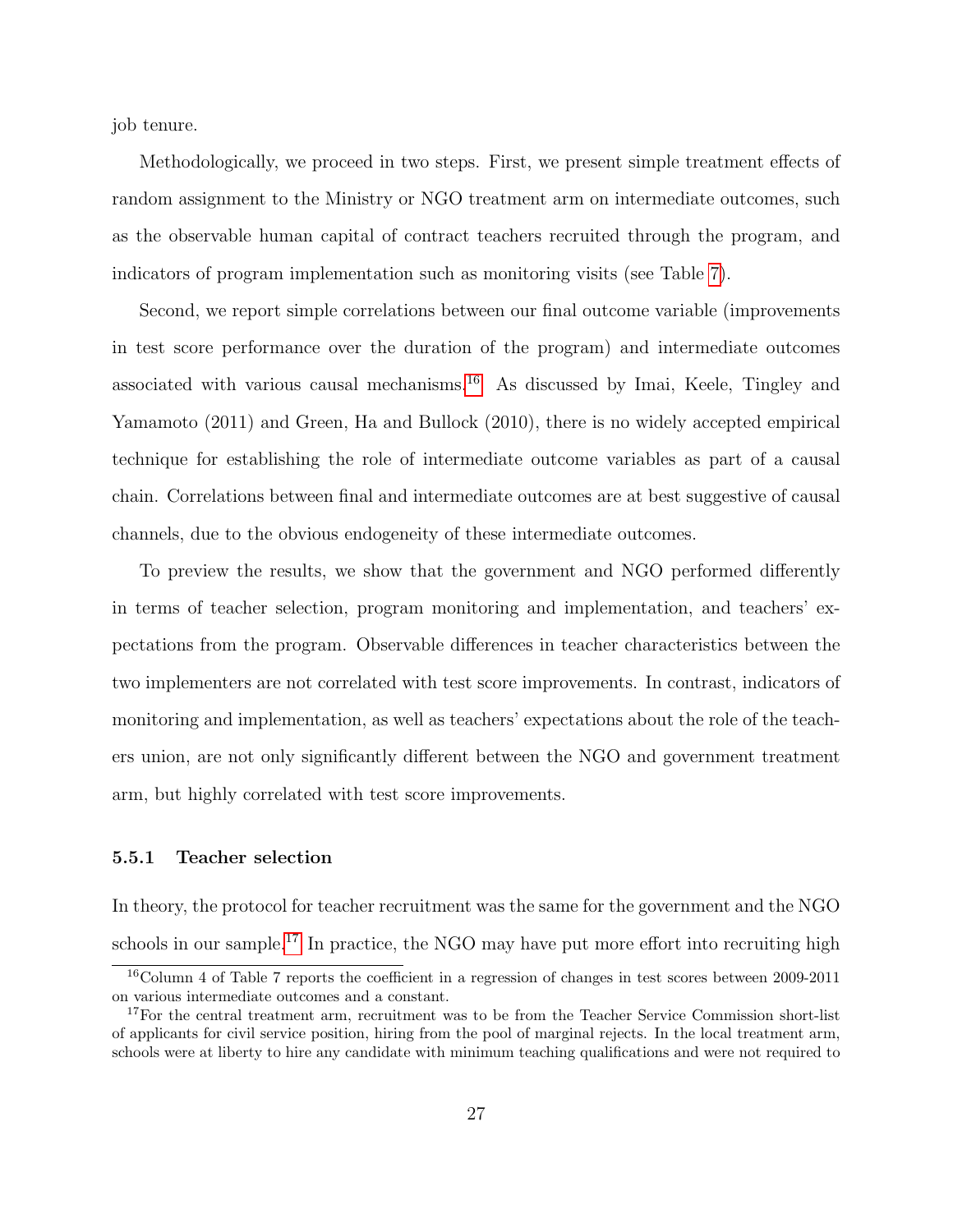quality candidates.

We test this hypothesis by comparing the observable characteristics of contract teachers hired in each treatment arm. The data in Table [7](#page-48-0) is based on exit interviews with contract teachers conducted after the follow-up survey. We were able to track 110 out of 164 contract teachers in 73 out of 128 schools that employed a teacher.

If anything, the Ministry hired teachers with more observable skills. As can be seen from Table [7,](#page-48-0) teachers in the NGO treatment arm have less tertiary education. They are also more likely to be male. There is no significant difference in terms of age and teaching qualifications between government and NGO. Interestingly, none of these observable skills or demographic characteristics are significantly correlated with changes in test scores.

Another way in which recruitment could be compromised is through local capture of the hiring process. Instead of hiring the best qualified candidate, existing teachers lobby for employing their friends and relatives. Duflo et al. (2012) note that local capture of this kind significantly reduced the positive impact of contract teachers on learning, but that schools which received a complementary training intervention for the School Management Committee were less prone to local capture.

Consistent with Duflo et al. (2012), we find that the hiring process was compromised by local capture under government implementation. The percentage of contract teachers who were friends of existing teachers or SMC members was two thirds in the government treatment arm, almost twice as high as in the NGO treatment arm. While this difference is suggestive of a corrupted hiring process in the government program, it is worth noting that our indicator of local capture does not show the significant, negative correlation with test score improvements that one might expect.

draw from the civil service short-list.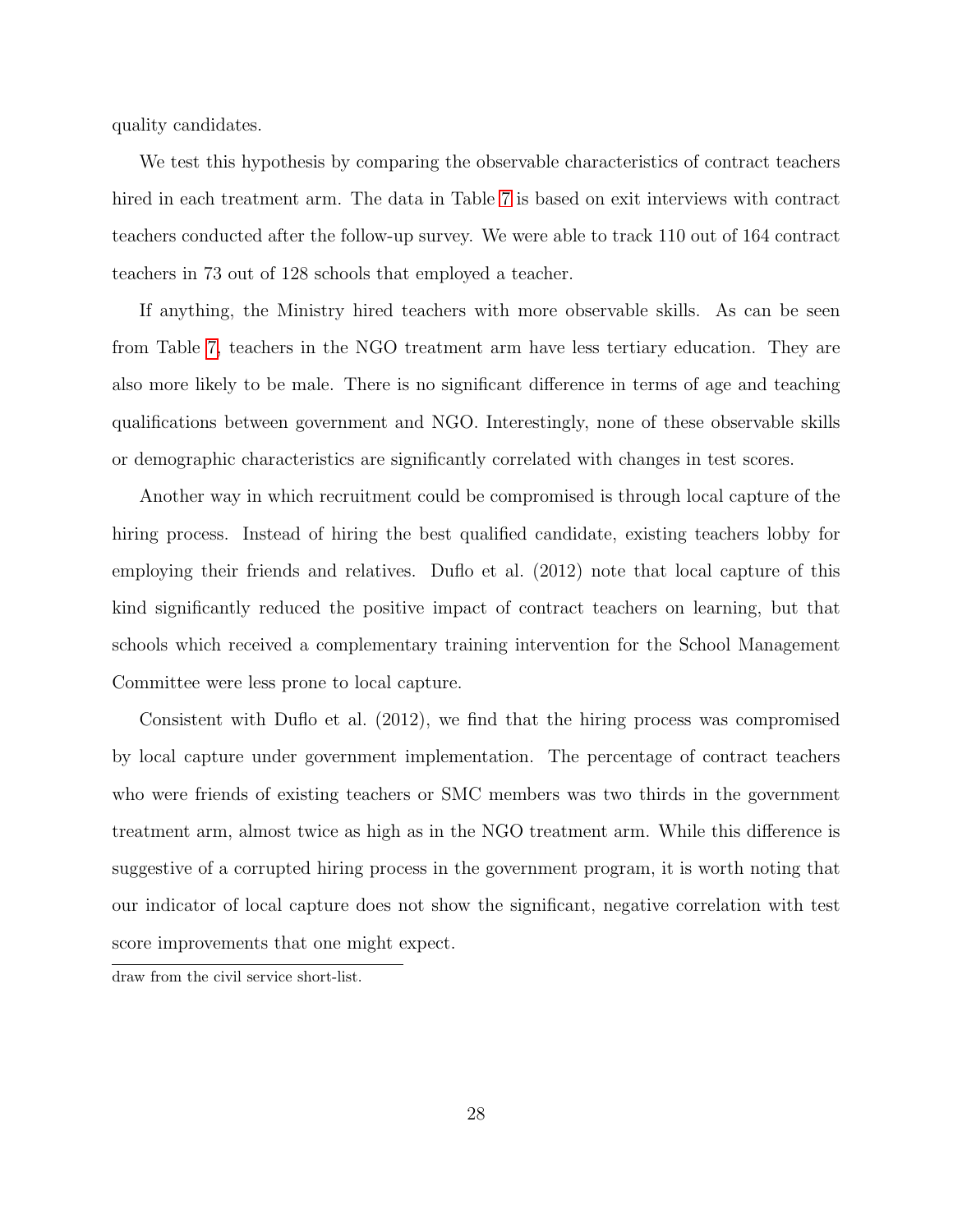#### 5.5.2 Monitoring and accountability

There is strong reason to suspect that the Ministry's routine monitoring system of teachers operated by the Quality Assurance and Standards Directorate is quite weak and this could contribute to the different outcomes in the NGO and the government treatment arm. Our baseline survey shows roughly 25% absenteeism among civil service teachers, while the Kenyan Anti-Corruption Commission estimates that there are 32,000 ghost teachers on the government's payroll, representing 14% of all teachers (Siringi 2007).

We compare government and NGO along three dimensions related to implementation and management of the program: teacher effort as measured by presence in the classroom during an unannounced visit, monitoring of schools and successful management of the payroll.

Teacher presence in the classroom is indeed higher in schools managed by the NGO (73% versus 63%), but the difference is not significant between treatment arms and presence in the class room is not significantly correlated with test scores.

There is a significant difference between the monitoring activities of the NGO and the government. Schools in the NGO treatment arm were 15% more likely to have received a monitoring visit than schools in the government treatment arm. However, the likelihood of receiving a monitoring visit is not a significant correlate of changes in test scores.

Similar differences are observed in the management of the payroll system and prompt payment of salaries. Both in the government treatment arm and in the NGO treatment arm, salary delays occurred, but they were significantly more severe under government implementation – with an average delay of roughly three months in the government arm, compared to 2 months in the NGO arm. The salary delays display a significant negative correlation with test score improvements. Taking the point estimates in Table [7](#page-48-0) at face value, going from a one-month delay (the median) to six-months delay (not uncommon in the government treatment arm) accounts for the entire difference in test scores between NGO and government.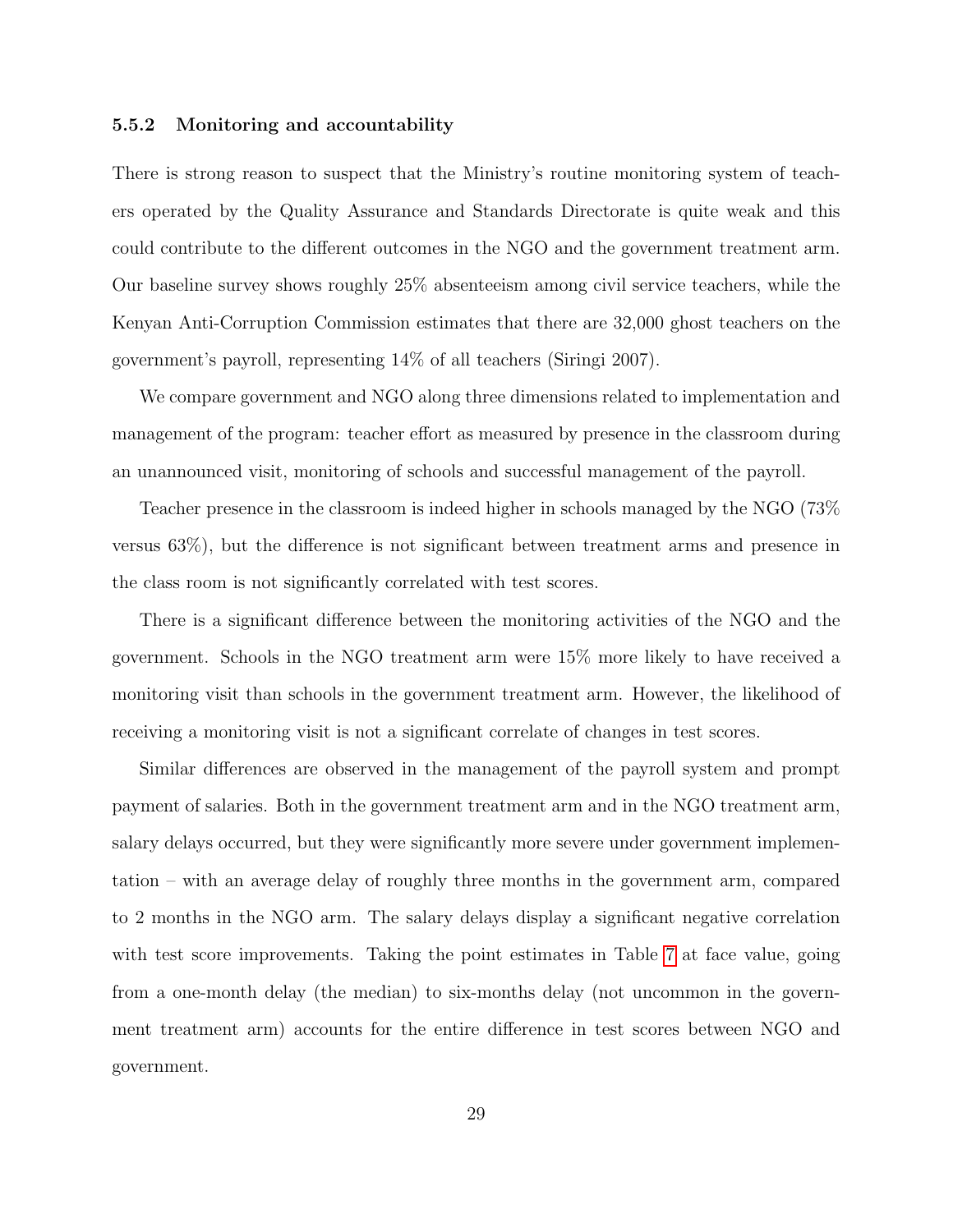We interpret these findings on monitoring and salary delays as different dimensions of a common problem: low top-down accountability in the Ministry bureaucracy, especially in the link from Nairobi to the district offices. Salary delays were often related to the inability of Ministry officials in Nairobi to confirm the identity or payment details of teachers contracted locally, preventing timely completion of bank transfers. In both cases, district-level employees of the Ministry failed to carry out their duties under the program: conducting monitoring visits and reporting back information to Nairobi. Although the SMC training was designed to compensate for this low top-down accountability, the results in Section [5.3](#page-23-0) show that it failed to have the intended effect. In contrast, district-level employees of the NGO appear to be more accountable and responsive to their superiors in Nairobi.

#### 5.5.3 Unionization and expectations

The effect of a fixed-term contract on teacher performance is likely mediated by teachers' beliefs about the credibility of that contract. Will the contract be terminated if their performance is poor, or is this an empty threat? We hypothesize that teachers' expectations will differ when offered identical contracts by an international NGO or a national government.

This hypothesis is grounded in the highly unionized and politicized nature of public sector teaching in Kenya, as in many developing countries. In this case, the government's ambitious plan to employ 18,000 contract teachers nationwide posed a significant threat to the Kenyan National Union of Teachers. The teachers' union waged an intense political and legal battle against the contract teacher program, including a lawsuit which delayed implementation by over a year, street protests in central Nairobi, and a two-day national strike, demanding permanent civil service employment and union wage levels for all contract teachers.

Formally, teachers employed in our research project were not covered by the negotiations between the government and the teacher union.<sup>[18](#page-0-0)</sup> However, we hypothesize that expectations

<sup>&</sup>lt;sup>18</sup>As anticipated, there is no actual difference in future employment prospects between teachers in the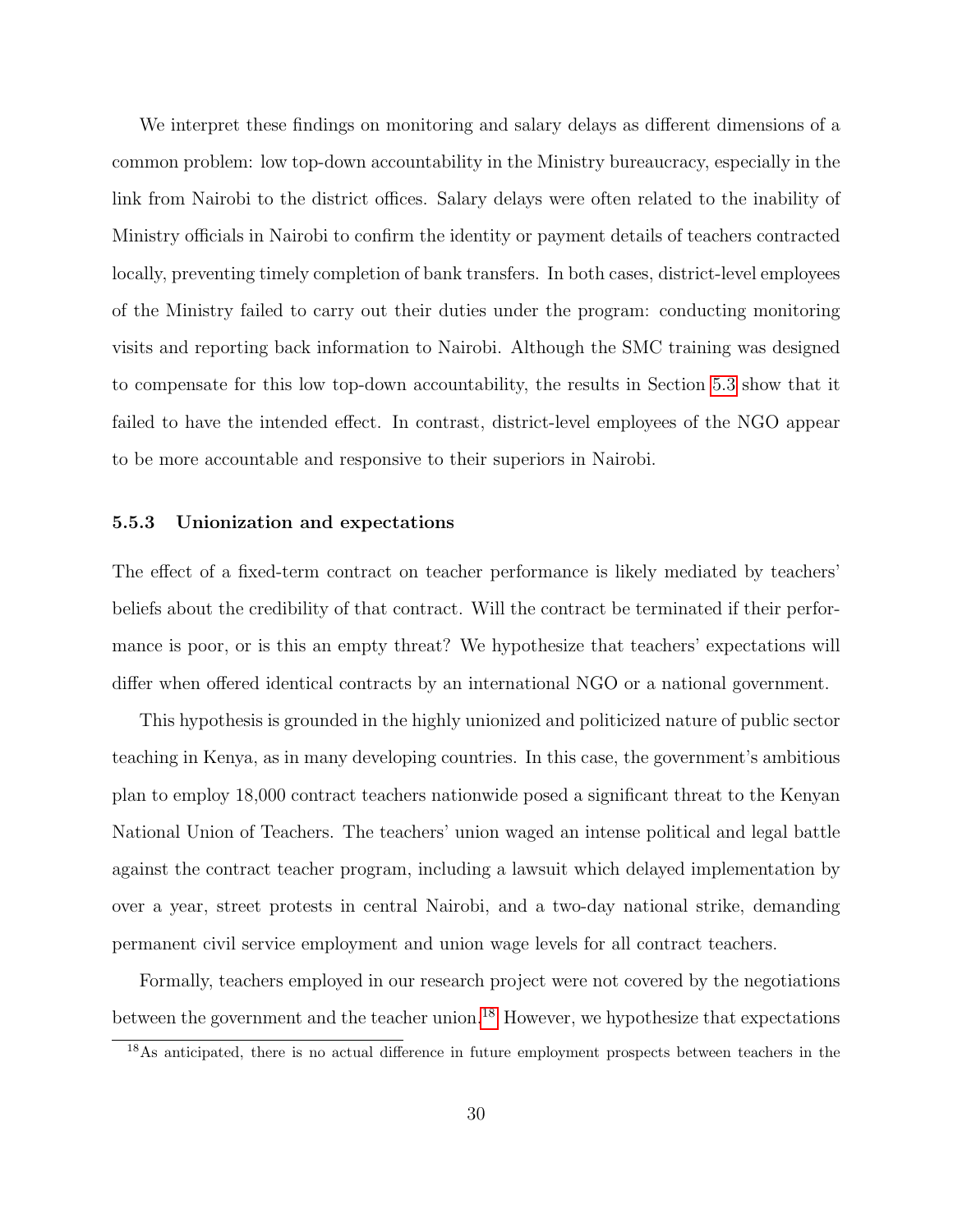about tenure security and genuine accountability among teachers in the research project were likely affected by the union activity and, furthermore, that this effect was likely larger among teachers already employed by the government as opposed to the NGO.

We explore this hypothesis in the last set of estimates in Table [7.](#page-48-0) We define an indicator of union activity, going from 1 to zero, which measures whether the contract teachers were ever involved in strike action, joined the union (after the program) and had knowledge of union politics. We see no significant difference here between NGO and MOE treatment arm, indicating that levels of political engagement were similar (and relatively high) across the two treatment arms.

We do, however, see significant differences, when we ask whether the contract teachers felt that the union represented their interests (meaning fighting for permanent employment for them) during the duration of the program. The proportion of teachers in the MOE treatment arm stands at 1/3 and is more than twice as high as in the NGO treatment arm (a significant difference).

When relating these variables to changes in test scores, we find a strong and significant relationship between union representation and changes in test scores. The difference in test scores between a teacher who felt represented by the union and a teacher who did not accounts almost exactly for the difference in test scores between NGO and government treatment arm.

### 6 Heterogeneous treatment response

In addition to the institutional considerations raised above, a more traditional concern about the generalizability of RCT results stems from possible heterogeneous response to treatment associated with differences in school or pupil characteristics. During the design of this

NGO and government treatment arm, as seen in Table [7.](#page-48-0) Overall, roughly 45% of the program teachers are now employed on permanent and pensionable contracts.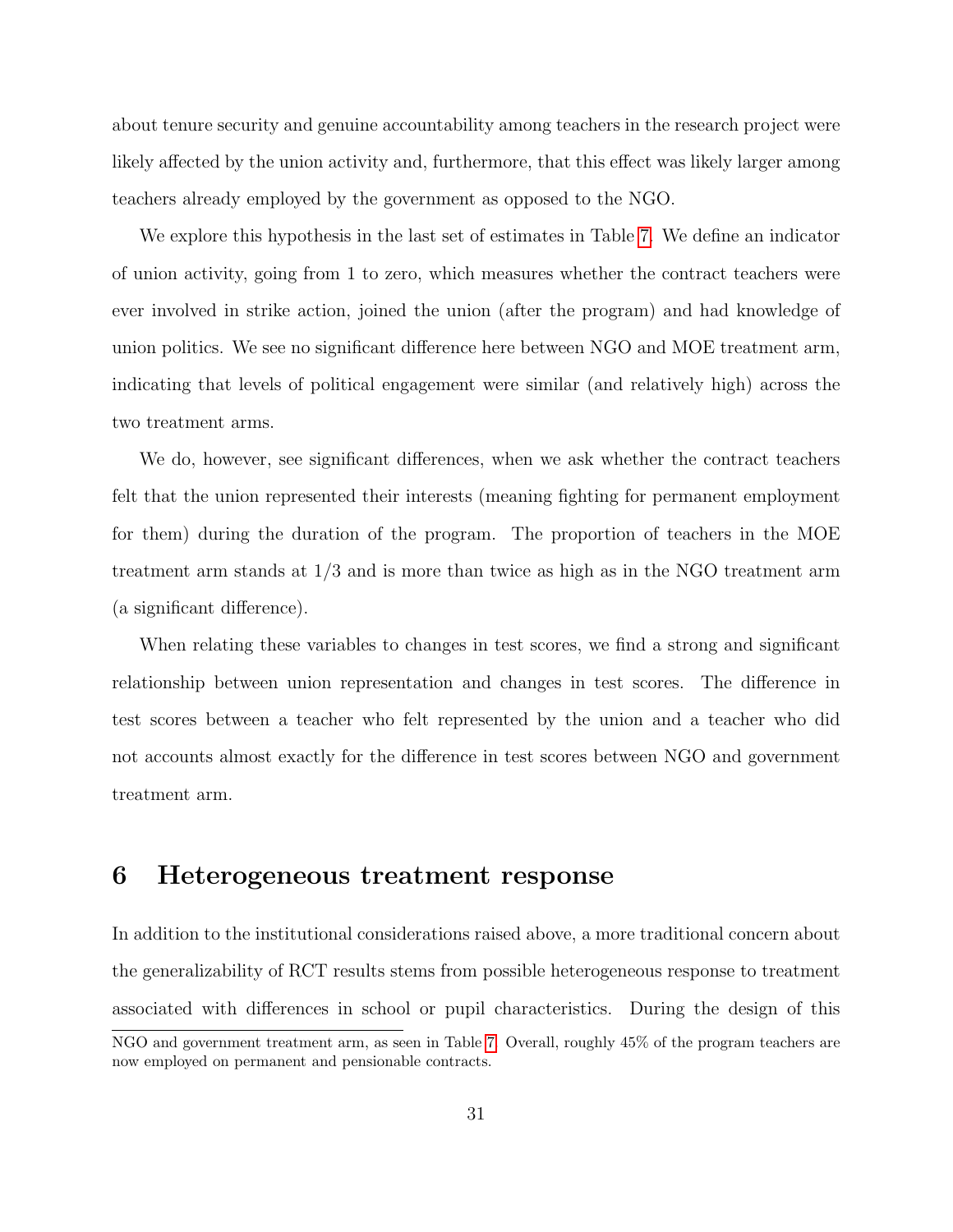study this concern was often reflected in comments by Kenyan government officials that interventions piloted in Western Kenya, the setting of the experiment in Duflo et al. (2012), might not work elsewhere in Kenya. The broad geographic dispersion of our sample is helpful in both addressing and testing the basis for this concern.

The estimates in Table [4](#page-45-0) provide an unbiased estimate of the intention-to-treat effect for schools within the sampling frame – i.e., schools with high pupil-teacher ratios in the  $14$ study districts. In general, if the treatment effect varies with school or pupil characteristics, and the sampling frame differs from the population of interest for policymaking, results from any evaluation (experimental or otherwise) will not be broadly applicable. Estimation of heterogeneous treatment effects, combined with knowledge of the distribution of exogenous characteristics in the sample and population, may provide a bridge from internal to external validity.

Two issues to be addressed in estimating heterogeneous effects are (i) selecting the dimensions of heterogeneity, and (ii) hypothesis testing with multiple comparisons (Green and Kern 2010). On the former question, the literature on medical trials commonly takes a data-driven approach based on boosting algorithms (Friedman, Hastie and Tibshirani 2000). Boosting is particularly well-suited to the design of optimal treatment regimens for a particular sub-group. An alternative approach to studying heterogeneity, more common in the social sciences and which we use here, is hypothesis driven. Specific interaction terms,  $\mathbf{X}_{jt}$ , are proposed based on  $ex$  ante hypotheses and tested in an extension of equation [\(1\)](#page-19-1) including school fixed effects.

<span id="page-31-0"></span>
$$
Y_{ijt} = \alpha_7 + \beta_7 Z_{jt} + \beta_7^x \left( Z_{jt} \times \frac{\mathbf{X}_{jt} - \mu_x}{\sigma_x} \right) + \gamma_{7j} + \varepsilon_{7ijt} \tag{7}
$$

We explore three hypotheses. The first is that the intervention's effect will be stronger where the supply of teachers is higher, reducing the risk of unfilled vacancies and potentially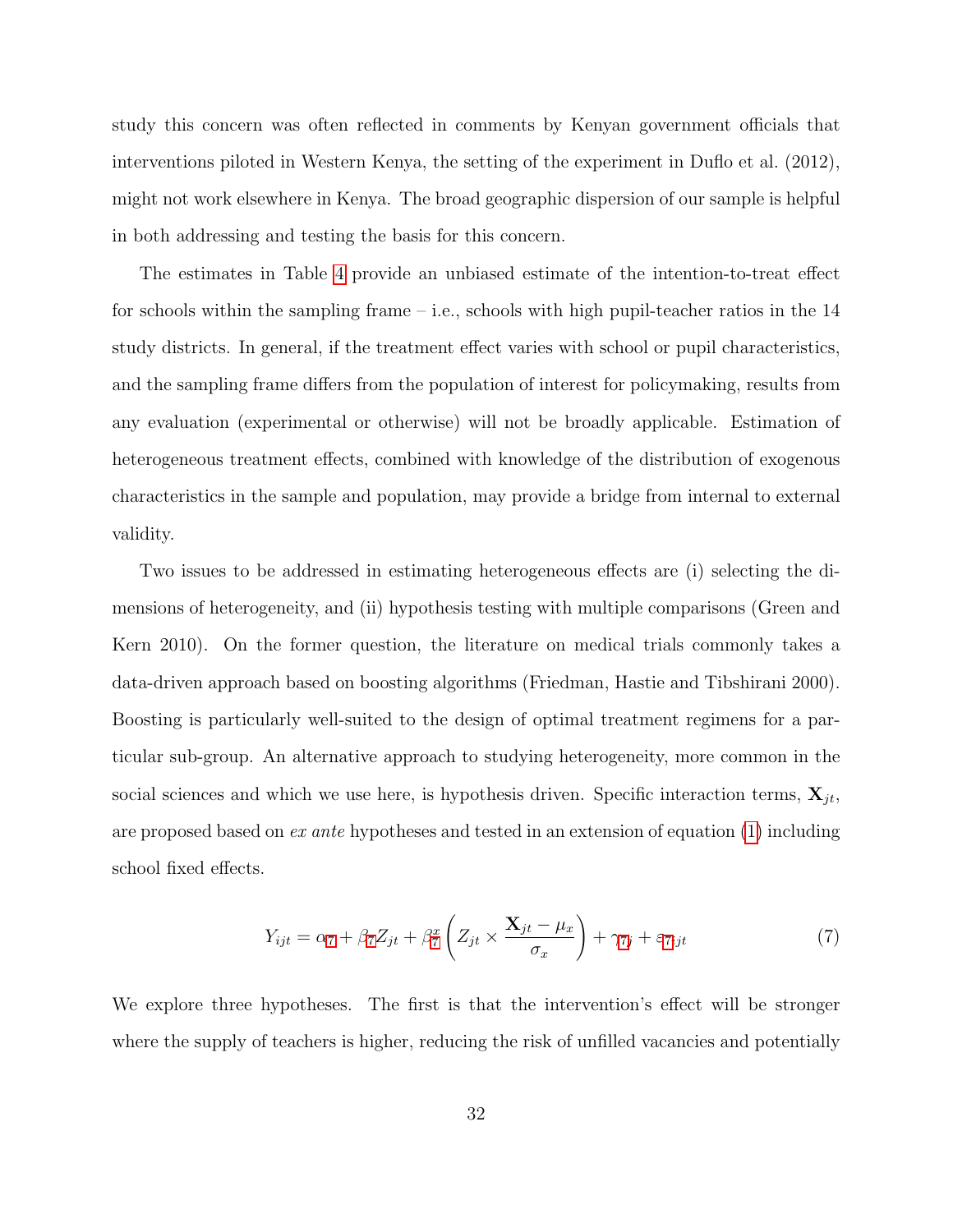increasing contract teachers' motivation to maintain employment. As a rough proxy for the supply of teachers in a given area, we use the count of other primary schools within a 5-mile radius of the school.

Our second hypothesis about heterogeneity is that the addition of a contract teacher will have a larger effect in schools with a higher initial pupil-teacher ratio, as these schools will experience a larger reduction in class size due to treatment. Finally, our third hypothesis is that the treatment will be more effective in schools with lower initial test scores. This hypothesis is more speculative, but is motivated by the attention paid to tracking and remedial education in the contract teacher literature (Banerjee et al. 2007, Duflo et al. 2012).

Our sample overlaps with the study area of Duflo et al. (2012) in one district of Western Kenya, Teso.[19](#page-0-0) Figure [3](#page-52-0) shows kernel densities of the three baseline characteristics associated with our three hypotheses about heterogeneous treatment effects – pupil-teacher ratios, geographic density of schools, and baseline test scores – for our entire sample (blue lines), and exclusively for the Western Kenya schools in our sample (red lines). As seen, our Western Kenya sub-sample has somewhat higher pupil-teacher ratios at baseline (mean of 69.2 compared to 60.9 for the rest of the sample), and somewhat lower baseline test scores (mean of -0.25 on the standardized test compared to 0.14 for the remaining provinces). Mean geographic density is similar in Western Kenya (3.64) as compared to the full sample (3.27), but the variance is much lower (standard deviation of 0.25 compared to 1.69).

Table [8](#page-49-0) shows the results from estimating the heterogeneous ITT effects in equation [\(7\)](#page-31-0). Because the variables measuring exogenous heterogeneity have been standardized, all coefficients can be interpreted as the change in the treatment effect implied by a one standarddeviation change in the independent variable. For instance, column 1 shows that the ITT effect is roughly 0.6 percentage points larger in locations with a higher density of schools,

<sup>19</sup>Teso comprises one of two districts in Duflo et al.'s (2012) sample, and is the only Western Kenya district in our sample.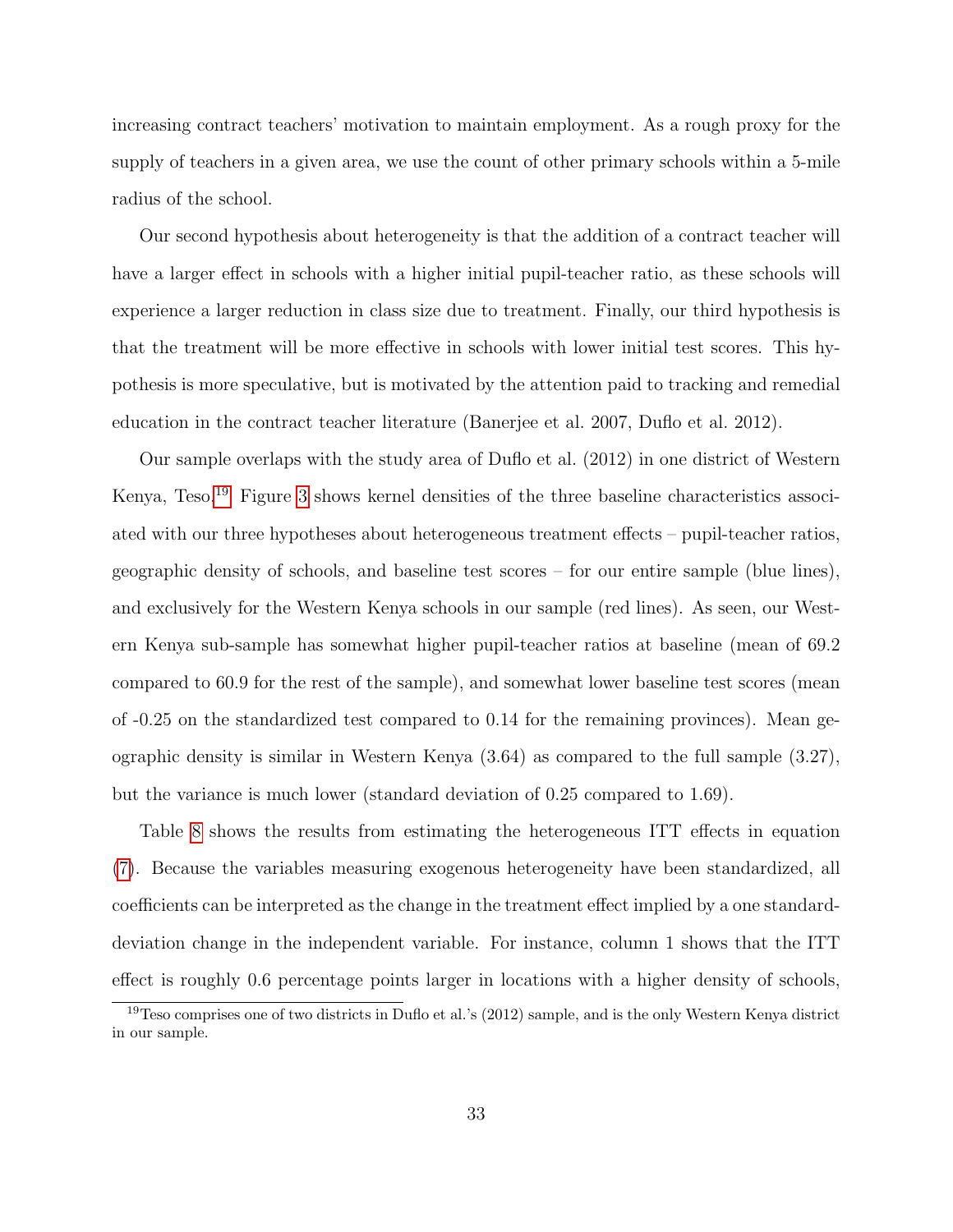in line with the sign of our hypothesis but close to zero and entirely insignificant. Column 2 shows no consistent relationship between initial pupil-teacher ratios and the treatment effect. Turning to our third hypothesis, we explore two measures of schools' initial level of academic achievement: scores on an independent national standardized test administered to grade 8 pupils in 2005, and scores on the baseline test used in the primary analysis here. Column 3 shows a significantly negative relationship between initial test scores in the baseline and subsequent treatment effects, implying that the intervention is somewhat progressive. Baseline test scores in Western Kenya were roughly one-half standard deviation below the national mean; the average ITT effect for schools with NGO-implementation was roughly  $1/5<sup>th</sup>$  of a standard deviation. Thus, taken at face value, the estimates in Table 8 imply that the ITT effect from Ministry implementation should be expected to be about 0.05 standard deviations higher in Western Kenyan relative to the whole sample, or equivalently, that the gap between the Ministry and NGO treatment effects would be approximately 0.05 standard deviations smaller, i.e., reduced by a quarter of its magnitude in the full sample.

There is evidence that this last result is less than robust. First, examining columns 7 and 11, the heterogeneity in effects with respect to baseline scores is unique to the government treatment arm. No such effect is observed in the NGO sample. Second, columns 4, 8, and 12 interact the treatment assignment with an alternative measure of baseline academic performance: lagged scores on a national standardized test, the KCPE exam. The interaction terms are insignificant and of inconsistent signs.

What do these findings imply for the external validity of evidence from a single province in Kenya, in particular Western Kenya? There is no evidence that NGO treatment effects in Western Kenya should be expected to differ whatsoever from NGO treatment effects estimated in the other districts in our sample. There is limited, and non-robust evidence that the intervention is progressive in the government treatment arm, with a larger effect for schools with lower baseline performance. Overall, we believe the limited heterogeneity of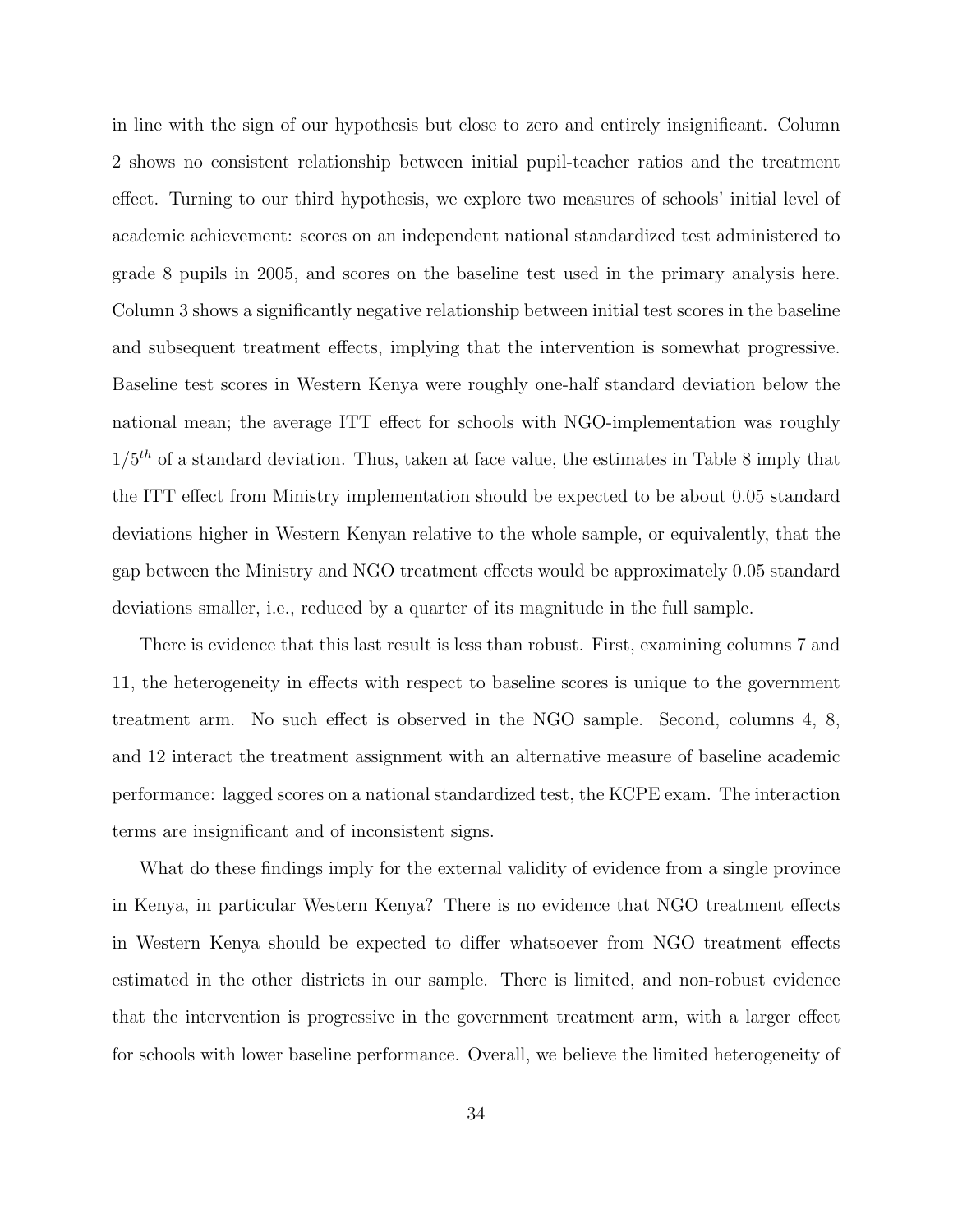the treatment effects estimated here should lend some confidence to policymakers wishing to forecast the effect of small-scale interventions across Kenyan schools based on results from Western Kenya alone. There is little reason to question the external validity of Duflo et al. (2012), at least within Kenya, on the basis of heterogeneous response across schools.

## 7 Conclusion

As Reinikka and Svensson (2005) argue, "when scaling-up a specific program found to work in a controlled experiment run by a specific organization (often an NGO with substantial assistance from the research team), it is crucial also to have an understanding of the whole delivery chain. [...] Lack of attention to the service delivery system, and adjustment of policy accordingly, may imply effects very different from what a simple extrapolation of the estimates of the controlled experiment produces."

In this paper, we show that these concerns are of quantitative importance. We report on a randomized trial replicating earlier results showing that contract teachers significantly raise pupil test scores when implemented by an international NGO. These effects disappear entirely when the program is implemented with the bureaucratic structures of the Kenyan government.

In the terminology of Shadish, Campbell and Cook's (2002) classic text on generalizing experimental results, this is a question of 'construct validity' rather than external validity per se, i.e., of identifying the higher order construct represented by the experimental treatment. In most of the experimental evaluation literature in development economics, the treatment construct is defined to include only the school- or clinic-level intervention, abstracting from the institutional context of these interventions. Our findings suggest that the treatment in this case was not a "contract teacher", but rather a multi-layered organizational structure including monitoring systems, payroll departments, long-run career incentives and political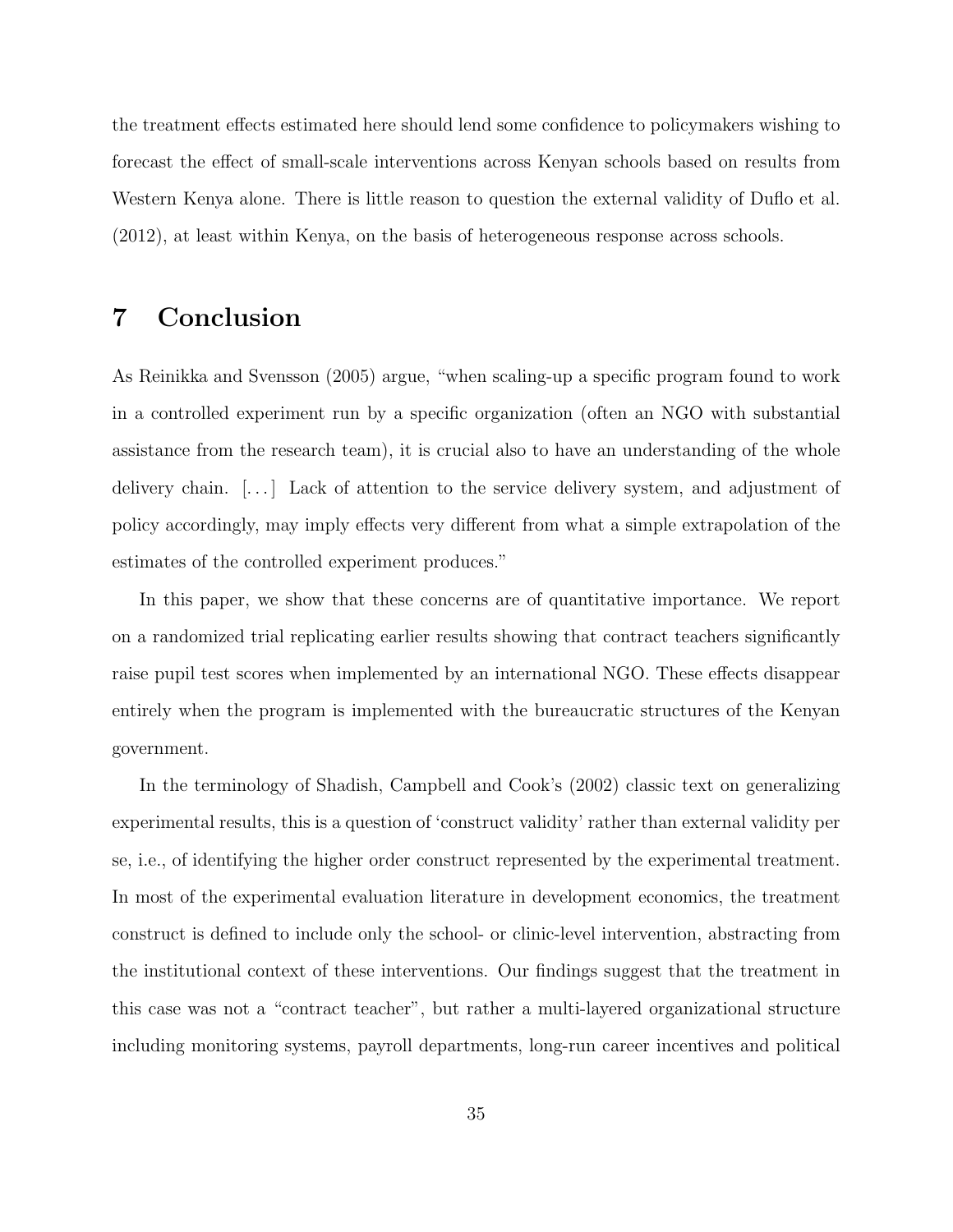pressures.

This lesson is relevant to debates on the generalizability of RCT results beyond development economics. While the education literature has focused on measuring and controlling for the "fidelity" of implementation to explain replication failures (Borman, Hewes, Overman and Brown 2003), our results point to the underlying institutional obstacles to fidelity that must be considered in any attempt to translate experimental findings into government policy. In the literature on clinical trials in health, a distinction is frequently made between efficacy studies conducted in a more controlled setting, and effectiveness studies that more closely mimic "real world" conditions. Both treatment arms in the present study meet standard criteria for an effectiveness study: i.e., representative sampling, use of intention-to-treat analysis, clinically relevant treatment modalities (Gartlehner, Hansen, Nissman, Lohr and Carey 2006). Yet the gap in performance between the NGO and government program suggests an important difference between many effectiveness studies, as commonly defined, and the real-world institutional setting of public service delivery in the developing world.

None of the limits to external validity that we illustrate in this paper apply exclusively to the use of randomization to identify causal effects, except inasmuch as the logistical demands of randomized trials encourage researchers to work in highly controlled, and thus potentially artificial settings.

We conclude by noting that we do not interpret our results as a justification for shifting resources away from government programs to NGO projects, a question which rests in part on normative political issues far outside our scope. Nor do these results in any way cast doubt on the importance of randomized impact evaluations to inform policymaking. Rather, we see this as a multi-stage process. Randomized trials with flexible NGO partners provide a laboratory to identify organizational and institutional reforms at the school or clinic level as candidates for scale-up. The missing stage, which we have attempted to demonstrate in this paper, involves further experimentation with developing-country governments to identify -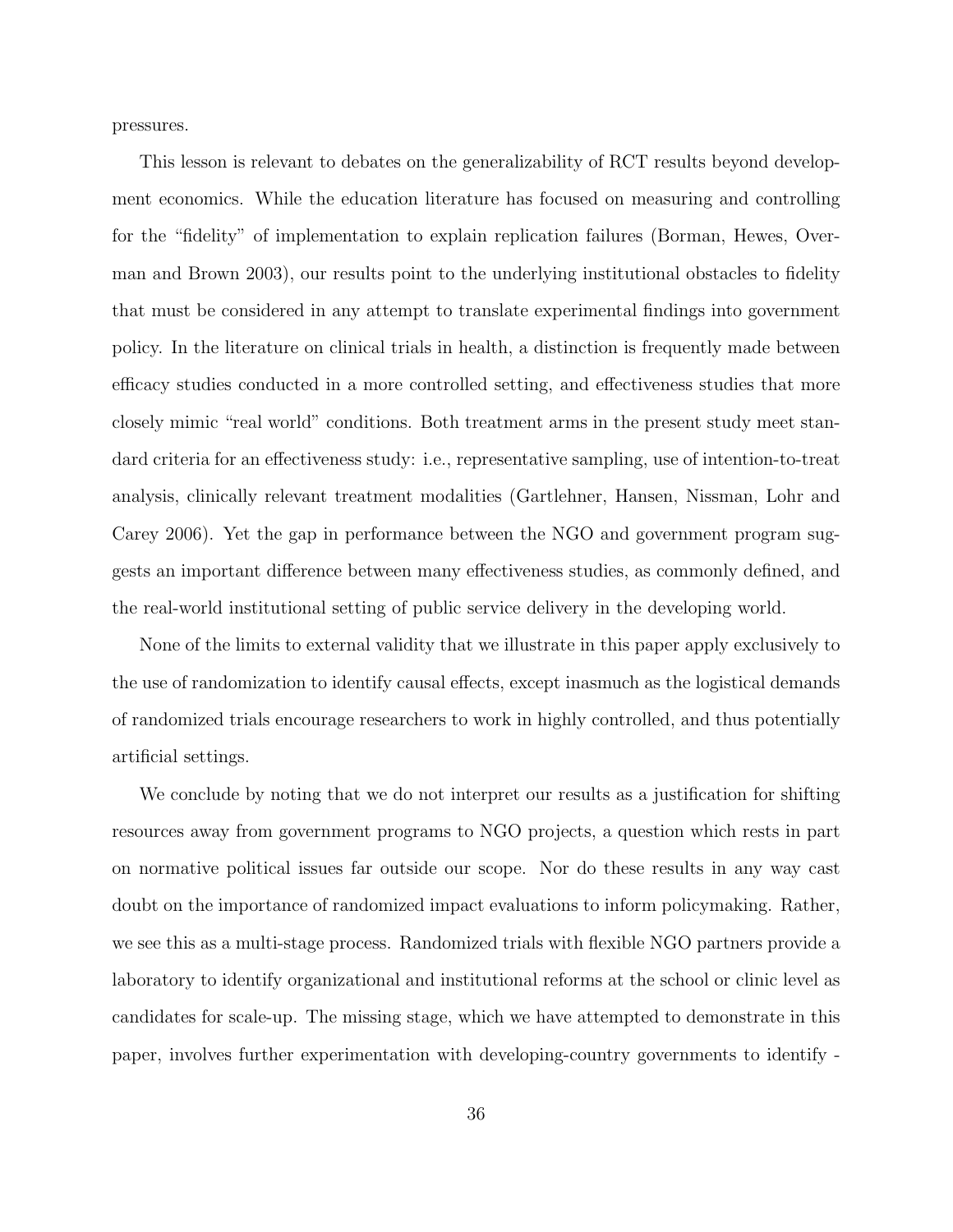and in future, hopefully overcome - implementation constraints higher up the institutional hierarchy.

## References

- Acemoglu, Daron, "Theory, general equilibrium, and political economy in development economics," Journal of Economic Perspectives, 2010, 24 (3), 17–32.
- Allcott, Hunt and Sendhil Mullainathan, "External Validity and Partner Selection Bias," NBER Working Paper, 2012, (18373).
- Angrist, Joshua and Jörn-Steffen Pischke, Mostly Harmless Econometrics: An Empiricist's Companion, Princeton University Press, 2009.
- Atherton, Paul and Geeta Kingdon, "The relative effectiveness and costs of contract teachers in India," CSAE Working Paper Series, 2010, 2010-16.
- Baird, Sarah, Craig McIntosh, and Berk Özler, "Cash or Condition? Evidence from a Cash Transfer Experiment," World Bank Policy Research Working Paper, 2010, 5259.
- Banerjee, Abhijit and Esther Duflo, "The Experimental Approach to Development Economics," NBER Working Paper Series, November 2008, (Working Paper 14467).
- **and Ruimin He**, Reinventing Foreign Aid, MIT Press, Cambridge, Massachusetts,
- , Rukmini Banerji, Esther Duflo, Rachel Glennerster, , and Stuti Khemani, "Pitfalls of Participatory Programs: Evidence from a Randomized Evaluation in Education in India," American Economic Journal: Economic Policy, 2010, 2 (1), 1–30.
- Banerjee, Abhijit V, Shawn Cole, Esther Duflo, and Leigh Linden, "Remedying Education: Evidence From Two Randomized Experiments in India," Quarterly Journal of Economics, 2007, 122 (3).
- Barr, Abigail, Frederick Mugisha, Pieter Serneels, and Andrew Zeitlin, "Information and collective action in the community monitoring of schools: Field and lab experimental evidence from Uganda," mimeo, Centre for the Study of African Economies, Oxford 2011.
- Barr, Stephen, "Unions Oppose Senate's Pay-for-Performance Bill," June 2006. Published online, June 30, 2006, at http://www.washingtonpost.com/wpdyn/content/article/2006/06/29/AR2006062902029.html.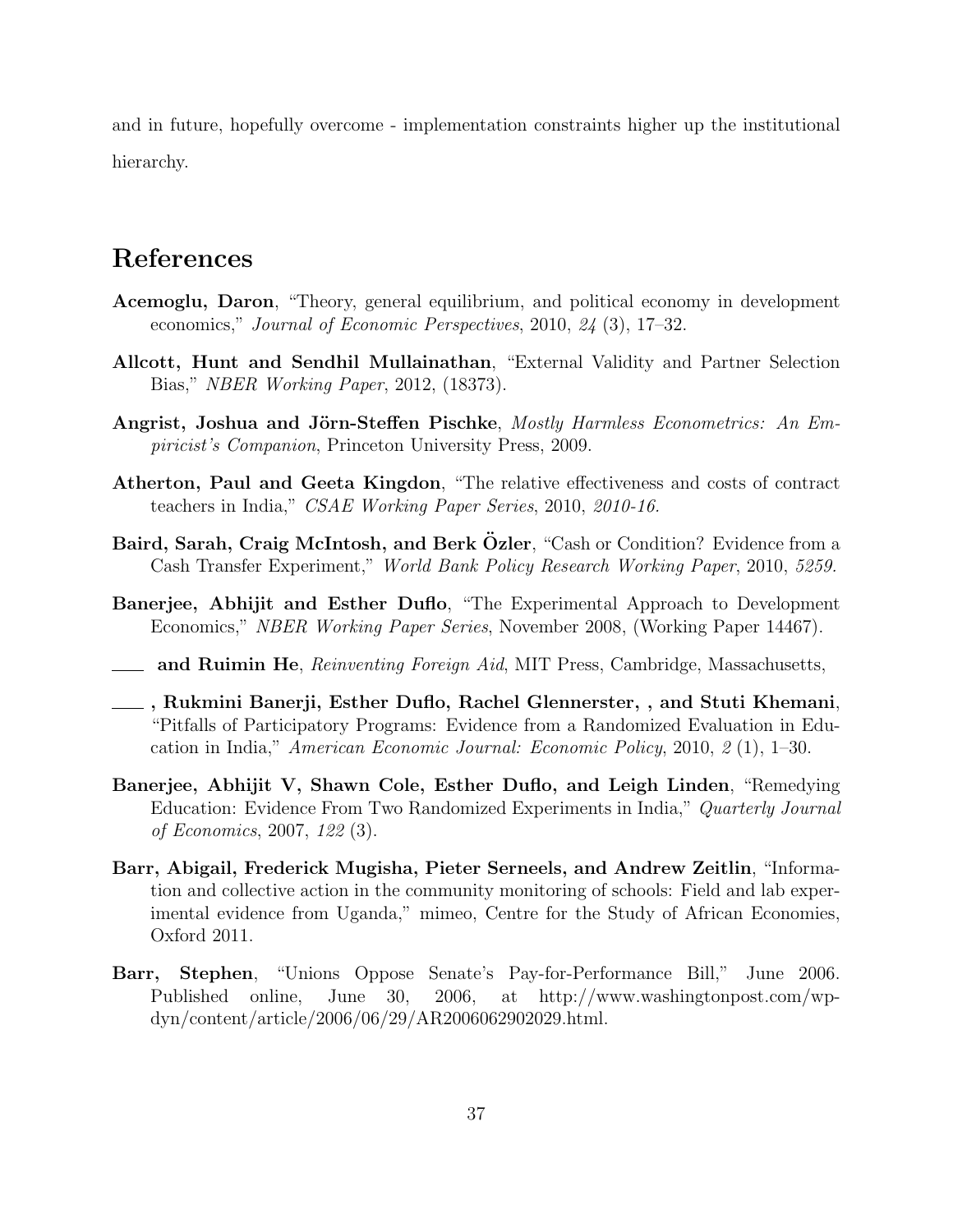- Barrera-Osorio, Felipe and Leigh Linden, "The Use and Misuse of Computers in Education: Evidence from a Randomized Controlled Trial of a Language Arts Program," 2009.
- Berry, James, "Child Control in Education Decisions: An Evaluation of Targeted Incentives to Learn in India," 2011.
- Bold, Tessa, Mwangi Kimenyi, Germano Mwabu, and Justin Sandefur, "Why Did Abolishing Fees Not Increase Public School Enrollment in Kenya?," Center for Global Development Working Paper Series, 2011, 271.
- Booth, A. and J. Frank, "Earnings, productivity and performance-related pay," Journal of Labor Economics, 1999, 17 (3), 447–463.
- Borman, G.D., G.M. Hewes, L.T. Overman, and S. Brown, "Comprehensive School Reform and Achievement: A Meta-Analysis," Review of Educational Research, 2003, 73, 125–230.
- Bourdon, J., M. Frölich, and K Michaelowa, "Teacher Shortages, Teacher Contracts and Their Impact on Education in Africa," IZA Discussion Paper, Institute for the Study of Labor, Bonn, Germany., 2007, (2844).
- Bruhn, Miriam and David McKenzie, "In Pursuit of Balance: Randomization in Practice in Development Field Experiments," American Economic Journal: Applied Economics, October 2009, 1 (4), 200–232.
- Bruns, Barbara, Deon Filmer, and Harry Anthony Patrinos, Making Schools Work: New Evidence on Accountability Reforms, Washington, DC: The International Bank for Reconstruction and Development / The World Bank, 2011.
- Burde, Dana and Leigh Linden, "The Effect of Village-Based Schools: Evidence from a Randomized Controlled Trial in Afghanistan," 2010.
- Burgess, Simon and Paul Metcalfe, "Incentives in Organisations: A Selective Overview of the Literature with Application to the Public Sector," CMPO Working Paper Series, 1999, 00/16.
- Cartwright, Nancy and Jeremy Hardie, Evidence-Based Policy: A Practical Guide to Doing it Better, Oxford University Press, 2012.
- Compton, Mary and Lois Weiner, "More police attacks on Kashmiri teachers," October 2012a. Published online, Oct. 08, 2012, at http://www.teachersolidarity.com/blog/more-police-attacks-on-kashmiri-teachers/.
- and  $\quad$ , "Striking Indian Contract Teachers won't be intimidated," October 2012b. Published online, Oct. 31, 2012, at http://www.teachersolidarity.com/blog/strikingindian-contract-teachers-wont-be-intimidated/.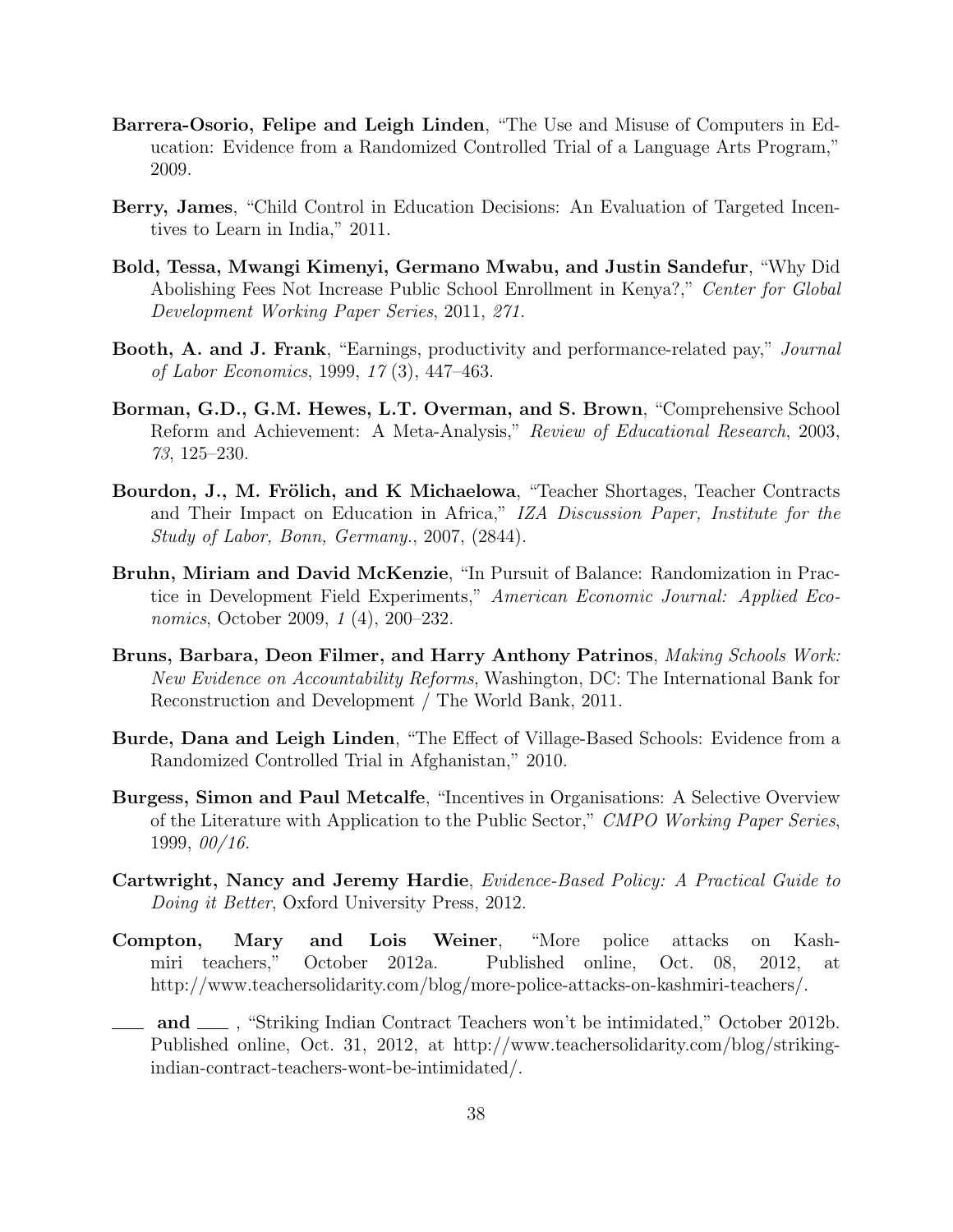- Deaton, Angus, "Instruments, Randomization, and Learning about Development," Journal of Economic Literature, 2010, 48 (2), 424–455.
- Duflo, Esther, Pascaline Dupas, and Michael Kremer, "Peer Effects, Teacher Incentives, and the Impact of Tracking: Evidence from a Randomized Evaluation in Kenya," American Economic Review, 2011, 101 (5).
- $\ldots$ , and  $\ldots$ , "School Governance, Teacher Incentives, and Pupil-Teacher Ratios: Experimental Evidence from Kenyan Primary Schools," NBER Working Paper, 2012, (17939).
- **EXECUTE:** Rema Hanna, and Stephen Ryan, "Incentives Work: Getting Teachers to Come to School," 2010.
- Friedman, Jerome, Trevor Hastie, and Robert Tibshirani, "Additive logistic regression: a statistical view of boosting," Annals of Statistics, 2000, 28 (2), 337–407.
- Gartlehner, Gerald, Richard A. Hansen, D. Nissman, K. Lohr, and T. Carey, "Criteria for Distinguishing Effectiveness From Efficacy Trials in Systematic Reviews," Technical Report 06-0046, AHRQ Technical Review 12 (Prepared by the RTI International – University of North Carolina Evidence-based Practice Center under Contract No. 290-02-0016.) 2006.
- Glewwe, Paul, Albert Park, and Meng Zhao, "A Better Vision for Development: Eyeglasses and Academic Performance in Rural Primary Schools in China," 2011.
- and Eugenie Maïga, "The Impacts of School Management Reforms in Madagascar: Do the Impacts Vary by Teacher Type?," 2011.
- , Michael Kremer, and Sylvie Moulin, "Many Children Left Behind? Textbooks and Test Scores in Kenya," American Economic Journal: Applied Economics, 2009, 1  $(1), 112-135.$
- $\ldots$ ,  $\ldots$ , and Eric Zitzewitz, "Retrospective vs. prospective analyses of school inputs: the case of flip charts in Kenya," Journal of Development Economics, 2004, 74, 251–268.
- , Nauman Ilias, and Michael Kremer, "Teacher Incentives," American Economic Journal: Applied Economics, 2010, 2, 205–227.
- Goyal, S. and P. Pandley, "Contract Teachers," Technical Report 28, World Bank South Asia Human Development Sector Report, Washington, DC 2009.
- Green, Donald P. and Holger L. Kern, "Modeling Heterogenous Treatment Effects in Large-Scale Experiments using Bayesian Additive Regression Trees," 2010.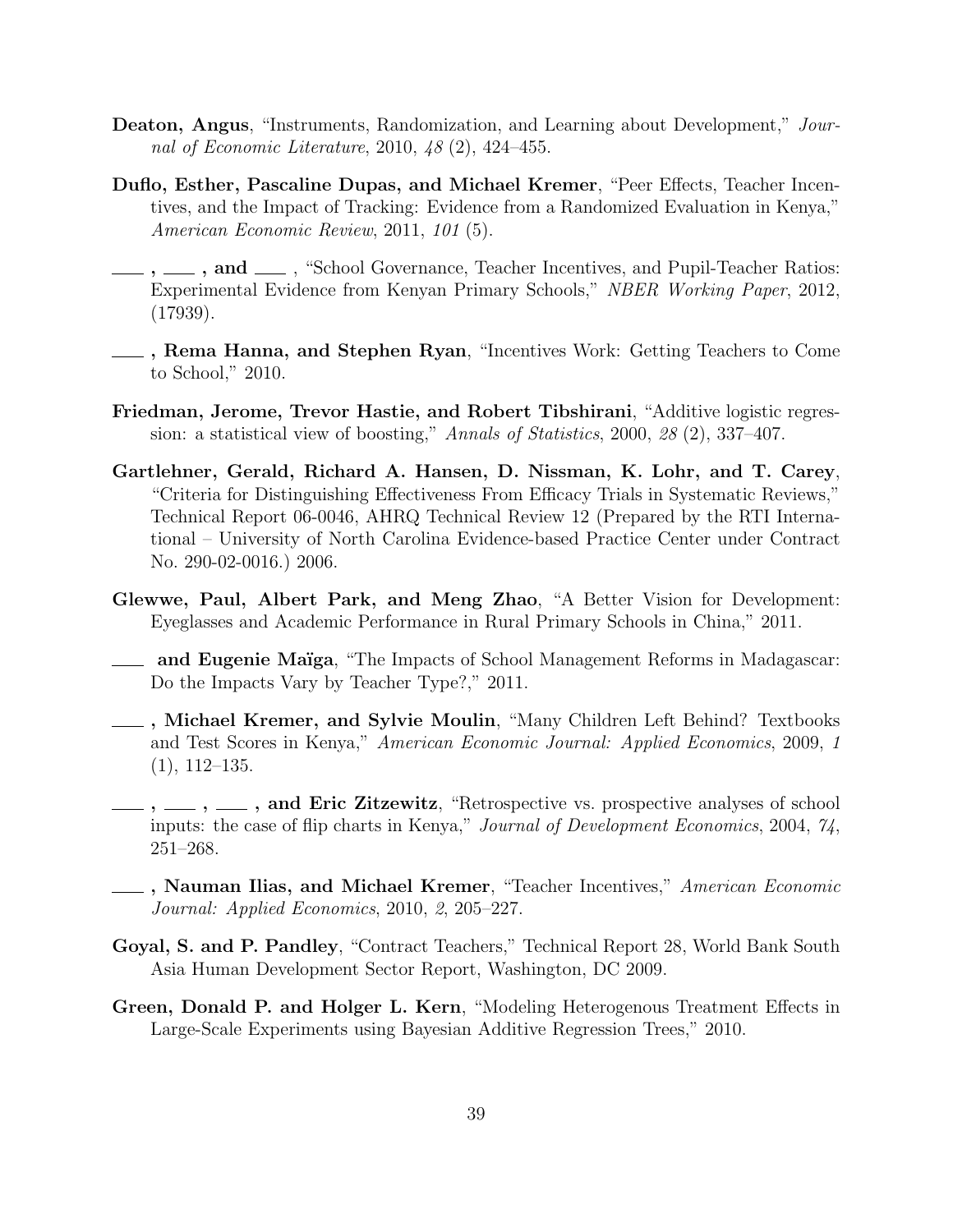- , Shang E. Ha, and John G. Bullock, "Enough Already about "Black Box" Experiments: Studying Mediation Is More Difficult than Most Scholars Suppose," Annals of the American Academic of Political and Social Science, 2010, 628, 200–208.
- Greevy, Robert, Bo Lu, Jeffrey Silber, and Paul Rosenbaum, "Optimal multivariate matching before randomization," Biometrika, 2004, 5 (2), 263–275.
- Greg, P. and S. Machin, "Unions and the incidence of performance linked pay schemes in Britain," International Journal of Industrial Organization, 1988, 6 (1), 97–107.
- He, Fang, Leigh Linden, and Margaret MacLeod, "How to Teach English in India: Testing the Relative Productivity of Instruction Methods within the Pratham English Language Education Program," 2008.
- $\ldots$ , and  $\ldots$ , "A Better Way to Teach Children to Read? Evidence from a Randomized Controlled Trial," 2009.
- Heckman, James J., "Randomization and Social Policy Evaluation," NBER Working Paper, July 1991, (107).
- Imai, Kosuke, Luke Keele, Dustin Tingley, and Teppei Yamamoto, "Unpacking the Black Box: Learning about Causal Mechanisms from Experimental and Observational Studies," American Political Science Review, 2011, 105 (4), 765–789.
- Inamdar, Parimala, "Computer skills development by children using 'hole in the wall' facilities in rural India," Australasian Journal of Educational Technology, 2004, 20 (3), 337–350.
- Kazianga, Harounan, Damien de Walque, and Harold Alderman, "Educational and Health Impacts of Two School Feeding Schemes: Evidence from a Randomized Trial in Rural Burkina Faso," World Bank Policy Research Working Paper, 2009, 4976.
- Kingdon, Geeta and Francis Teal, "Does performance related pay for teachers improve student performance? Some evidence from India," Economics of Education Review, 2007, 4, 473–486.
- and  $\equiv$ , "Teacher unions, teacher pay and student performance in India: A pupil fixed effects approach," Journal of Development Economics, 2010, 2, 278–288.
- Kremer, Michael, Edward Miguel, and Rebecca Thornton, "Incentives to Learn," The Review of Economics and Statistics, 2009, 92 (3), 437–456.
- , Sylvie Moulin, and Robert Namunyu, "Decentralization: A Cautionary Tale," Poverty Action Lab Paper No. 10, 2003.
- Lee, David S., "Training, Wages, and Sample Selection: Estimating Sharp Bounds on Treatment Effects," Review of Economic Studies, 2009, 76(2), 1071–1102.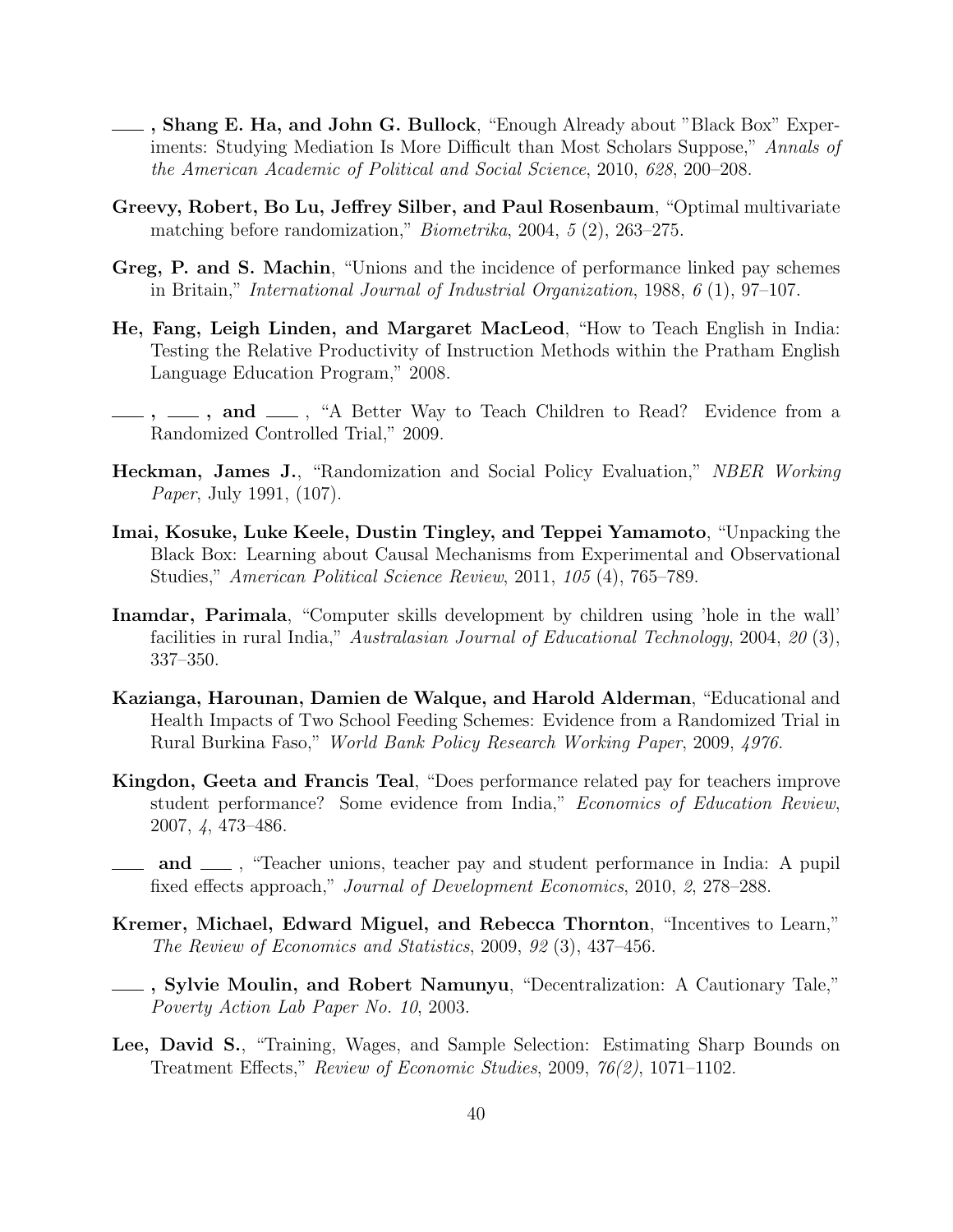- Linden, Leigh, "Complement or Substitute? The Effect of Technology on Student Achievement in India," 2008.
- , Abhijit V Banerjee, and Esther Duflo, "Computer-Assisted Learning: Evidence from a Randomized Experiment," Poverty Action Lab Paper No. 5, 2003.
- Macours, Karen, Norbert Schady, and Renos Vakis, "Cash Transfers, Behavioral Changes, and Cognitive Development in Early Childhood: Evidence from a Randomized Experiment," Human Capital and Economic Opportunity: A Global Working Group, 2011, 2011-007.
- Meyer, Margaret A. and John Vickers, "Performance Comparisons and Dynamic Incentives," Journal of Political Economy, 1997,  $105(3)$ , 547–81.
- Mugo, John, Amos Kaburu, Charity Limboro, and Albert Kimutai, "Are Our Children Learning: Annual Learning Assessment Report," Technical Report, Uwezo Kenya 2011.
- Muralidharan, Karthik and Venkatesh Sundararaman, "Contract Teachers: Experimental Evidence from India," 2010.
- and  $\Box$ , "Teacher Performance Pay: Experimental Evidence from India," Journal of Political Economy, 2011, 119 (1), 39–77.
- OECD, "Credit Reporting System (CRS) Database," http://stats.oecd.org/Index.aspx?datasetcode=CRS1 Accessed March 2012.
- Origo, Federica, "Flexible pay, firm performance and the role of unions. New evidence from Italy," Labour Economics, 2009, 16, 64–78.
- Otieno, Wycliffe and Christopher Colclough, "Financing Education in Kenya : Expenditure , Outcomes and the Role of International Aid by," Research Consortium on Educational Outcomes & Poverty Working Paper, 2009, (25).
- Pandey, Priyanka, Sangeeta Goyal, and Venkatesh Sundararaman, "Community Participation in Public Schools: The Impact of Information Campaigns in Three Indian States," World Bank Policy Research Working Paper, 2008, 4776.
- Paxson, Christina and Norbert Schady, "Does Money Matter? The Effects of Cash Transfers on Child Health and Development in Rural Ecuador," World Bank Policy Research Working Paper, 2007, 4226.
- Reinikka, Ritva and Jakob Svensson, "Fighting Corruption to Improve Schooling: Evidence from a Newspaper Campaign in Uganda," Journal of the European Economics Association, 2005, 3 (2/3), 259–267.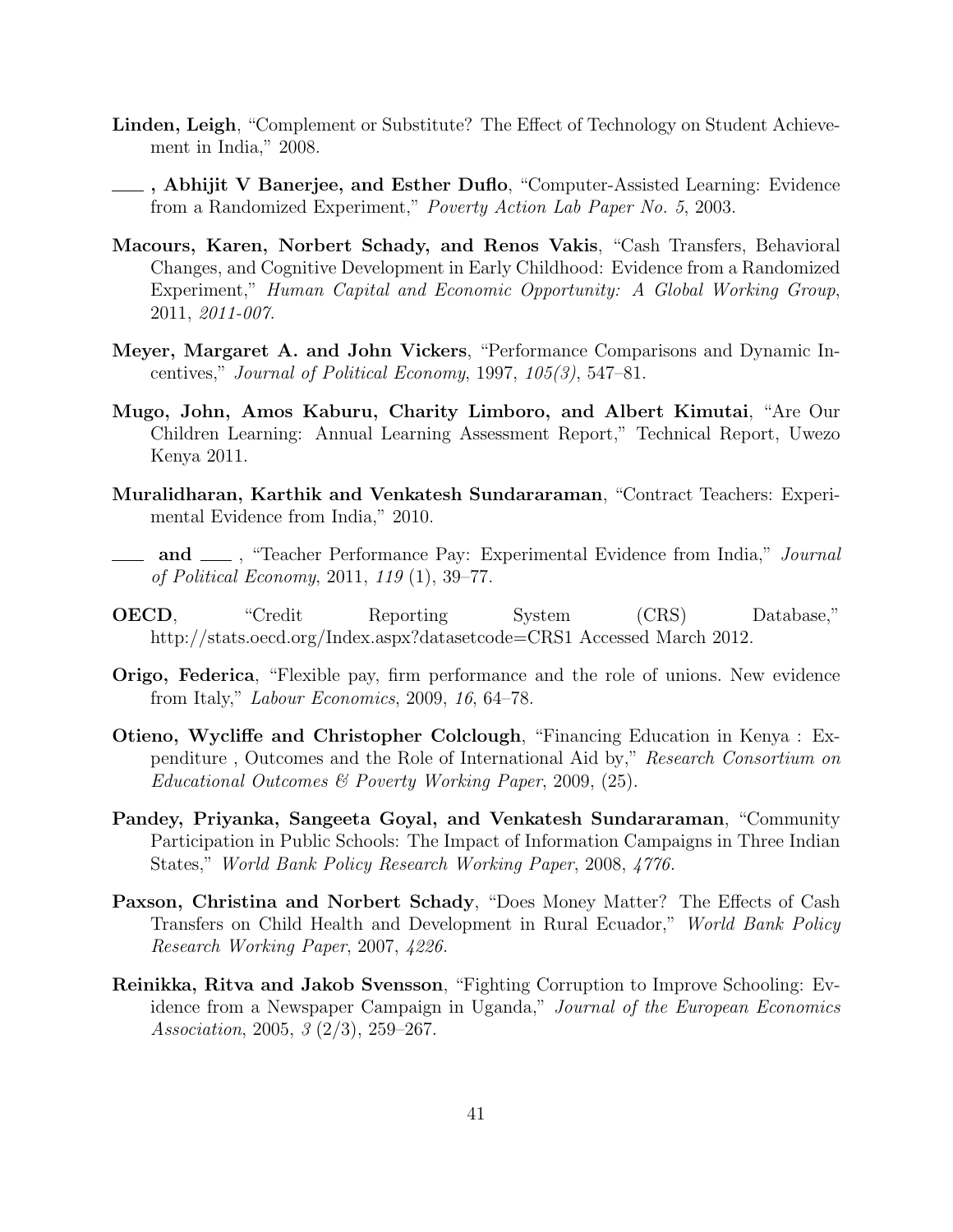- Rosas, Ricardo, Miguel Nussbaum, Patricio Cumsille, Vladimir Marianov, Monica Correa, Patricia Flores, Valeska Grau, Francisca Lagos, Ximena Lopez, Veronica Lopez, Patricio Rodriguez, and Marcela Salinas, "Beyond Nintendo: design and assessment of educational video games for first and second grade students," Computers and Education, 2003, 40, 71–94.
- Shadish, William R., Thomas D. Campbell, and Donald T. Cook, Experimental and Quasi-Experimental Designs for Generalized Causal Inference, Houghton Mifflin Company, 2002.
- Siringi, Samuel, "Kenya: Exposed Country's 32,000 Ghost Teachers," August 2007. Published online, Aug. 11, 2007, at http://allafrica.com/stories/200708110007.html.
- Vermeersch, Christel and Michael Kremer, "School Meals, Educational Achievement and School Competition: Evidence from a Randomized Evaluation," World Bank Policy Research Working Paper, 2005, 3523.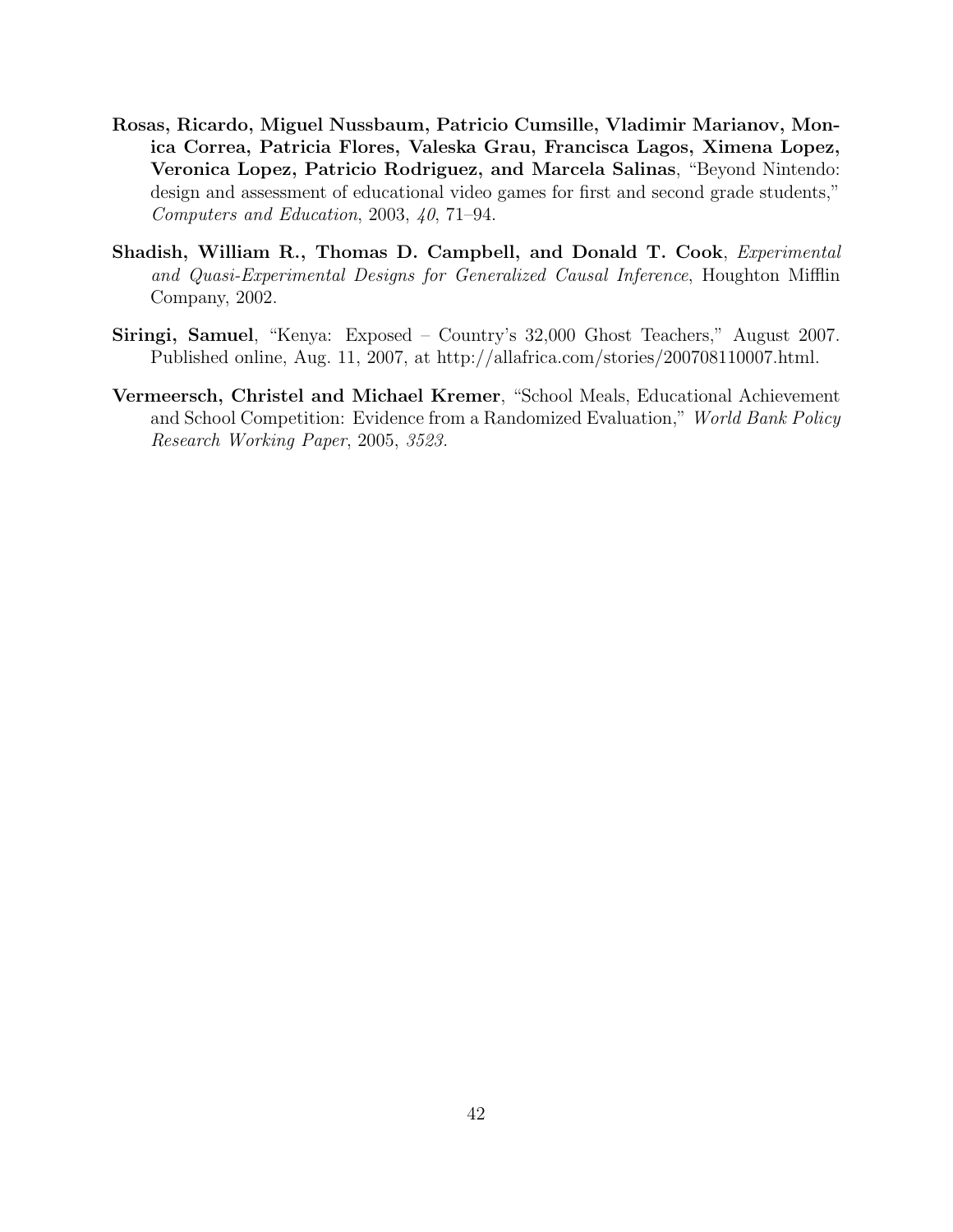<span id="page-42-0"></span>

|                                                                                                                                                                                                  | $\circ$ ontrol                     | Table 1: Balance at baseline<br><b>Treatment</b> | Gov.                      | NGO<br>                            | Diff.                    | Diff.                         | Diff.                 | Diff.                                     |
|--------------------------------------------------------------------------------------------------------------------------------------------------------------------------------------------------|------------------------------------|--------------------------------------------------|---------------------------|------------------------------------|--------------------------|-------------------------------|-----------------------|-------------------------------------------|
|                                                                                                                                                                                                  |                                    |                                                  |                           |                                    | $(1) - (2)$              | $(3) - (1)$                   | $(1) - (1)$           | $(3) - (4)$                               |
|                                                                                                                                                                                                  |                                    | $\widetilde{\mathcal{S}}$                        | $\widehat{\mathbb{C}}$    | $(\pm)$                            | $\widetilde{\mathbb{G}}$ | $\widehat{\circ}$             | E                     | $\circled{s}$                             |
| Pupil-Teacher Ratio                                                                                                                                                                              | $5.00$ <sup>***</sup><br>43.33     | $(94.5, 46)$ ***<br>54.1.                        | $(7.27)***$<br>55.74      | $(8.38)***$<br>52.15               | 10.77<br>(7.39)          | 12.41<br>$(8.82)$             | $\frac{8.82}{(9.76)}$ | (11.09)<br>3.59                           |
| No. of classrooms                                                                                                                                                                                | $(.76)^{***}$<br>11.44             | $(.63)$ ***<br>12.31                             | $(.92)$ ***<br>12.49      | $(.85)^***$<br>12.11               | $(66)$<br>$28$ .         | $1.05$ $(1.20)$               | (1.15)                | $\begin{array}{c} .38 \\ .26 \end{array}$ |
| No. Civil Service Teachers                                                                                                                                                                       | $7.31$<br>(.78)***                 | $8.25$<br>(.61)***                               | $8.40$<br>(.85)***        | $8.11$<br>(.88)***                 | (66)                     | $1.10$<br>(1.15)              | (1.17)                | (1.22)<br>$\ddot{30}$                     |
| No. Contract Teachers                                                                                                                                                                            | $(.22)^{***}$<br>$1.40\,$          | $1.85$<br>(.18)***                               | $2.00$<br>(.28)***        | $1.70$<br>(.23)***                 | $\frac{45}{38}$          | $(.36)^*$<br>.60              | $\frac{30}{32}$       | $(.37)$<br>$\ddot{30}$                    |
| Ave Pay non TSC Teachers                                                                                                                                                                         | $325.65$ <sup>***</sup><br>3237.38 | $292.34$ <sup>***</sup><br>3446.31               | $(472.02)$ ***<br>3438.05 | $349.42$ <sup>***</sup><br>3454.57 | 208.93<br>(437.29)       | 200.67<br>(573.37)            | $217.19$<br>(477.63)  | $-16.53$<br>(587.28)                      |
| Ave primary leaving exam score                                                                                                                                                                   | $(5.05)$ ***<br>235.93             | $(3.36)$ ***<br>233.71                           | 232.75<br>$(4.54)$ ***    | 234.67<br>$(4.98)$ ***             | $-2.22$<br>(6.06)        | $-3.18$<br>(6.79)             | $-1.26$<br>(7.09)     | $-1.92$<br>(6.74)                         |
| Pupil standardized test score<br>- English, grade 1                                                                                                                                              | (01.)                              | (.08)<br>$\ddot{5}$                              | (11)                      | $\ddot{0}$<br>$\left(11\right)$    | $\frac{11}{13}$          | $\Xi$<br>(.15)                | $\frac{11}{15}$       | $-0.01$                                   |
| Pupil standardized test score<br>- Math, grade 1                                                                                                                                                 | $-0.06$                            | (.06)<br>$\ddot{\mathrm{c}}$                     | (60)<br>$\Xi$             | (60)<br>$\odot$                    | (10)<br>$00$             | $\left( \frac{12}{1} \right)$ | (12)<br>80.           | (13)<br>02                                |
| Pupil standardized test score<br>English & Math                                                                                                                                                  | $2.11e-09$<br>(50)                 | $(.05)^*$<br>$\ddot{6}$                          | $*(20)$<br>$\vec{=}$      | $\overline{C}$<br>(20)             | (60)<br>09               | (10)<br>$\overline{14}$       | (10)<br>S.            | (10)                                      |
| School level statistics are based on 176 schools with usable baseline information, pupil level statistics are based on 6276 pupils. Standard errors<br>for pupil level information are clustered | at the school level.               |                                                  |                           |                                    |                          |                               |                       |                                           |

43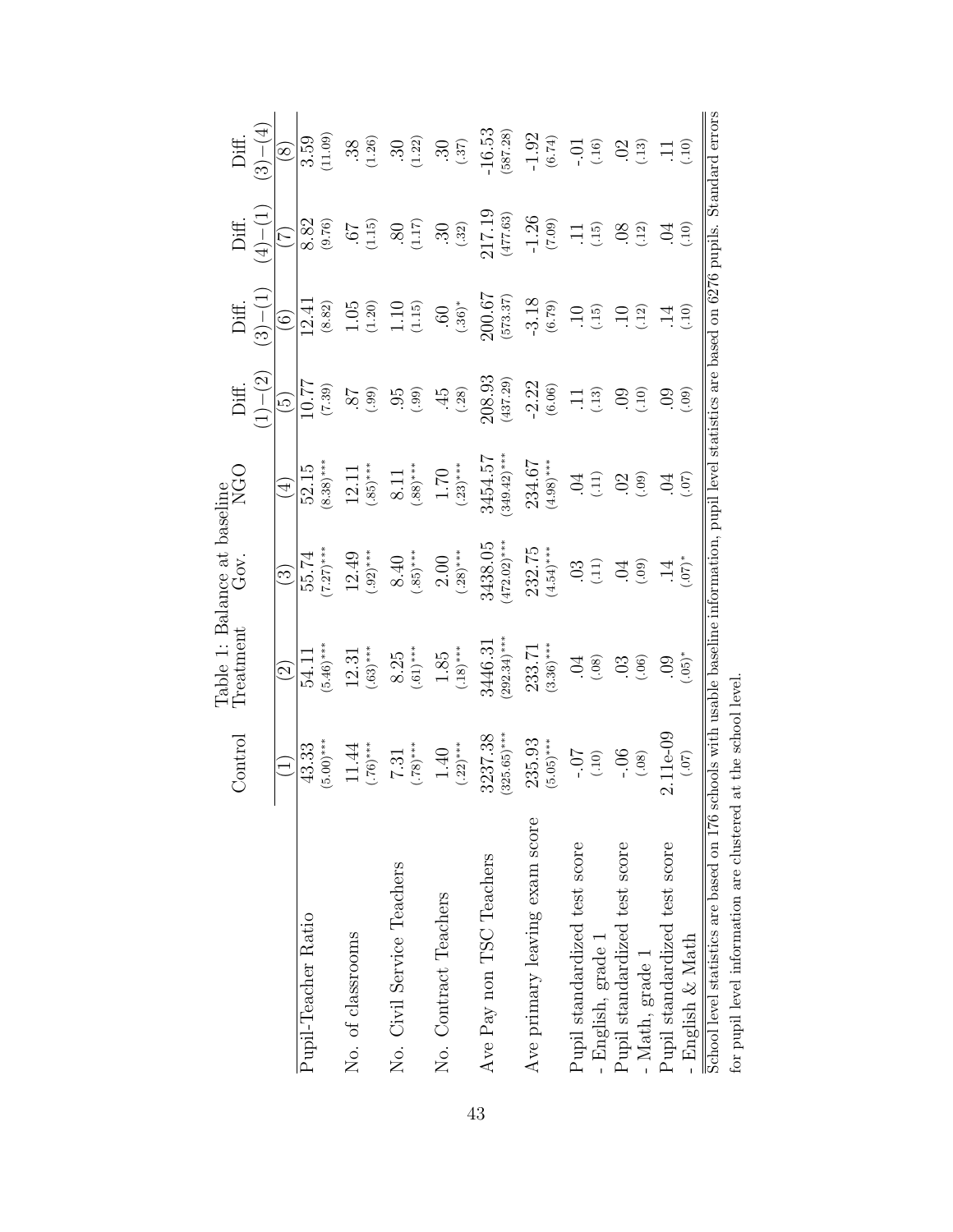<span id="page-43-0"></span>

|                                                                                                                                                                                                                                                                                                                                                                                                                                                                                                                                                                                            |                          |                          | Table 2: Labor supply of contract teachers |                         |                               |                     |
|--------------------------------------------------------------------------------------------------------------------------------------------------------------------------------------------------------------------------------------------------------------------------------------------------------------------------------------------------------------------------------------------------------------------------------------------------------------------------------------------------------------------------------------------------------------------------------------------|--------------------------|--------------------------|--------------------------------------------|-------------------------|-------------------------------|---------------------|
|                                                                                                                                                                                                                                                                                                                                                                                                                                                                                                                                                                                            |                          | Linear Probability Model |                                            |                         | Logit Model                   |                     |
|                                                                                                                                                                                                                                                                                                                                                                                                                                                                                                                                                                                            |                          | $\widehat{\Omega}$       | $\widehat{\mathbb{C}}$                     | $\widehat{\mathcal{A}}$ | $\widetilde{\mathbb{G}}$      | $\widehat{\circ}$   |
| NGO implementation                                                                                                                                                                                                                                                                                                                                                                                                                                                                                                                                                                         | $(.066)$ *<br><b>120</b> | $(.065)$ *<br><b>20</b>  | $(.062)$ **<br>$14\overline{4}$            | $(.066)$ *<br>120       | $(.065)$ *<br>$\overline{21}$ | $(.064)$ **<br>145  |
| High salary                                                                                                                                                                                                                                                                                                                                                                                                                                                                                                                                                                                |                          | $(.064)$ *<br>.118       | .092<br>(.066)                             |                         | $(.063)*$<br>ZII.             | 0.00<br>(.065)      |
| Local recruitment                                                                                                                                                                                                                                                                                                                                                                                                                                                                                                                                                                          |                          | $(.065)$ **<br>140       | $(.063)$ **<br>154                         |                         | $(.065)$ **<br>.141           | $(.065)$ **<br>149  |
| Geographic density                                                                                                                                                                                                                                                                                                                                                                                                                                                                                                                                                                         |                          |                          |                                            |                         |                               | $-.0003$<br>(.0002) |
| Lagged KCPE score                                                                                                                                                                                                                                                                                                                                                                                                                                                                                                                                                                          |                          |                          | (.001)<br>$\overline{0}$                   |                         |                               | .002<br>(.001)      |
| Pupil-teacher ratio                                                                                                                                                                                                                                                                                                                                                                                                                                                                                                                                                                        |                          |                          | (.002)<br>.003                             |                         |                               | .003<br>(.003)      |
| Obs.                                                                                                                                                                                                                                                                                                                                                                                                                                                                                                                                                                                       | 2,060                    | 2,060                    | 2,044                                      | 2.060                   | 2,060                         | 2,044               |
| of whether a teacher was present and teaching in a given school in a given month. Columns 1, 2, 3 and 4 restrict the determinants of teacher<br>The unit of observation is the school, with monthly observations from June 2010 to October 2011. The dependent variable is a binary indicator<br>presence to factors controlled by the experiment, while columns 2 and 4 include other exogenous and/or predetermined school characteristics.<br>For the logit model, the table reports marginal effects and their standard errors. All standard errors are clustered at the school level. |                          |                          |                                            |                         |                               |                     |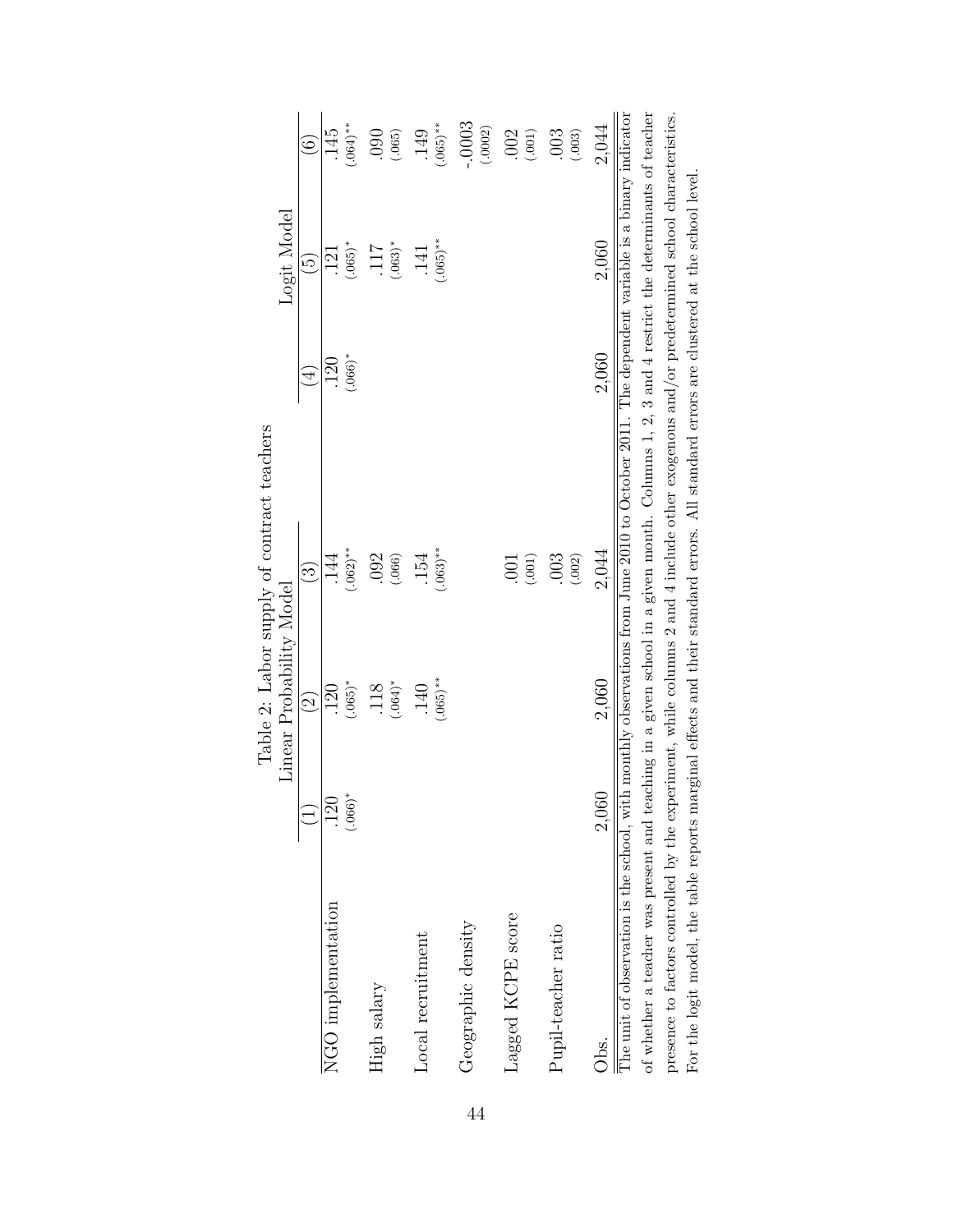<span id="page-44-0"></span>

|                                                                                                                                                                                                                        | Table 3: Compliance and contamination<br>Treatment | Control                   | Diff.                                            | Gov.                   | WV                                | Diff.                    |
|------------------------------------------------------------------------------------------------------------------------------------------------------------------------------------------------------------------------|----------------------------------------------------|---------------------------|--------------------------------------------------|------------------------|-----------------------------------|--------------------------|
|                                                                                                                                                                                                                        |                                                    | $\odot$                   | වි                                               | ₹                      | $\widetilde{\mathbf{e}}$          | $\widehat{\mathfrak{s}}$ |
| Compliance                                                                                                                                                                                                             |                                                    |                           |                                                  |                        |                                   |                          |
| Ever employed a teacher                                                                                                                                                                                                | $^{***(60^{\circ})}_{28^{\circ}}$                  |                           |                                                  | 88.600                 | $86$<br>$(8)$<br>$(8)$            | $rac{0.06}{0.06}$        |
| $($ out of 17 $)$<br>No. of months employed a teacher                                                                                                                                                                  | $12.30$<br>(.54)***                                |                           |                                                  | $11.59$<br>(.80)***    | $13.00$<br>(.73)***               | $-1.41$<br>(1.08)        |
| Class size                                                                                                                                                                                                             | $(3.19)$ **<br>60.67                               | $(5.91)$ ***<br>69.45     | $-8.78$<br>(6.14)                                | $(5.00)$ ***<br>60.47  | $(3.91)$ ***<br>60.88             | $-41$<br>(6.42)          |
| Teacher always in correct grade                                                                                                                                                                                        | $72$<br>(.04)***                                   |                           |                                                  | $^{***}$ (90.)         | $^{***(20^{\circ})}_{69^{\circ}}$ | (60)                     |
| Teacher ever in correct grade                                                                                                                                                                                          | $(.02)$ ***<br>95                                  |                           |                                                  | $(.02)$ ***<br>16      | $(.03)$ ***<br>.94                | $02_{(0,0)}$             |
| Contamination                                                                                                                                                                                                          |                                                    |                           |                                                  |                        |                                   |                          |
| Size of treatment cohort                                                                                                                                                                                               | $(9.39)$ ***<br>155.83                             | $166.95$<br>(12.85)***    | $-11.12$<br>(15.91)                              | $146.29$<br>(11.67)*** | $166.07$<br>(14.90)***            | $-19.78$<br>(18.79)      |
| $\%$ change in cohort enrollment                                                                                                                                                                                       | $(.02)^{***}$<br>$-11$                             | $-0.09$<br>$(+0.03)$      | $\begin{pmatrix} 1 & 0 \\ 0 & -1 \end{pmatrix}$  | $-14$<br>(.03)***      | $-0.08$<br>$(0.04)*$              | $-0.06$                  |
| $\%$ change in grade enrollment                                                                                                                                                                                        | $-0.03$                                            | $-0.3$                    | (100)                                            | $-0.31$                | (100, 000)                        | $-0.05$                  |
| No. of teachers from 18,000 program                                                                                                                                                                                    | $(.10)^*$<br>65                                    | $\frac{48}{(0.13)^{***}}$ | $\mathop{11}\limits_{\mathcal{L}\left(1\right)}$ | $^{**}$ (15) $^{***}$  | $.62$<br>(.14)***                 | (0.21)                   |
| No. of TSC teachers                                                                                                                                                                                                    | $^{0.96}_{(.66)***}$                               | $10.10$<br>(.89)***       | $-14$<br>(1.11)                                  | $10.15$<br>(.88)***    | $^{(1.99)***}_{(0.99)***}$        | $\frac{41}{(1.32)}$      |
| No. of PTA teachers                                                                                                                                                                                                    | $^{2.06}_{(.21)***}$                               | $(0.26)$ ***<br>1.74      | $35\choose$                                      | $2.03$<br>$(28)***$    | $2.09$<br>$32)***$                | $-0.06$<br>(43)          |
| Summary statistics are based on information from 175 schools and 110 contract teachers (53 from the government treatment arm and 47 from<br>the NGO treatment arm). Standard errors are clustered at the school level. |                                                    |                           |                                                  |                        |                                   |                          |

45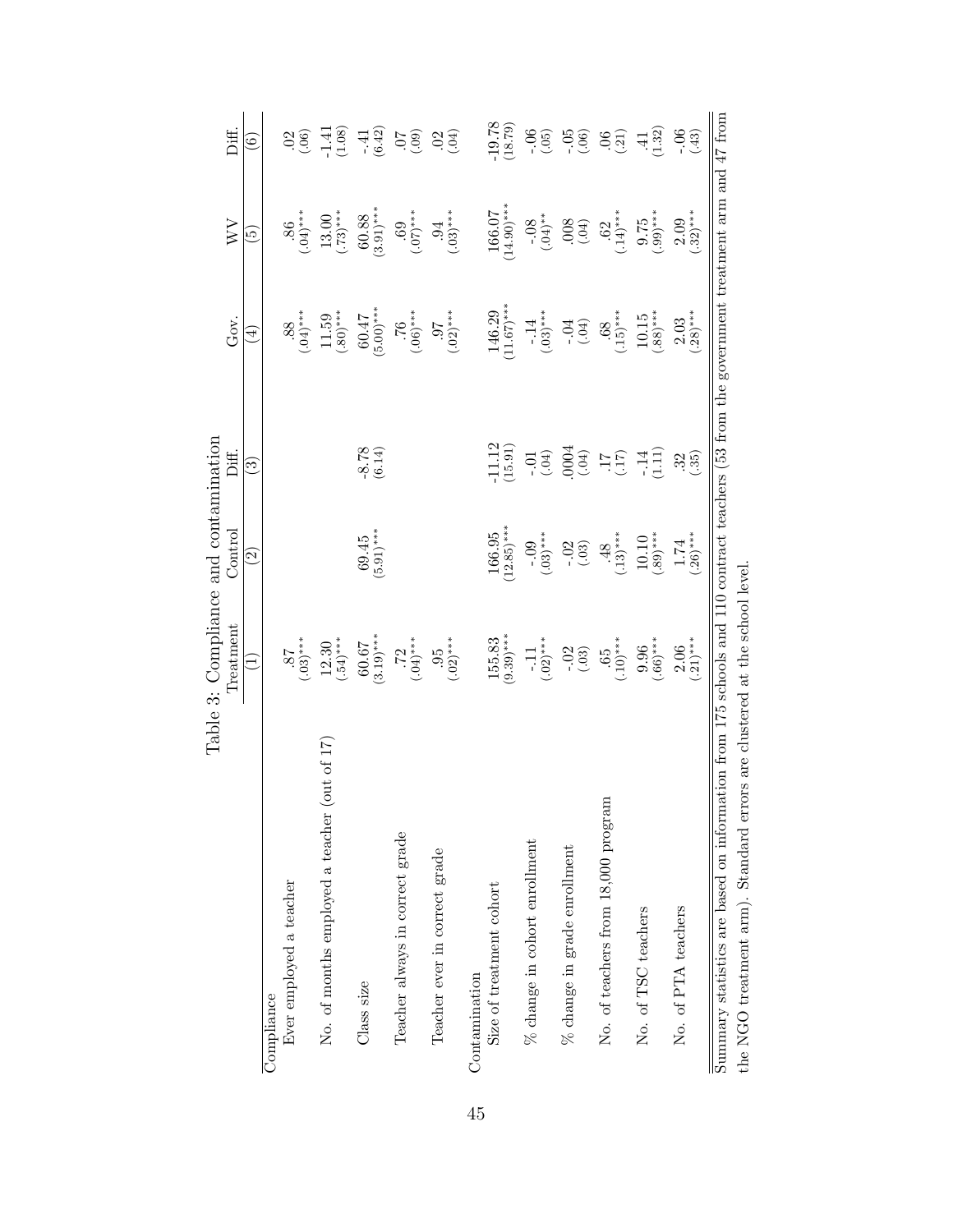<span id="page-45-0"></span>

|                                                                                                                                                                                                                                                                                                                                                                                                                                                                                                                                                                                                   |                  |                      | Table 4: Treatment effects<br>ITT |                            | <b>OLS</b>               |                         |                          | $\geq$              |                         |
|---------------------------------------------------------------------------------------------------------------------------------------------------------------------------------------------------------------------------------------------------------------------------------------------------------------------------------------------------------------------------------------------------------------------------------------------------------------------------------------------------------------------------------------------------------------------------------------------------|------------------|----------------------|-----------------------------------|----------------------------|--------------------------|-------------------------|--------------------------|---------------------|-------------------------|
|                                                                                                                                                                                                                                                                                                                                                                                                                                                                                                                                                                                                   |                  | $\widetilde{\Omega}$ | $\widehat{\mathbb{C}}$            | $\widehat{\mathcal{A}}$    | $\widetilde{\mathbb{G}}$ | $\widehat{\odot}$       | $\overline{\mathcal{L}}$ | $\infty$            | $\odot$                 |
| Pooling treatment arms:                                                                                                                                                                                                                                                                                                                                                                                                                                                                                                                                                                           |                  |                      |                                   |                            |                          |                         |                          |                     |                         |
|                                                                                                                                                                                                                                                                                                                                                                                                                                                                                                                                                                                                   | $.138$<br>(.090) | $.103$<br>$(.076)$   | (080)                             |                            |                          |                         |                          |                     |                         |
| Mos. of Contract Teacher                                                                                                                                                                                                                                                                                                                                                                                                                                                                                                                                                                          |                  |                      |                                   | 135<br>(.097)              | $.126$<br>$(.080)$       | $.125$<br>(.082)        | $.190$<br>$(.124)$       | $.141$<br>$(.103)$  | $.105$<br>(.108)        |
| $NGO$ vs gov't implementation:                                                                                                                                                                                                                                                                                                                                                                                                                                                                                                                                                                    |                  |                      |                                   |                            |                          |                         |                          |                     |                         |
|                                                                                                                                                                                                                                                                                                                                                                                                                                                                                                                                                                                                   | (0.153)          | $.184$<br>$+88$ .    | $^{*}(100)$                       |                            |                          |                         |                          |                     |                         |
| $Z\times$ Gov                                                                                                                                                                                                                                                                                                                                                                                                                                                                                                                                                                                     | $-029$<br>(.119) | $-163$<br>(.095)*    | $-197$<br>70.00                   |                            |                          |                         |                          |                     |                         |
| Mos. of Contract Teacher                                                                                                                                                                                                                                                                                                                                                                                                                                                                                                                                                                          |                  |                      |                                   | $.154$<br>$(.122)$         | $(0.03)$ **<br>217       | $.234$<br>$(.091)**$    | (0.142)                  | $.238$<br>$(.113)*$ | $.225$<br>(.116)*       |
| Mos. of Contract Teacher x Gov                                                                                                                                                                                                                                                                                                                                                                                                                                                                                                                                                                    |                  |                      |                                   | $-043$<br>(.146)           | $-.200$<br>$(.121)^*$    | $-0.239$<br>$(0.118)**$ | $-0.19$<br>(.164)        | $-0.208$            | $-0.256$<br>$(0.128)**$ |
| Coeff. 1+ Coeff.2                                                                                                                                                                                                                                                                                                                                                                                                                                                                                                                                                                                 | $.124$<br>(.106) | (.090)<br>.021       | $-022$<br>(.095)                  | (.120)<br>$\overline{111}$ | .017<br>(.105)           | $-0.005$<br>(.110)      | $\frac{180}{(155)}$      | .030<br>(.130)      | $-.032$<br>(.134)       |
| Lag dependent var.                                                                                                                                                                                                                                                                                                                                                                                                                                                                                                                                                                                |                  | $\mathsf{X}$         |                                   |                            | X                        |                         |                          | $\times$            |                         |
| School fixed effects                                                                                                                                                                                                                                                                                                                                                                                                                                                                                                                                                                              |                  |                      | $\overline{X}$                    |                            |                          | $\overline{\mathsf{X}}$ |                          |                     | $\overline{\mathsf{X}}$ |
| Obs.                                                                                                                                                                                                                                                                                                                                                                                                                                                                                                                                                                                              | 8,812            | 8,220                | 15,088                            | 8,812                      | 8,220                    | 15,088                  | 8,812                    | 8,220               | 15,088                  |
| grades 3 and 4 in 2011. Columns 1, 4 and 7 use only the 2011 (follow-up) test data. Z represents an indicator variable for random assignment to<br>any treatment arm; 'Mos. of Contract Teacher' is a continuous, and potentially endogenous, treatment variable measuring months of exposure<br>The dependent variable in all columns is a standardized score on a math and English test administered to pupils in grades $1, 2$ and $3$ in 2009 and<br>to a contract teacher; Gov is an indicator variable for the government treatment arm. Standard errors are clustered at the school level. |                  |                      |                                   |                            |                          |                         |                          |                     |                         |
|                                                                                                                                                                                                                                                                                                                                                                                                                                                                                                                                                                                                   |                  |                      |                                   |                            |                          |                         |                          |                     |                         |

46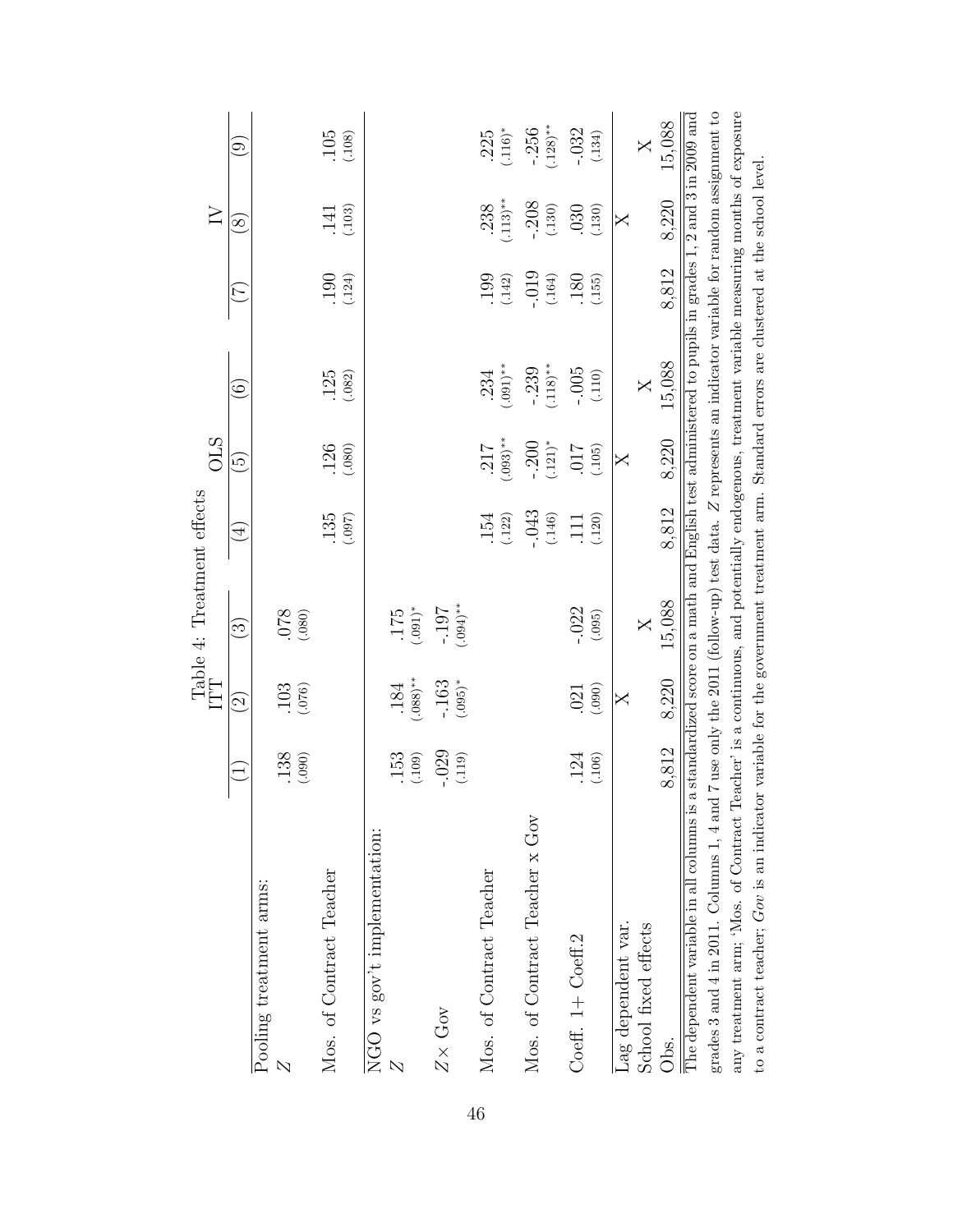<span id="page-46-0"></span>

| Table                                                                                                                       |                                                           | $SMC$ Training                                                         | 5: Intent-to-treat effects of cross-cutting interventions |                                                                                                                                                                                       | Hiring<br>Local                                                                                                                                                                                                                                                                                                                                                                      |                                                                  |                                                                                | High Salary                                                                      |                               |
|-----------------------------------------------------------------------------------------------------------------------------|-----------------------------------------------------------|------------------------------------------------------------------------|-----------------------------------------------------------|---------------------------------------------------------------------------------------------------------------------------------------------------------------------------------------|--------------------------------------------------------------------------------------------------------------------------------------------------------------------------------------------------------------------------------------------------------------------------------------------------------------------------------------------------------------------------------------|------------------------------------------------------------------|--------------------------------------------------------------------------------|----------------------------------------------------------------------------------|-------------------------------|
|                                                                                                                             | $\Xi$                                                     | $\widehat{\Xi}$                                                        | $\widetilde{\mathbb{C}}$                                  | Ê                                                                                                                                                                                     | $\widetilde{\mathbf{e}}$                                                                                                                                                                                                                                                                                                                                                             | $\widehat{\circ}$                                                | E                                                                              | $\infty$                                                                         | ම                             |
| Pooling treatment arms:                                                                                                     |                                                           |                                                                        |                                                           |                                                                                                                                                                                       |                                                                                                                                                                                                                                                                                                                                                                                      |                                                                  |                                                                                |                                                                                  |                               |
| $\overline{\mathcal{N}}$                                                                                                    | (108)                                                     | $\frac{680}{980}$                                                      | (600)                                                     |                                                                                                                                                                                       | $.152$<br>$.088$ <sup>*</sup>                                                                                                                                                                                                                                                                                                                                                        | $.136$<br>$(.095)$                                               |                                                                                | (0.81)                                                                           |                               |
| $Z\times$ Cross-cut                                                                                                         | (063)                                                     | $\begin{array}{c} 036 \\ -096 \\ 122 \\ \hline \end{array}$            | (960)                                                     | $\frac{144}{102}$<br>$\frac{102}{1019}$                                                                                                                                               | (0.005)                                                                                                                                                                                                                                                                                                                                                                              | $-.114$<br>$(.096)$                                              | $\frac{113}{093}$<br>$\frac{104}{153}$                                         | (3001.)                                                                          | $(080)$<br>$(010)$<br>$(010)$ |
| Coeff. $1 +$ Coeff. 2                                                                                                       | $\frac{170}{(116)}$                                       |                                                                        | $.082$<br>$.094$                                          | $.133$<br>$.114$                                                                                                                                                                      | (060.)                                                                                                                                                                                                                                                                                                                                                                               | $.022$<br>$(.092)$                                               | $.217$<br>$(154)$                                                              | (110)                                                                            | (660)                         |
| NGO vs gov't implementation:                                                                                                |                                                           |                                                                        |                                                           |                                                                                                                                                                                       |                                                                                                                                                                                                                                                                                                                                                                                      |                                                                  |                                                                                |                                                                                  |                               |
|                                                                                                                             | $\frac{131}{(115)}$                                       | $.202$<br>$(0.99)$ *                                                   | $.222$<br>$.108)$ *                                       | $.065$<br>$.114$                                                                                                                                                                      | $.182$<br>$.101$                                                                                                                                                                                                                                                                                                                                                                     | $.204$<br>$.114)$                                                | $\frac{142}{111}$                                                              | $.174$<br>$.095$                                                                 | $\sum_{i=1}^{n}$              |
| $Z\times$ Gov                                                                                                               |                                                           | $-0.227$<br>$(0.122)^{*}$                                              | $-0.300$                                                  |                                                                                                                                                                                       |                                                                                                                                                                                                                                                                                                                                                                                      | $-144$<br>$(137)$                                                | (657)                                                                          | $-143$<br>$(0.109)$                                                              |                               |
| $Z \times C$ ross-cut                                                                                                       |                                                           |                                                                        |                                                           |                                                                                                                                                                                       |                                                                                                                                                                                                                                                                                                                                                                                      |                                                                  |                                                                                |                                                                                  |                               |
| $Z\times$ Cross-cut $\times$ Gov                                                                                            | $-046$<br>$(147)$<br>$045$<br>$(174)$<br>$035$<br>$(035)$ | $\begin{array}{c} -036 \\ (131) \\ 135 \\ (190) \\ 166 \\ \end{array}$ | $\frac{1095}{(127)}$<br>(127)<br>208)                     | $\begin{array}{c} 160 \\ (151) \\ 176 \\ \hline \end{array} \quad \begin{array}{c} 160 \\ (171) \\ 376 \\ \hline \end{array} \quad \begin{array}{c} 241 \\ 241 \\ \hline \end{array}$ | $\begin{array}{l} -063 \\ (-131) \\ (-130) \\ (-130) \\ (-130) \\ (-130) \\ (-130) \\ (-130) \\ (-130) \\ (-130) \\ (-130) \\ (-130) \\ (-130) \\ (-130) \\ (-130) \\ (-130) \\ (-130) \\ (-130) \\ (-130) \\ (-130) \\ (-130) \\ (-130) \\ (-130) \\ (-130) \\ (-130) \\ (-130) \\ (-130) \\ (-130) \\ (-130) \\ (-130) \\ (-130) \\ (-130) \\ (-130) \\ (-130) \\ (-130) \\ (-130$ | $(059$<br>$(057)$<br>$(098)$<br>$(0.188)$                        | $\begin{array}{l} .045 \\ .240) \\ .119 \\ .304) \\ .187 \\ .233) \end{array}$ | $\begin{array}{c} 042 \\[-4pt] (-153) \\[-4pt] -093 \\[-4pt] (-210) \end{array}$ |                               |
| Cross-cut AND NGO (Coeff. $1+3$ )                                                                                           | $\frac{176}{(162)}$                                       |                                                                        | $\frac{127}{(113)}$                                       |                                                                                                                                                                                       |                                                                                                                                                                                                                                                                                                                                                                                      | $\frac{145}{(107)}$                                              |                                                                                | $.216$<br>$(.146)$                                                               |                               |
| 4<br>Cross-cut AND Gov (Coeff. $1+2+3+$                                                                                     | $.165$<br>$.137$                                          | (118)                                                                  | $.035$<br>$(.120)$                                        | $.025$<br>$.128$                                                                                                                                                                      |                                                                                                                                                                                                                                                                                                                                                                                      | (115)                                                            | $.248$<br>$.175$                                                               | (0.131)                                                                          | $-.065$<br>$(.122)$           |
| Lag dependent variable                                                                                                      |                                                           | $\mathsf{X}$                                                           |                                                           |                                                                                                                                                                                       | $\mathsf{X}$                                                                                                                                                                                                                                                                                                                                                                         |                                                                  |                                                                                | $\mathsf{X}$                                                                     |                               |
| School fixed effects                                                                                                        |                                                           |                                                                        | $\times$                                                  |                                                                                                                                                                                       |                                                                                                                                                                                                                                                                                                                                                                                      | $\mathsf{X}% _{0}$                                               |                                                                                |                                                                                  | $\mathsf{X}$                  |
| See notes for Table 4. Columns 1, 4 and 7 use only the 2011<br>Obs.                                                         | 8.812                                                     | 8.220                                                                  | (follow-up) test data.<br>15,088                          | 8.812<br>N                                                                                                                                                                            | 8,220                                                                                                                                                                                                                                                                                                                                                                                | represents an indicator variable for random assignment<br>15,088 | 8.812                                                                          | 8,220                                                                            | 15,088                        |
| to any treatment arm; $Gov$ is an indicator variable for government treatment arm; In each column, the 'cross-cut' variable |                                                           |                                                                        |                                                           |                                                                                                                                                                                       |                                                                                                                                                                                                                                                                                                                                                                                      |                                                                  |                                                                                |                                                                                  | ದ<br>denoting                 |
| cross-cutting experimental treatment or variation of the contract-teacher treatment                                         |                                                           |                                                                        |                                                           |                                                                                                                                                                                       |                                                                                                                                                                                                                                                                                                                                                                                      | - is defined according to the column heading.                    |                                                                                |                                                                                  | Standard                      |

errors are clustered at the school level.

errors are clustered at the school level.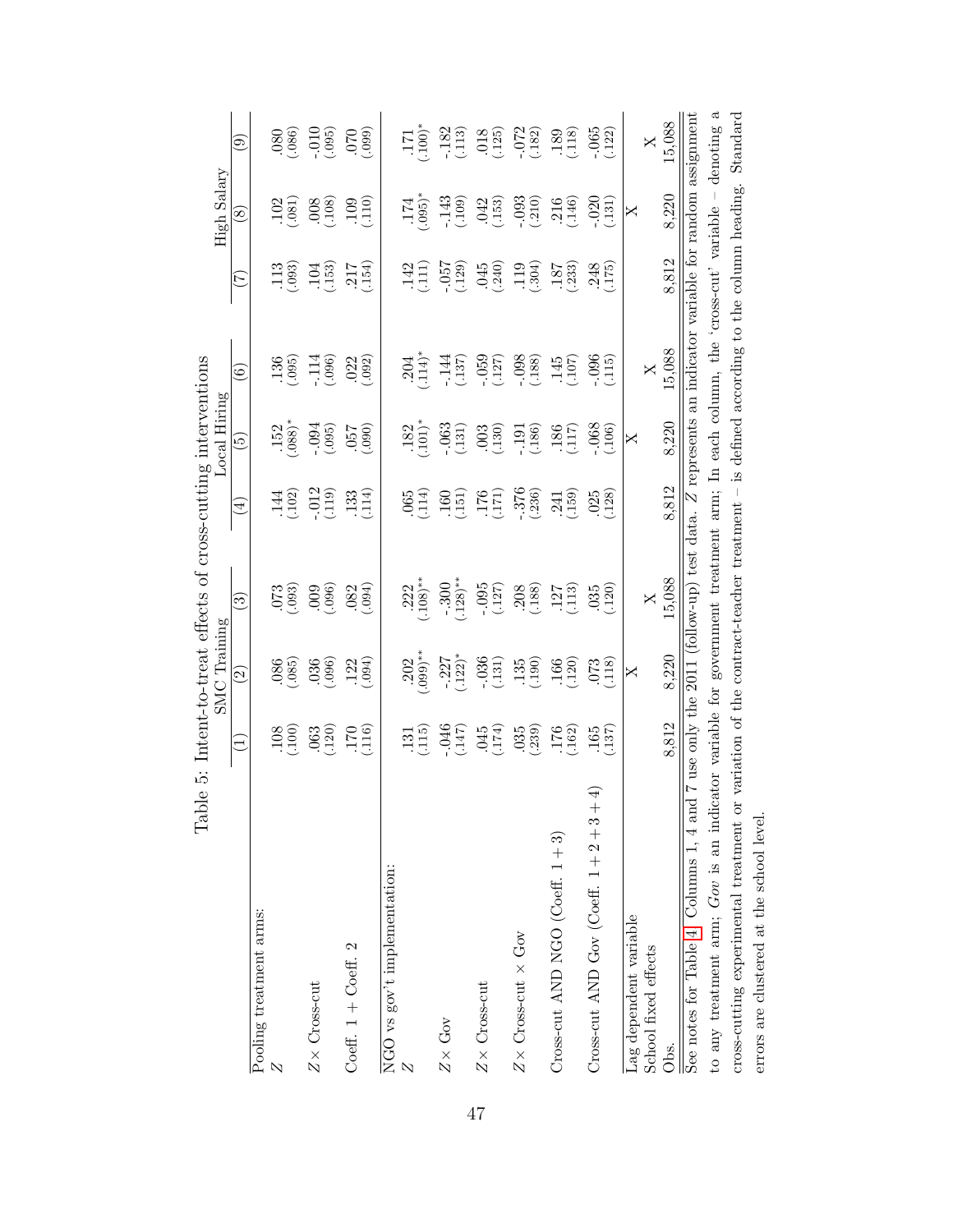<span id="page-47-0"></span>

|                                                                                                                                                                      |                   | $\widehat{\Omega}$  | $\hat{\mathbb{S}}$    | $\overline{4}$       | $\widetilde{\mathbb{P}}$ | $\widehat{\odot}$ |
|----------------------------------------------------------------------------------------------------------------------------------------------------------------------|-------------------|---------------------|-----------------------|----------------------|--------------------------|-------------------|
| Z                                                                                                                                                                    | (117)<br>159      | $(.080)$ **<br>179  | $(.096)$ **<br>189    | (.103)<br>148        | $(.103)^*$<br>176        | 170<br>(.103)     |
| $Z \times Gov$                                                                                                                                                       | $-0.89$<br>(.126) | $-159$<br>$(.093)*$ | $(.093)$ **<br>$-195$ | $-123$<br>(.105)     | $-163$<br>(.105)         | .166<br>(.105)    |
| $Z \times \text{Gov}$ (upper Lee bound)                                                                                                                              |                   |                     | $(.096)$ *<br>$-174$  |                      |                          |                   |
| % change in cohort enrollment                                                                                                                                        |                   |                     |                       | $(.0007)$ **<br>.002 |                          |                   |
| $\%$ change in grade enrollment                                                                                                                                      |                   |                     |                       |                      | (.0009)<br>$.001$        |                   |
| Obs.                                                                                                                                                                 | 174               | 174                 | 174                   | 163                  | 163                      | 163               |
| Lag dependent variable                                                                                                                                               |                   | $\mathsf{X}$        |                       |                      |                          |                   |
| The dependent variable in all columns is a standardized score on a math and English test administered to pupils in grades 1, 2 and 3 in 2009<br>School fixed effects |                   |                     | $\times$              | $\times$             | $\times$                 | $\times$          |
| and grades 3 and 4 in 2011 collapsed at the school level. Z represents an indicator variable for random assignment to any treatment arm; Gov                         |                   |                     |                       |                      |                          |                   |
| is an indicator variable for the Ministry of Education treatment arm.                                                                                                |                   |                     |                       |                      |                          |                   |

Table 6: Robustness checks Table 6: Robustness checks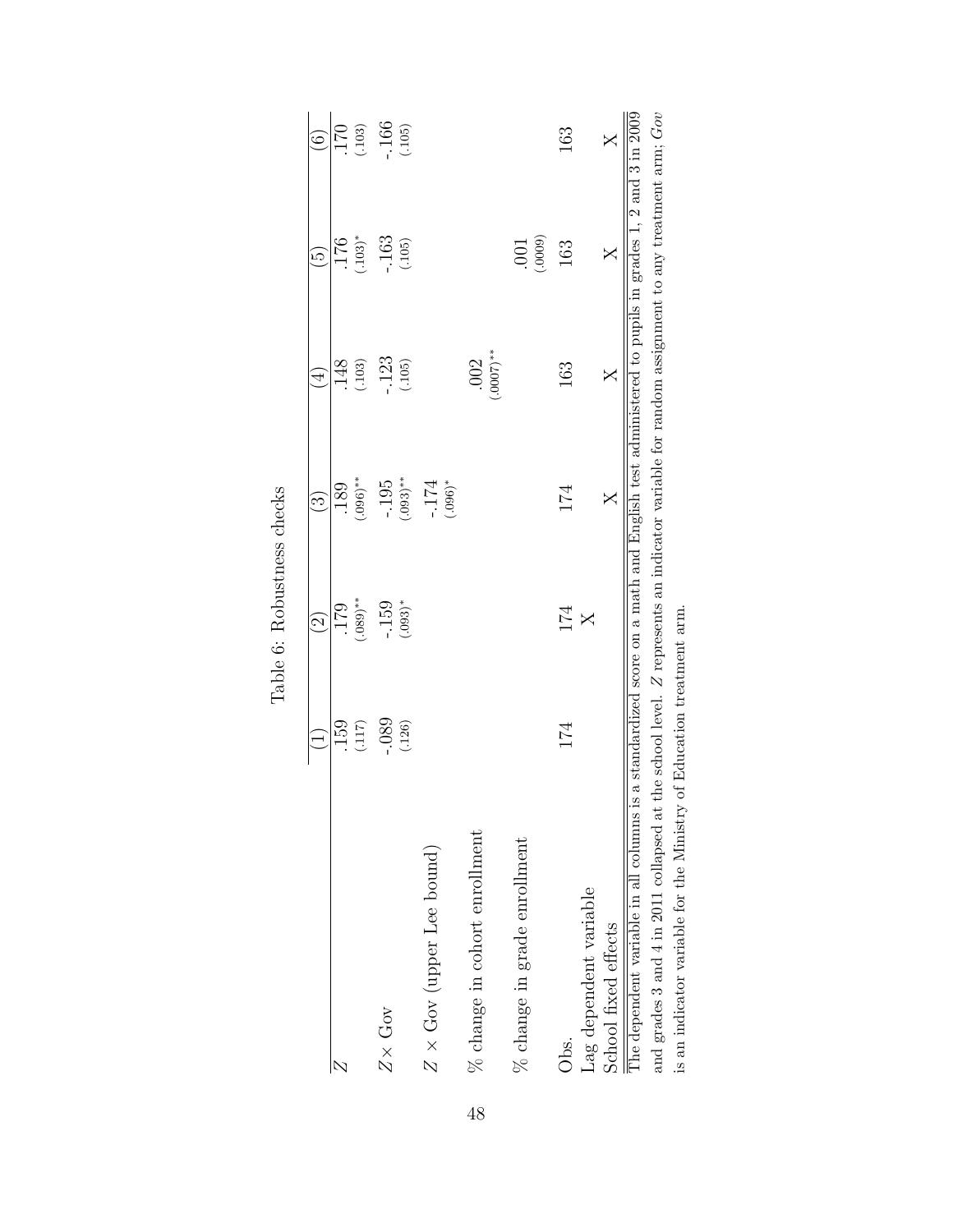|                                             | Gov.             | WV               | Difference       | Corr. with        |
|---------------------------------------------|------------------|------------------|------------------|-------------------|
|                                             |                  |                  |                  | value added       |
|                                             | $\left(1\right)$ | $\overline{(2)}$ | $\overline{(3)}$ | $\left( 4\right)$ |
| Age                                         | 29.983           | 29.760           | .223             | .002              |
|                                             | $(.687)$ ***     | $(.640)$ ***     | (.938)           | (.010)            |
| Female                                      | .379             | .203             | .177             | $-.011$           |
|                                             | $(.058)$ ***     | $(.048)$ ***     | $(.075)$ **      | (.092)            |
| Post-secondary education                    | .138             | .014             | .124             | $-.131$           |
|                                             | $(.043)$ ***     | (.014)           | $(.045)***$      | (.149)            |
| Advanced professional qualification         | .069             | .095             | $-.026$          | .050              |
|                                             | $(.027)$ **      | $(.034)$ ***     | (.043)           | (.149)            |
| Friend or relative of teacher or SMC member | .667             | .373             | .294             | .051              |
|                                             | $(.066)$ ***     | $(.075)$ ***     | $(.100)$ ***     | (.100)            |
| Presence in school                          | .628             | .727             | $-.099$          | .101              |
|                                             | $(.075)$ ***     | $(.079)$ ***     | (.110)           | (.134)            |
| Any monitoring visit to school              | .850             | .961             | $-.111$          | .184              |
|                                             | $(.046)$ ***     | $(.027)$ ***     | $(.053)$ **      | (.155)            |
| Average salary delay (months)               | 3.000            | 2.117            | .883             | $-.056$           |
|                                             | $(.211)$ ***     | $(.200)$ ***     | $(.291)$ ***     | $(.034)^*$        |
| Union represented my interests              | .377             | .149             | .228             | $-.197$           |
|                                             | $(.072)$ ***     | $(.052)$ ***     | $(.089)$ **      | $(.110)^*$        |
| Took any union action during program        | .533             | .471             | .063             | $-.068$           |
|                                             | $(.067)$ ***     | $(.069)$ ***     | (.096)           | (.097)            |
| Still working at program school             | .379             | .280             | .099             | .072              |
|                                             | $(.069)$ ***     | $(.069)$ ***     | (.098)           | (.104)            |
| Permanent and pensionable                   | .424             | .469             | $-.046$          | .126              |
|                                             | $(.059)$ ***     | $(.070)$ ***     | (.092)           | (.098)            |

<span id="page-48-0"></span>

|  |                | Table 7: Contract teacher characteristics |                    |
|--|----------------|-------------------------------------------|--------------------|
|  | $G_{\alpha v}$ | WV.                                       | $\text{Diff}_\ell$ |

The summary statistics are based on exit interviews with 110 contract teachers (53 from the government treatment arm and 47 from the NGO treatment arm) in 73 treatment schools. The absenteeism variable is based on 72 observations in treatment schools. Standard errors are clustered at the school level. "Presence in school" is a dummy variable set equal to 1 if the teacher was present in school during an announced visit. "Took any union action during program" is a dummy variable set equal to if any of the following holds: the teacher was a union member during the program, the teacher attended a union meeting during the program, the teacher could explain the purpose of union strike action against the national contract teacher program. "Permanent and pensionable" is a dummy variable set equal to 1 if the teacher is employed as a civil-service teacher after the end of the research program. Column 4 reports the coefficient in a regression of changes in test scores ("value-added") between 2009-2011 on each of the intermediate outcomes and a constant.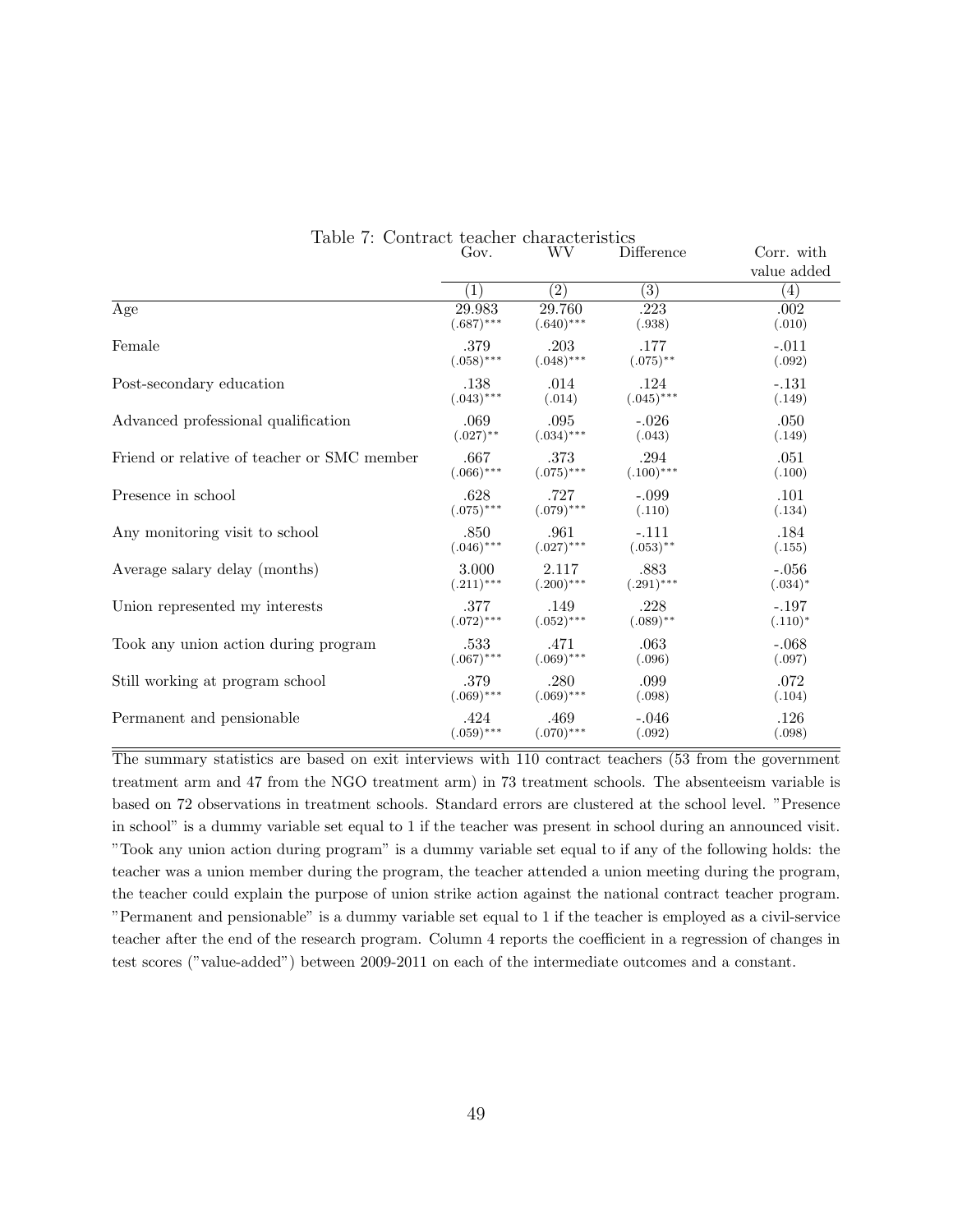<span id="page-49-0"></span>

|                                                                                                                                                                                                                                                    |                      |                             |                         | Table 8: Heterogeneous treatment effects |                            |                             |                            |                   |                      |                            |                    |                   |
|----------------------------------------------------------------------------------------------------------------------------------------------------------------------------------------------------------------------------------------------------|----------------------|-----------------------------|-------------------------|------------------------------------------|----------------------------|-----------------------------|----------------------------|-------------------|----------------------|----------------------------|--------------------|-------------------|
|                                                                                                                                                                                                                                                    |                      | Full Sample                 |                         |                                          |                            | Government & Control Sample |                            |                   |                      | NGO & Control Sample       |                    |                   |
|                                                                                                                                                                                                                                                    |                      | $\widehat{\Omega}$          | ನಾ                      | $\overline{4}$                           | $\widetilde{\mathfrak{S}}$ | $\widetilde{\odot}$         | $(\overline{7})$           | $\circledS$       | ම                    | (10)                       | (11)               | $\left(12\right)$ |
| N                                                                                                                                                                                                                                                  | 086<br>(.082)        | 076<br>(.081)               | (.080)<br>082           | .078<br>(.080)                           | $-.013$<br>(.096)          | $-.022$<br>(.095)           | (.092)<br>$\overline{001}$ | $-.022$<br>(.095) | $(.095)^*$<br>184    | $(.091)$ **<br>.182        | $(.091)^*$<br>.172 | $(.090)*$<br>176  |
| $Z \times$ Density                                                                                                                                                                                                                                 | (053)<br>$200^\circ$ |                             |                         |                                          | $-0.016$<br>(870.)         |                             |                            |                   | <b>117</b><br>(.068) |                            |                    |                   |
| $Z\times$ PTR                                                                                                                                                                                                                                      |                      | $-.022$<br>(740)            |                         |                                          |                            | $-0.5$<br>(.060)            |                            |                   |                      | (.066)<br>.051             |                    |                   |
| $Z\times Y_1$                                                                                                                                                                                                                                      |                      |                             | $(.050)$ **<br>115<br>ċ |                                          |                            |                             | $^{**}$ (070)<br>$-161$    |                   |                      |                            | $-0.044$<br>(.064) |                   |
| $Z\times$ KCPE                                                                                                                                                                                                                                     |                      |                             |                         | (.046)<br>.012                           |                            |                             |                            | $-0.39$<br>(.065) |                      |                            |                    | 054<br>(.061)     |
| Jbs.                                                                                                                                                                                                                                               |                      | 14,956 15,088 14,496 15,088 |                         |                                          |                            | $10,023$ $10,100$ $9,756$   |                            | 10,100            |                      | 10,064 10,196 9,861 10,196 |                    |                   |
| See notes for Table 4. All equations include school fixed effects and standard errors are clustered at the school level. Columns 1-4 include                                                                                                       |                      |                             |                         |                                          |                            |                             |                            |                   |                      |                            |                    |                   |
| the full sample of schools, and $Z$ indicates random assignment to either the government or NGO treatment group. In columns 5-8 (9-12) the<br>sample is restricted to the control schools and those assigned to treatment by the government (NGO). |                      |                             |                         |                                          |                            |                             |                            |                   |                      |                            |                    |                   |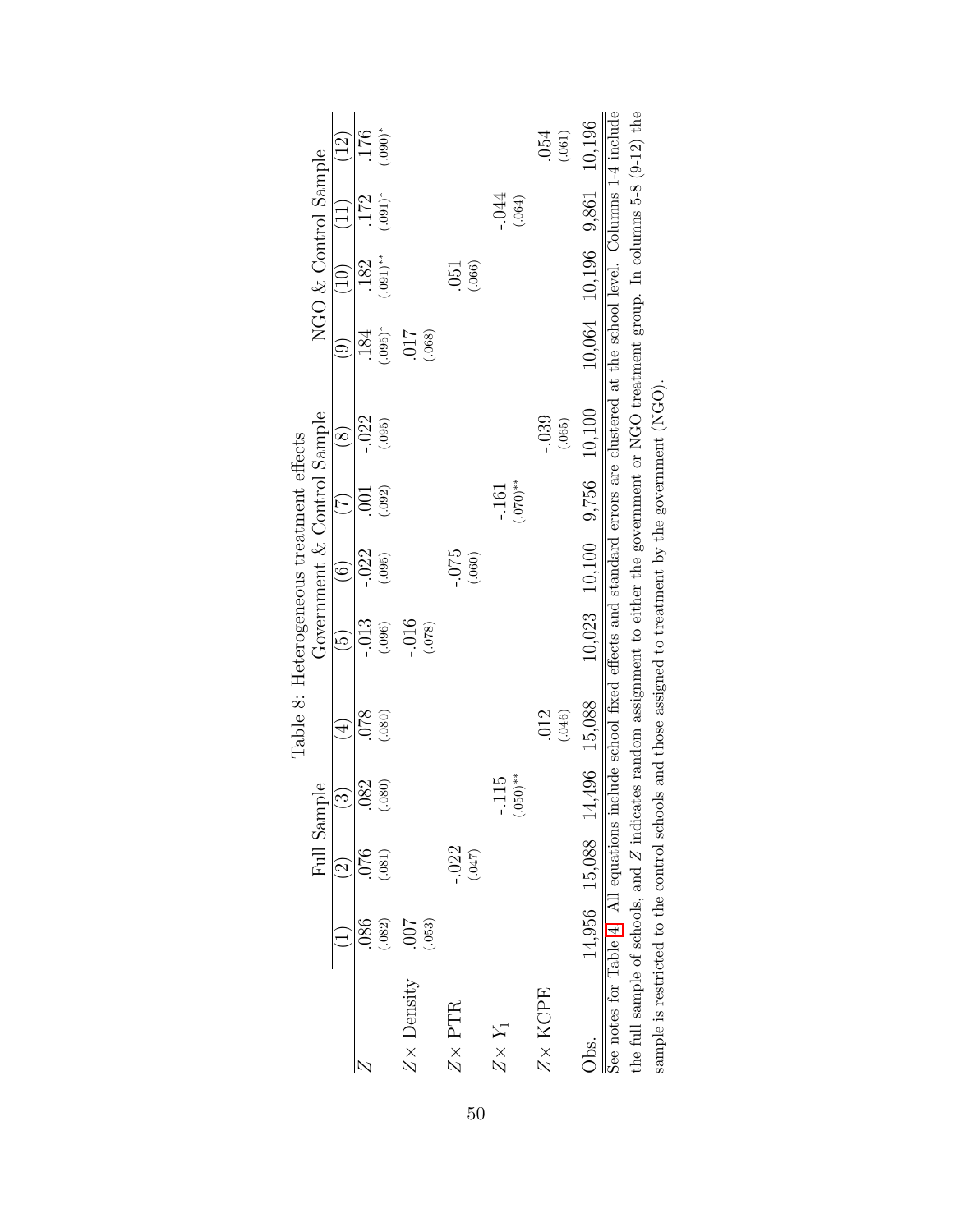## 8 Online Appendix



<span id="page-50-0"></span>Figure 1: Treatment & control sites across Kenya's 8 provinces. (MOE and WV denote implementation by the Ministry of Education and World Vision, respectively.)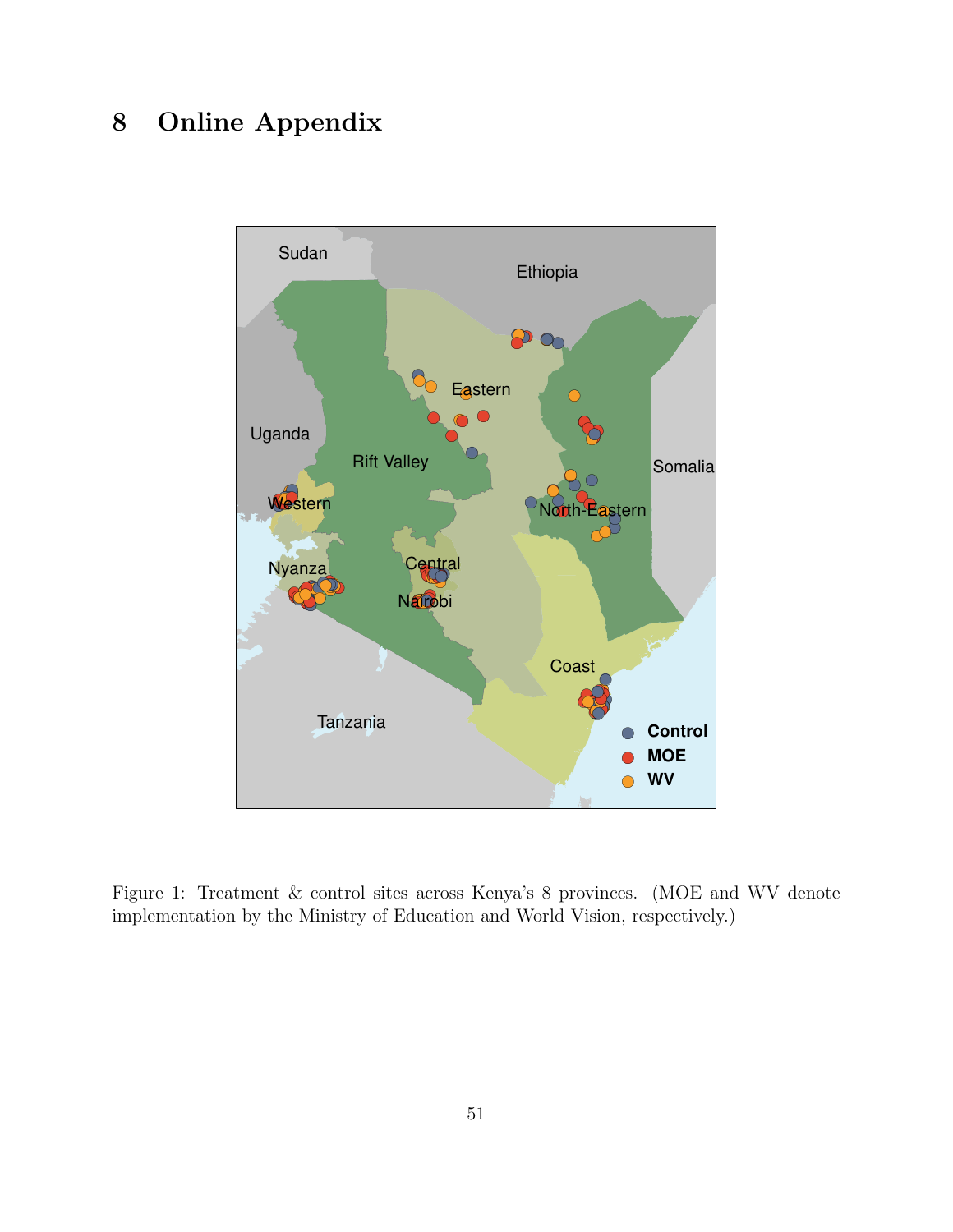

Figure 2: Kernel densities of change in school-level average test scores by treatment status.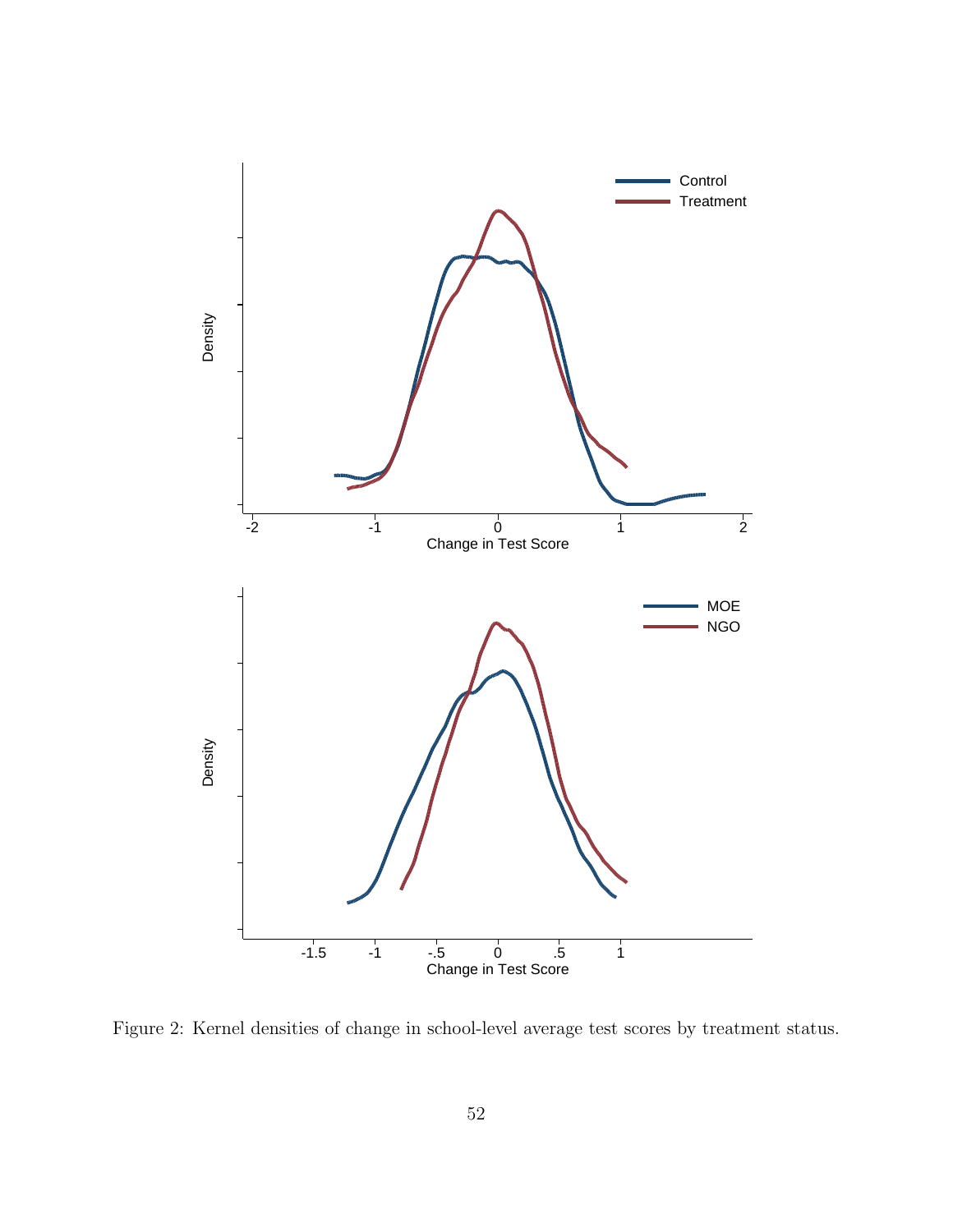

<span id="page-52-0"></span>Figure 3: Kernel densities of baseline school characteristics.